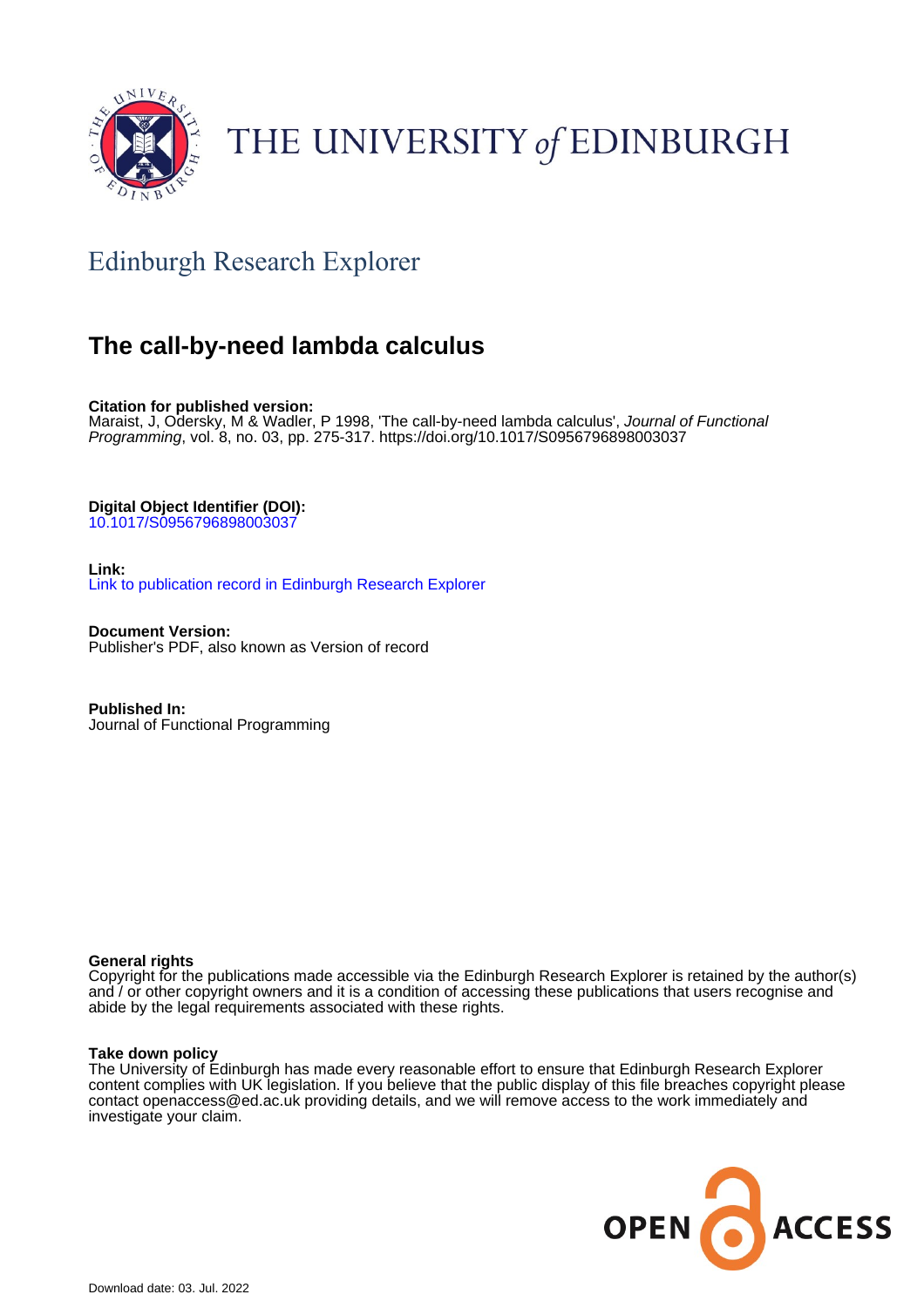### **Journal of Functional Programming**

http://journals.cambridge.org/JFP

Additional services for *Journal of Functional Programming:*

Email alerts: Click here Subscriptions: Click here Commercial reprints: Click here Terms of use : Click here



## **The call-by-need lambda calculus**

JOHN MARAIST, MARTIN ODERSKY and PHILIP WADLER

Journal of Functional Programming / Volume 8 / Issue 03 / May 1998, pp 275 - 317 DOI: null, Published online: 08 September 2000

Link to this article: http://journals.cambridge.org/abstract\_S0956796898003037

**How to cite this article:**

JOHN MARAIST, MARTIN ODERSKY and PHILIP WADLER (1998). The call-by-need lambda calculus. Journal of Functional Programming, 8, pp 275-317

**Request Permissions : Click here** 

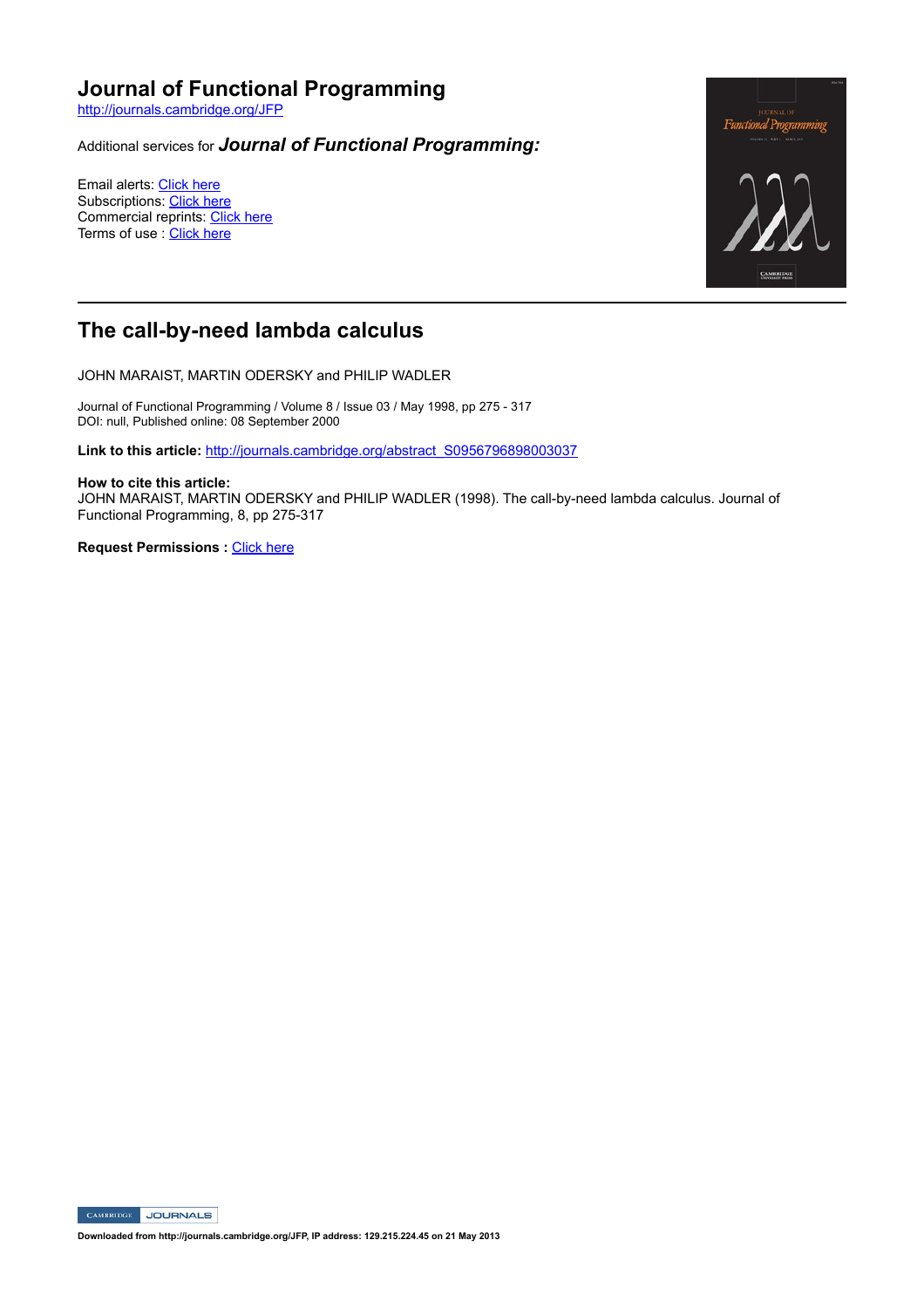J. Functional Programming **8** (3): 275–317, May 1998. Printed in the United Kingdom c 1998 Cambridge University Press

## The call-by-need lambda calculus

#### JOHN MARAIST, MARTIN ODERSKY

School of Computer and Information Science, University of South Australia, Warrendi Road, The Levels, Adelaide, SA 5095, Australia e-mail: {maraist,odersky}@cis.unisa.edu.au

#### PHILIP WADLER

Bell Laboratories, Lucent Technologies, 700 Mountain Ave., Room 2T-304, Murray Hill, NJ 07974-0636, USA e-mail: wadler@research.bell-labs.com

#### **Abstract**

We present a calculus that captures the operational semantics of call-by-need. The call-byneed lambda calculus is confluent, has a notion of standard reduction, and entails the same observational equivalence relation as the call-by-name calculus. The system can be formulated with or without explicit let bindings, admits useful notions of marking and developments, and has a straightforward operational interpretation.

#### **Capsule Review**

Although the "call-by-need" interpretation of lambda calculus is popular and quite intuitive, formalizing its properties can be a tricky business. This paper provides a rather thorough formal treatment of call-by-need, including: (1) proofs of confluence and standard reduction, (2) observational equivalence with respect to call-by-name, (3) a natural semantics, and (4) some extensions with data constructors and constants. Given the importance of call-by-need interpretation to implementors of non-strict functional languages, this paper provides a useful theoretical foundation.

#### **Introduction**

The correspondence between call-by-value lambda calculi and strict functional languages (such as the pure subset of Standard ML) is quite good; the correspondence between call-by-name lambda calculi and lazy functional languages (such as Miranda or Haskell) is not so good. Call-by-name re-evaluates an argument each time it is used, a prohibitive expense. Thus, many lazy languages are implemented using the call-by-need mechanism proposed by Wadsworth (1971), which overwrites an argument with its value the first time it is evaluated, avoiding the need for any subsequent re-evaluation (Turner, 1979; Johnsson, 1984; Koopman and Lee, 1989; Peyton Jones, 1992).

Call-by-need reduction implements the observational behaviour of call-by-name in a way that requires no more substitution steps than call-by-value reduction. It seems to give us something for nothing – the rich equational theory of call-by-name

275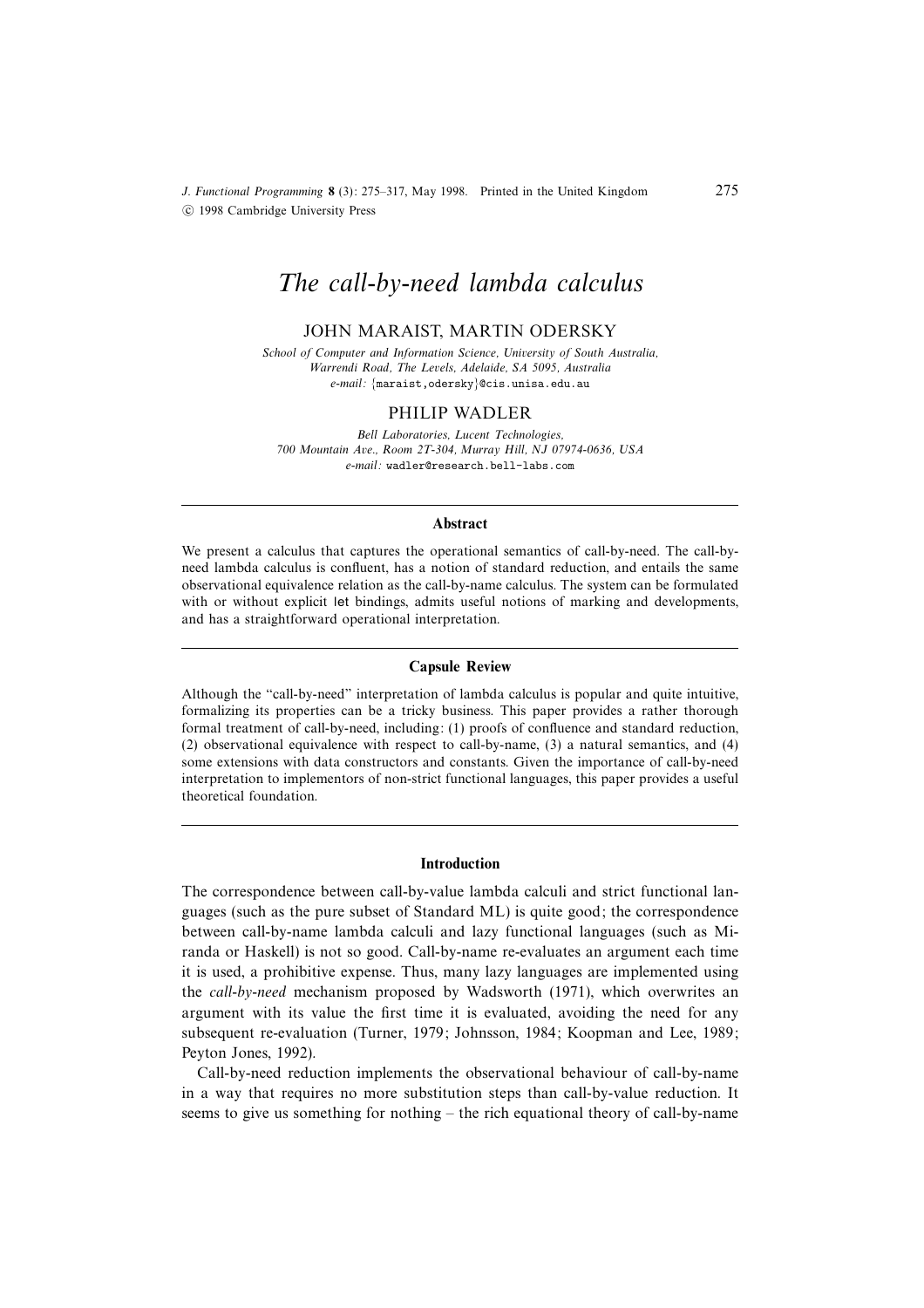without the overhead incurred by re-evaluating arguments. Yet the resulting gap between the conceptual and the implementation calculi can be dangerous since it might lead to program transformations that drastically increase the complexity of lazy functional programs. In practice, this discrepancy is dealt with in an *ad hoc* manner. One uses the laws of the call-by-name lambda calculus as support that the transformations do not alter the meaning of a program, and one uses informal reasoning to ensure that the transformations do not increase the cost of execution.

However, the reasoning required is more subtle than it may at first appear. For example, in the term

let 
$$
x = 1 + 2
$$
  
in let  $f = \lambda y.x + y$   
in f  $y + f y$ 

the variable *x* appears textually only once, but substituting  $1 + 2$  for *x* in the body of the let will cause  $1 + 2$  to be computed twice rather than once.

Underestimating the difficulty of this problem can be quite hazardous in practice. The Glasgow Haskell Compiler is written in Haskell, is self-compiled, and makes extensive use of program transformations. In one version of the compiler, one such transformation inadvertently introduced a loss of sharing, causing the symbol table to be rebuilt each time an identifier was looked up. The bug was subtle enough that it was not caught until profiling tools later pinpointed the cause of the slowdown (Sansom and Peyton Jones, 1995).

In this paper we present the call-by-need lambda calculus  $λ_{NEED}$ . We write 'call-byneed' rather than 'lazy' to avoid a name clash with the work of Abramsky (1990), which describes call-by-name reduction to weak head-normal form. We present our calculus in section 2, after a review of the call-by-name and call-by-value calculi in section 1.

The basic syntactic properties of  $\lambda_{\text{NEED}}$  are quite satisfying. Reduction in  $\lambda_{\text{NEED}}$ admits an interesting variation of the usual marking of redexes, which in turn gives the properties of finite developments and unique completions. While somewhat technical, these properties are very interesting from the point of view of reduction semantics, and make the proofs of the other results much easier and more systematic. Reduction in  $\lambda_{\text{NEED}}$  is confluent: reduction rules may be applied to any part of a term, including under a lambda, and regardless of order the same normal form will be reached. Confluence is valuable for modelling program transformations. We also have a notion of standard evaluation: a computable, deterministic strategy for choosing redexes which will terminate whenever any reduction sequence leads to a member of a natural class of answers. This property is valuable for modelling computation. We discuss all of these properties in section 3. Call-by-need is observationally equivalent to call-by-name, where the notion of observation is taken to be reducibility to weak head-normal form, as in the lazy lambda calculus of Abramsky (1990) and Ong (1988). A corollary is that Abramsky and Ong's models are also sound and adequate for our calculus. We give the details of the relationship between call-byname and call-by-need in section 4. Our calculus is the only one which we know to satisfy all of these properties without considerably sacrificing simplicity.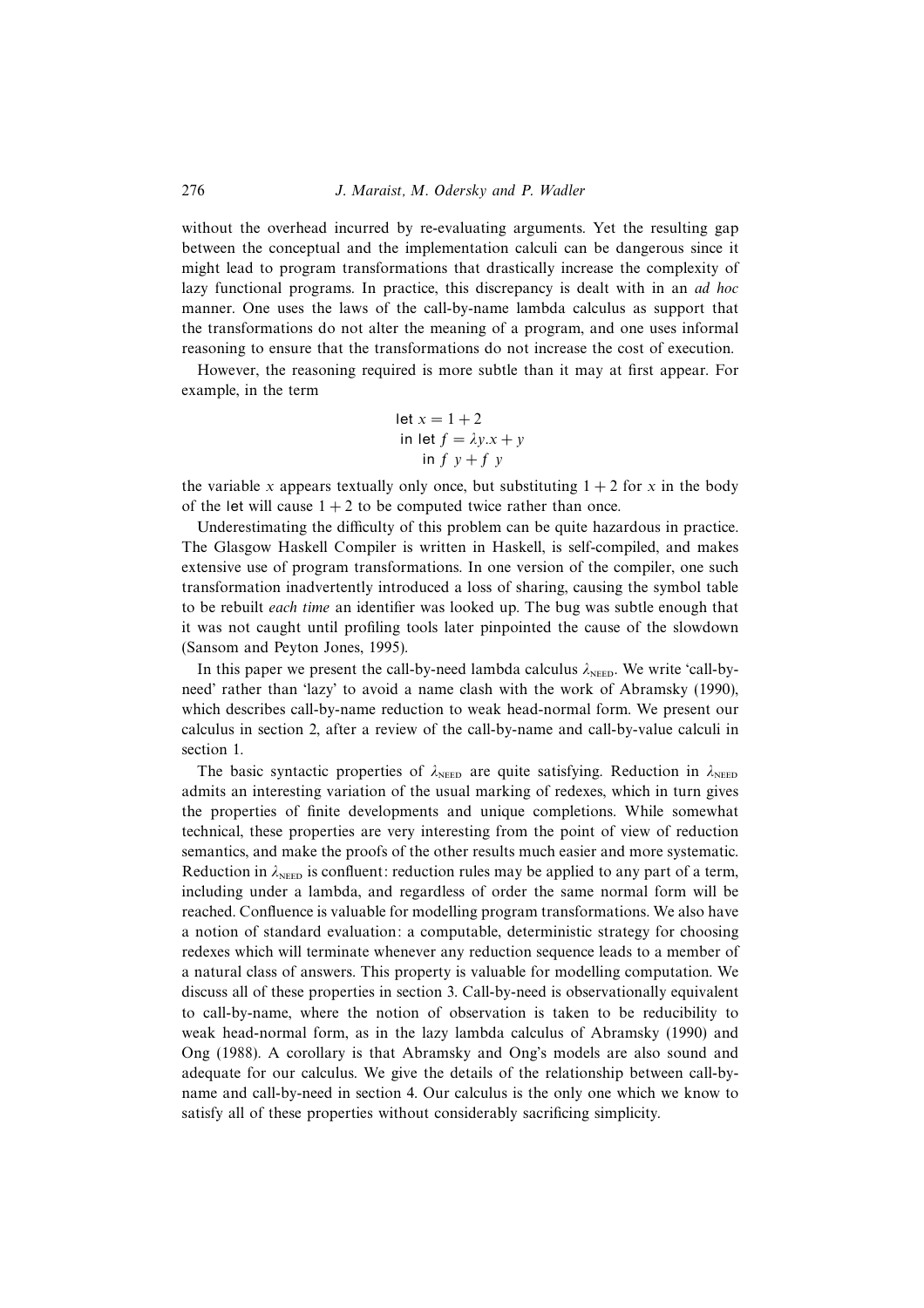| <b>Syntactic Domains</b> |                     |                                         |                                      |                                 |  |
|--------------------------|---------------------|-----------------------------------------|--------------------------------------|---------------------------------|--|
|                          | Variables           |                                         | x, y, z                              |                                 |  |
|                          | Values              |                                         |                                      | $V, W$ ::= $x \mid \lambda x.M$ |  |
| Terms                    |                     |                                         | $L, M, N \quad ::= \quad V \mid M N$ |                                 |  |
|                          | Evaluation contexts |                                         |                                      | $E$ ::= $\Box$ $E M$            |  |
| <b>Reduction Rule</b>    |                     |                                         |                                      |                                 |  |
|                          | $(\beta)$           | $(\lambda x.M) N \rightarrow M[x := N]$ |                                      |                                 |  |

|  |  |  | Fig. 1. The call-by-name lambda calculus. |  |  |
|--|--|--|-------------------------------------------|--|--|
|--|--|--|-------------------------------------------|--|--|

| <b>Syntactic Domains</b> |                                                 |                                                                  |
|--------------------------|-------------------------------------------------|------------------------------------------------------------------|
|                          | Variables, values, terms<br>Evaluation contexts | As for call-by-name<br>$E$ := $\Box$ $E M \vert (\lambda x.M) E$ |
| <b>Reduction Rule</b>    |                                                 |                                                                  |
|                          |                                                 | $(\beta_V)$ $(\lambda x.M)V \rightarrow M[x := V]$               |
|                          |                                                 |                                                                  |

Fig. 2. The call-by-value lambda calculus.

Our formulation of call-by-need can also be given a natural semantics, similar to the one proposed for the lazy lambda calculus by Launchbury (1993), as we show in section 5. There is a close correspondence between our natural semantics and our standard reduction scheme. In section 6 we show that one can formulate  $λ_{NEED}$  with or without the use of a let construct. The reduction rules appear more intuitive if a let construct is used, but an equivalent calculus can be formed without bindings, simply taking (let  $x = M$  in *N*) and  $(\lambda x.N)M$  to be indistinguishable.

We consider some of the more common extensions to basic lambda calculi in section 7. Finally, in section 8 we consider the relationship of our calculus to a number of other systems and concerns. In particular, we consider other formulations of call-by-need reduction, and stronger notions of reduction such as full laziness and optimal reduction. We also discuss other variations on the basic *β*-reduction rule, the relationship to classical and linear logics, and garbage collection. Probably the most serious drawback of our system is the lack of a good model for recursion; we include a discussion of work by other researchers on including recursive bindings.

#### **1 The call-by-name and call-by-value calculi**

Figures 1 and 2 review the call-by-name and call-by-value lambda calculi. Both calculi concern classical lambda terms: applications, abstractions and variables. A context  $C[\ ]$  is a term with a single hole  $[\ ]$  in it. By  $C[M]$  we denote the term that results from replacing the hole in *C*[ ] with *M*.

The call-by-name calculus (Church, 1941) consists of a single reduction rule, *β*, which describes the simplification of the application of an abstraction to an arbitrary argument. We define the reduction relation  $\frac{\rightarrow}{\beta}$  to be the *compatible* closure of *β* under arbitrary contexts, and  $\frac{ }{(\beta)}$  to be the reflexive, transitive closure of  $\frac{ }{(\beta)}$ . We write  $M \xrightarrow[\beta]} N$  to mean that we have  $M \equiv E[\Delta_0], N \equiv E[\Delta_1]$  and  $\langle \Delta_0, \Delta_1 \rangle \in \beta$ , with  $\frac{\partial}{\partial \beta}$  as the reflexive, transitive closure of  $\frac{\partial}{\partial \beta}$ .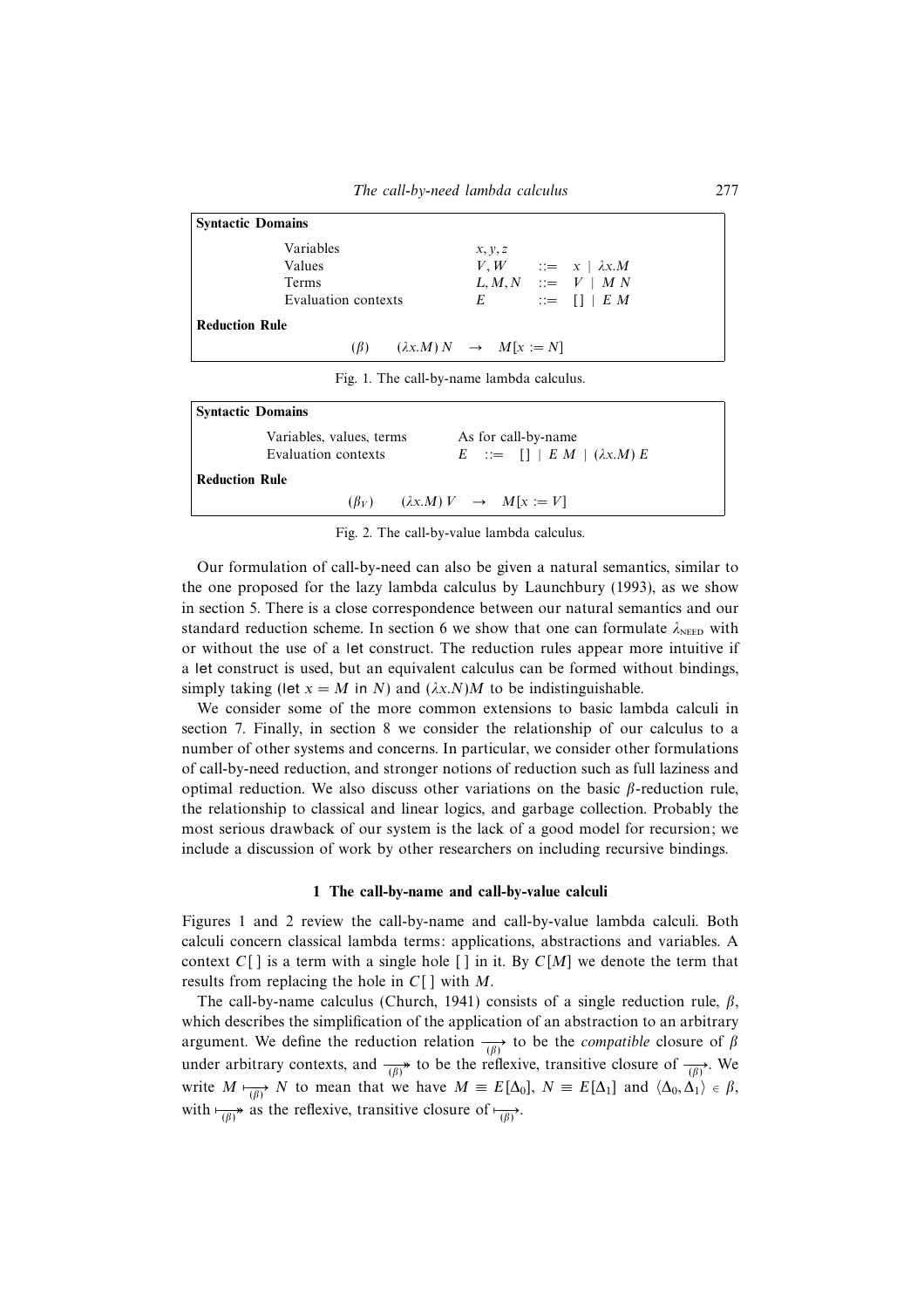The call-by-value calculus (Plotkin, 1975) also consists of a single axiom,  $\beta_V$ , which is like  $\beta$  except that applications are contracted only when the argument is a value. We use the same notation for the relations derived from  $\beta_V$  as for those derived from *β*, and summarise the general notation below.

Notation. Throughout this article we use the following notational conventions, largely following Barendregt (1981). We use  $f(v/M)$  to denote the free identifiers in a term *M*. A term is *closed* if  $fv(M) = \emptyset$ . We use  $M \equiv N$  for syntactic equality of terms (modulo *α*-renaming) and reserve  $M = N$  for convertibility by the symmetric closure of reduction (or for example  $M \stackrel{\text{NAME}}{=} N$  to specify the particular reduction axioms). Following Barendregt, we work with equivalence classes of *α*-renameable terms. To avoid name capture problems in substitutions we assume that the bound and free identifiers of a representative term and all its subterms are always distinct. We say that a reduction relation *R* is *confluent* if for all  $M_0, M_1, M_2$  such that

$$
M_0 \xrightarrow[\overline{R}]{} M_1 \text{ and}
$$
  

$$
M_0 \xrightarrow[\overline{R}]{} M_2
$$

we have some *N* such that  $M_1 \xrightarrow[R]{(R)} N$  and  $M_2 \xrightarrow[R]{(R)} N$ . Reduction *R* is strongly normalising if no infinite *R*-reduction sequence exists.

Developments and their finiteness. In the results that follow we will make use of the notion of call-by-name developments, which we recall presently. The idea is to track individual redexes as others are contracted. We can identify redexes by their location within a term via paths, strings of symbols which indicate how one "navigates" from the top level of a term into its subterms. We use symbols @1*,* @2*, <sup>λ</sup>*<sup>1</sup> respectively to indicate the left and right subterms of an application and the body of an abstraction. We let  $\gamma$ ,  $\delta$  range over paths and  $\mathscr{F}, \mathscr{G}$  range over sets of paths, writing  $(M, \mathcal{F})$  suggesting that paths in  $\mathcal F$  index subterms of M which are top-level redexes. We also write  $M \xrightarrow{\gamma} N$  where the term in M indexed by  $\gamma$  is the top-level redex which, when contracted, transforms *M* into *N*. This association of terms with sets of paths is intuitive, but unfortunately reduction rules for sets of paths are rather complicated. One generally moves freely back and forth between pairs of a term plus a set of paths on the one hand, and terms where certain redexes are indicated directly in the writing of the term on the other hand. Barendregt justifies the equivalence of the two formulations (Barendregt, 1981, Chapter 11). We present the syntax and reduction rules of the marked call-by-name calculus  $\lambda'_{\text{NAME}}$  in Figure 3. We use the same metanotation for marked terms as for unmarked terms, except with a tick  $\prime$  after the letter: hence marked terms  $L', M', N'$  and marked values  $V'$ . A development is a reduction sequence which contracts only marked redexes, that is, only  $(\beta_0)$  steps. A *complete* development is one which ends in an unmarked term. We write

$$
\begin{array}{ccccc}\n\sigma_1: M'_1 & \xrightarrow{\text{dev}} & N'_1 \\
\sigma_2: M'_2 & \xrightarrow{\text{dev}} & N'_2\n\end{array}
$$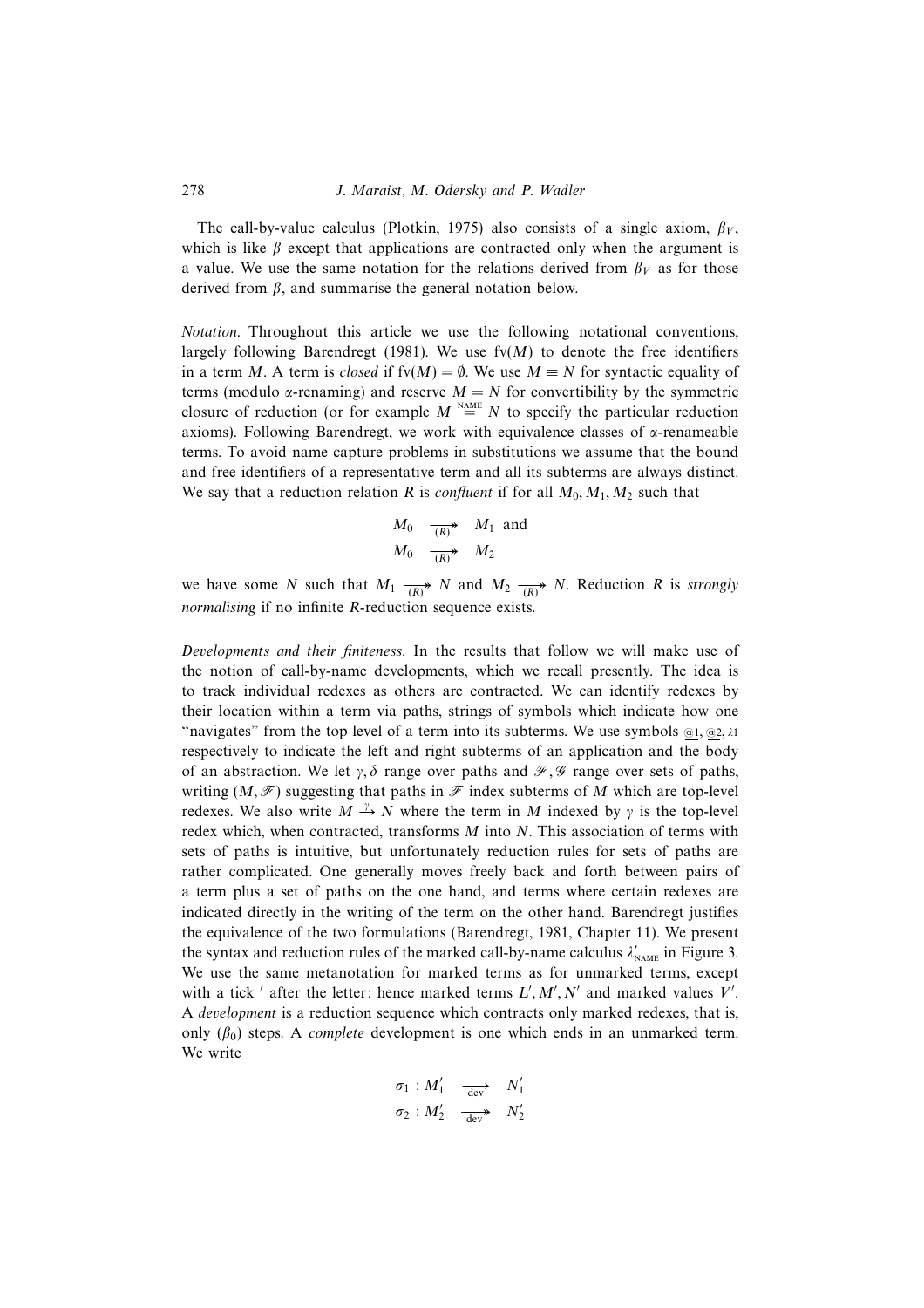| <b>Syntactic Domains</b> |                                                                    |
|--------------------------|--------------------------------------------------------------------|
| Variables                | x, y, z                                                            |
| Values                   | $V', W'$ ::= $x \mid \lambda x.M'$                                 |
| Terms                    | $L', M', N'$ ::= $V'   M' N'  ^{\beta} (\lambda x.M') N'$          |
| <b>Reduction Rules</b>   |                                                                    |
|                          | $\frac{\beta(\lambda x.M) N \rightarrow M[x := N]}$<br>$(\beta_0)$ |
|                          | $(\lambda x.M) N \rightarrow M[x := N]$<br>$(\beta_1)$             |

Fig. 3. The marked call-by-name lambda calculus  $\lambda'_{NAME}$ .

to indicate that the single-step reduction sequence  $\sigma_1$  and multi-step sequence  $\sigma_2$ contracting marked terms  $M_i'$  to  $N_i'$  are developments, and

$$
\tau: M' \xrightarrow{\text{cpl}} N
$$

to indicate that a development *τ* is complete.

#### Example 1 Let  $M' \equiv \frac{\beta(\lambda x, y \cdot x)}{\beta(\lambda z, z)}$  *u*). We have two one-step developments of *M'*, namely

$$
\sigma_1: M' \xrightarrow[\text{dev}]{\text{dev}} y \left(\frac{\beta(\lambda z. z) u\right) \left(\frac{\beta(\lambda z. z) u\right)}{\lambda}
$$
  
 
$$
\equiv \left(\left(y \left(\left(\lambda z. z\right) u\right) \left(\left(\lambda z. z\right) u\right)\right), \left\{\frac{\text{@2, @1, @2}\lambda}{\lambda}\right\}\right)
$$

and

$$
\sigma_2: M' \quad \xrightarrow{\text{dev}} \quad \xrightarrow{\beta} (\lambda x. y \times x) u
$$
  

$$
\equiv \quad ((\lambda x. y \times x) u, \{\epsilon\}) .
$$

Both of these developments, when completed, end in the same term:

$$
M' \xrightarrow[{\rm cpl}]{\rm cl} y \ u \ u \ .
$$

Since developments coincide with  $(\beta_0)$ -reduction, which is strongly normalising and confluent, we have the following result:

#### Proposition 1

(Barendregt, 1981, Theorem 11.2.25) All call-by-name developments are finite, all can be extended to a complete development, and all complete developments with the same origin end in the same term.

#### **2 The call-by-need calculus**

Figure 4 details the call-by-need calculus,  $\lambda_{\text{NFED}}$ . We augment the term syntax of the *λ*-calculus with a let-construct. The underlying idea is to represent a reference to a node in a graph by a let-bound identifier. Hence, sharing in a graph corresponds to naming in a term.

The second half of Figure 4 presents reduction rules for NEED.

• Rule (*I*), 'introduction', introduces a let binding from an application. Given an application  $(\lambda x.M) N$ , a reducer should construct a copy of the body M where all occurrences of *x* are replaced by a reference to a single occurrence of the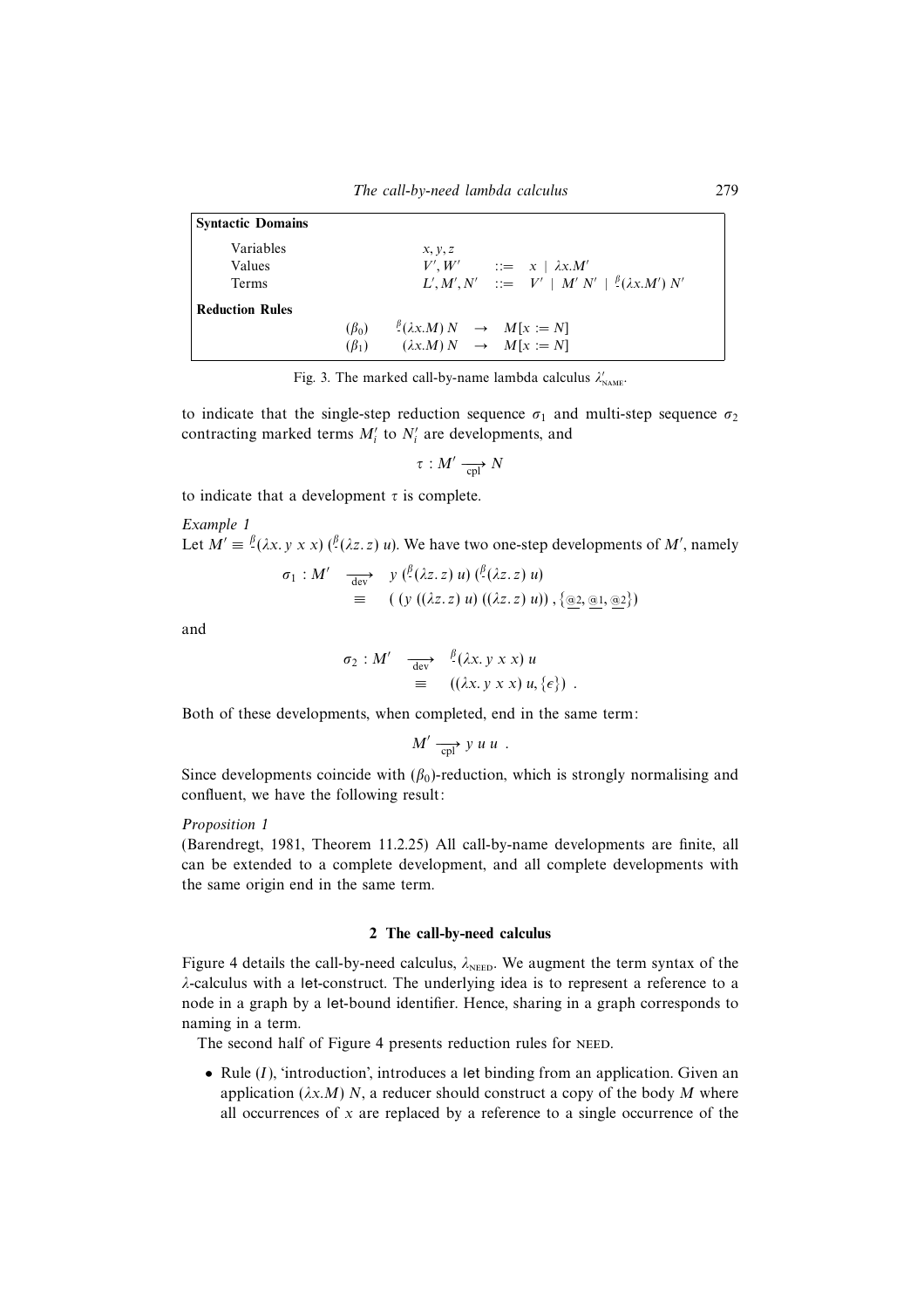| <b>Syntactic Domains</b> |                       |                                 |                                                                                                      |  |  |
|--------------------------|-----------------------|---------------------------------|------------------------------------------------------------------------------------------------------|--|--|
| Variables                | x, y, z               |                                 |                                                                                                      |  |  |
| Values                   |                       | $V, W$ ::= $x \mid \lambda x.M$ |                                                                                                      |  |  |
| Terms                    |                       |                                 | $L, M, N$ ::= $V \mid M N \mid$ let $x = M$ in N                                                     |  |  |
| <b>Reduction Rules</b>   |                       |                                 |                                                                                                      |  |  |
| $(\lambda x.M)$ N<br>(I) |                       |                                 | $\rightarrow$ let $x = N$ in M                                                                       |  |  |
| (V)                      | let $x = V$ in $C[x]$ |                                 | $\rightarrow$ let $x = V$ in $C[V]$                                                                  |  |  |
| (C)                      | $\det x = L$ in M) N  |                                 | $\rightarrow$ let $x = L$ in M N                                                                     |  |  |
| (A)                      |                       |                                 | let $y = (\text{let } x = L \text{ in } M)$ in $N \rightarrow \text{let } x = L$ in let $y = M$ in N |  |  |
| (G)                      | let $x = M$ in N      |                                 | if $x \notin f_V(N)$<br>$\rightarrow N$                                                              |  |  |

Fig. 4. The call-by-need *λ*-calculus  $λ_{\text{NEED}}$ .

graph of *N*. Rule (*I*) models this behaviour by representing the reference with a let-bound name.

- Rule  $(V)$ , 'value', substitutes a value for one occurrence of a let-bound variable; hence it expresses dereferencing. Note that since only values are copied, there is no risk of duplicating work in the form of reductions that should have been made to a single, shared expression.
- Rule (*C*), 'commute', allows let-bindings to commute with applications, and thus pulls a let-binding out of the function part of an application.
- Rule (*A*), 'associate', transforms left-nested let's into right-nested let's. It is a directed version of the associativity law for the call-by-name monad (Moggi, 1991).
- Rule (*G*), 'garbage collection', drops a let-binding whose defined variable no longer appears in the term. Rule  $(G)$  is not strictly needed for evaluation (as seen in section 3 where we discuss standard reduction), but it helps to keep terms shorter.

Clearly, these rules never duplicate a term which is not a value. Furthermore, we will show in section 4.2 that a term evaluates to an answer in our calculus if and only if it evaluates to an answer in the call-by-name *λ*-calculus. So need fulfills the expectations for what a call-by-need reduction scheme should provide: no loss of sharing except inside values, and observational equivalence to the classical call-by-name calculus.

#### Definition 2 (Call-by-need reduction)

Let  $\rightarrow$  be the smallest relation that contains  $(I, V, C, A, G)$  and that is closed under the implication  $M \to N \Rightarrow C[M] \to C[N]$ . As for call-by-name and call-byvalue, we write reduction in a single step as  $\rightarrow$  and in zero or more steps as  $\rightarrow$ . To distinguish call-by-need from (say) call-by-name reduction, we write  $\frac{}{\sqrt{NEED}}$  and  $\frac{}{\sqrt{NAME}}$ . To express reduction according to particular individual rules in a system, we will specify the rules similarly, as in  $\rightarrow$  and  $\rightarrow$ <sub>*II*</sub>. We will omit subscripts whenever the context is clear. We will often omit the Greek letter lambda to reduce clutter, and write (for example) NEED to refer to either the reduction theory  $\lambda_{\text{NEED}}$  or the collection of terms  $\Lambda_{\text{NEED}}$ .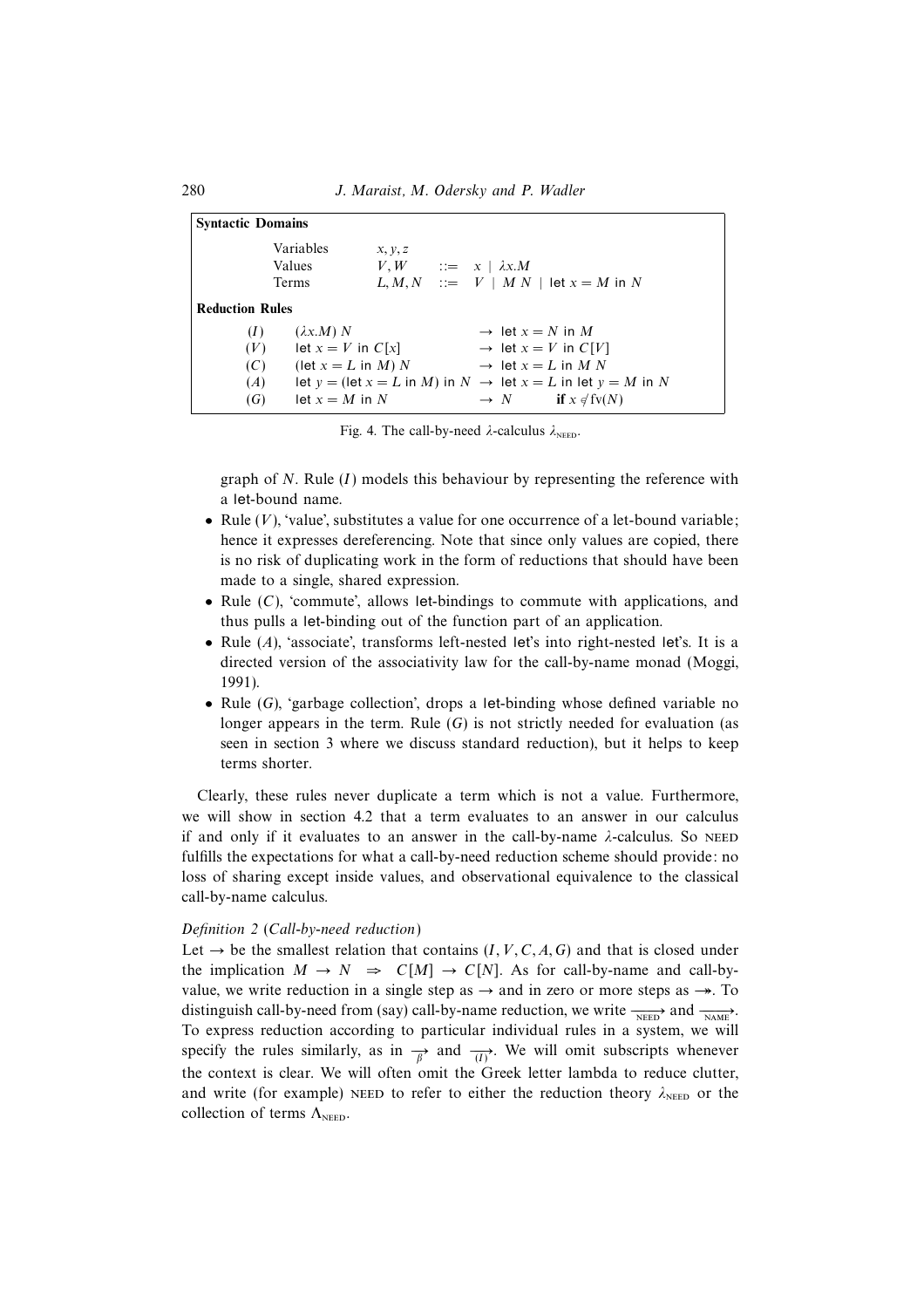

Fig. 5. Graphical rendering of Example 2.

Example 2

Consider the reduction of the term (*λx.x x*) (*λy.y*):

$$
(\lambda x. x x)(\lambda y. y) \xrightarrow{\text{(I)}} \text{let } x = \lambda y. y \xrightarrow{\text{(V)}} \text{let } x = \lambda y. y
$$
  
\n
$$
\text{in } x x \xrightarrow{\text{(I)}} \text{in } (\lambda z. z) x
$$
  
\n
$$
\text{let } x = \lambda y. y \xrightarrow{\text{(V)}} \text{let } x = \lambda y. y
$$
  
\n
$$
\text{in } z = x \xrightarrow{\text{(I)}} \text{in } z = x
$$
  
\n
$$
\text{in } z
$$
  
\n
$$
\text{let } x = \lambda y. y \xrightarrow{\text{(I)}} \text{in } z = x
$$
  
\n
$$
\text{in } x = \lambda y. y \xrightarrow{\text{(I)}} \text{in } x = \lambda y. y
$$
  
\n
$$
\text{in } z = x \xrightarrow{\text{(II)}} \text{in } \lambda y. y
$$

Graphically, we have the sequence shown in Figure 5, where we mark the node currently considered the root of the graph with a star  $(\star)$ .

The call-by-need calculus enjoys a number of properties which we summarise presently and detail over the next few sections.

• The notion of a marked redex can be adapted to call-by-need, and the resulting notion of developments has the same useful results as in call-byname and value: all developments are finite, all can be extended to complete developments, and all complete developments of a given term and marking end in the same term. We formalise the notion of a call-by-need marking and verify these results in section 3.1.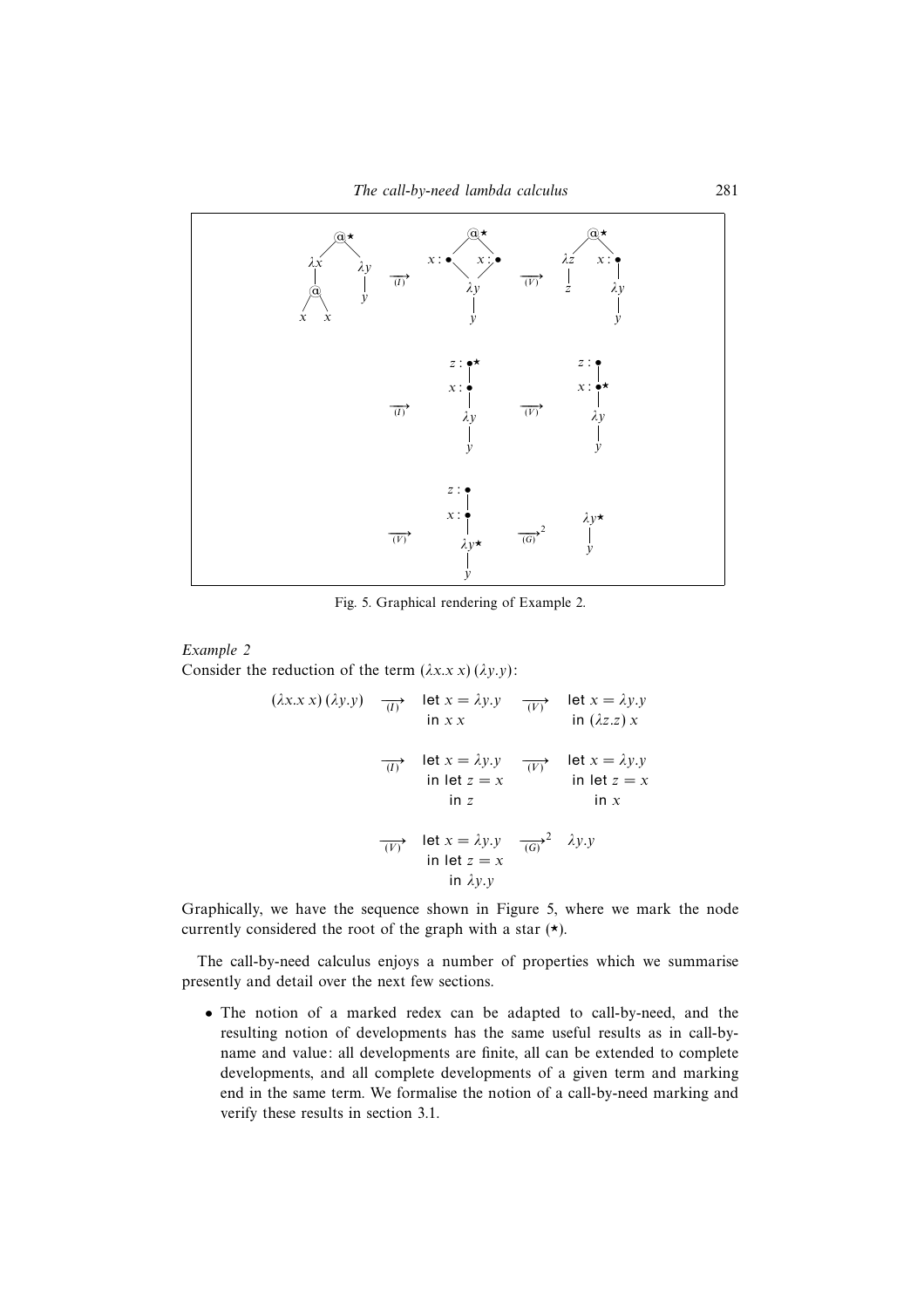- The call-by-need calculus is confluent. As in the call-by-name and value systems, this result follows rather easily from the results on developments, as we show in section 3.2.
- An *answer* is a reduction-closed set of terms that we select as an acceptable end result of a reduction sequence. In call-by-name and value one usually takes abstractions as answers; here we admit an abstraction under let-bindings as well. A standard reduction sequence is a subset of a reduction relation with three properties. First, every term may have at most one standard redex. Second, no answer may have a standard redex. Finally, whenever there is a reduction sequence from a term *M* to some answer, there is also a standard reduction sequence from *M* to an answer. We identify a standard strategy for selecting call-by-need redexes and show that it has these properties in section 3.3.
- We express the correspondence between call-by-name and call-by-need in terms of observational equivalences, a sort of black-box testing. We make this blackbox test by wrapping both terms in the same context, and checking whether each wrapped term reduces to an answer, or converges. If the two terms exhibit the same behaviour (i.e. both converge, or both fail to converge) in every fixed situation, then we take the terms to be observationally equivalent. Then the relationship we show in section 4 between call-by-name and call-by-need is that their theories of observational equivalence are exactly the same.

#### **3 Syntactic issues**

Lambda calculi have a number of syntactic properties that are useful in modelling programming languages, as has been demonstrated by their great success in modelling Algol, Iswim, and a host of successor languages. We discuss a number of these properties in this section. Section 3.1 concerns call-by-need developments and their finiteness. In section 3.2 we discuss confluence. The confluence property set forth in the Church–Rosser theorem guarantees that reduction steps may occur in any order without changing the eventual final result, providing a simple model of program transformation and compiler optimisation. We discuss evaluation of call-by-need terms in section 3.3, giving an evaluation order that contracts only one redex at a time, arriving in finitely many steps at an answer whenever possible.

#### *3.1 Marked reduction and developments*

We begin with a survey of some technical properties which are central to our proofs of confluence and standardisation, and which will also be useful in the correspondence results. The material of this section is relevant to the reduction theory of call-by-need, and is important for the results of later sections, which are arguably of more general interest. However, the reader who is less interested in those details can safely skip this section, and proceed to section 3.2.

It is useful to track certain redexes as we contract others. To this end we mark redexes with tags to distinguish them from other, unmarked redexes. We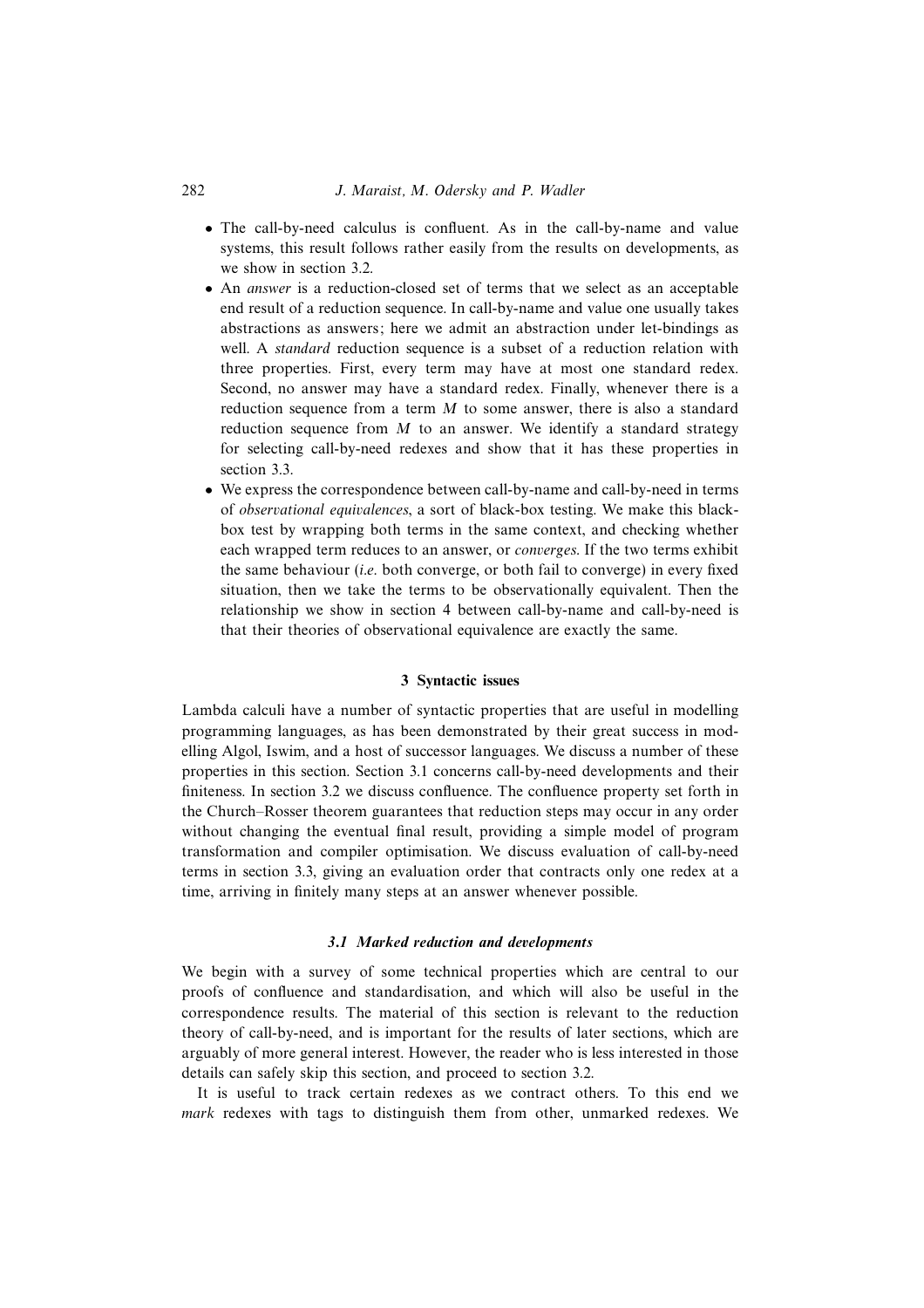**Syntax** Values  $V', W'$  $\therefore$   $x \mid \frac{V}{X} \mid \lambda x. M'$ Terms *L*<sup>0</sup>  $A, M', N' ::= V' | M' N' |$  let  $x = M'$  in  $N'$  $\mid$  <sup>I</sup>( $\lambda$ x. *M'*) *N'*  $\int$ <sup>*A<sub>n</sub>*</sup> let  $x = P^{\prime n}$  *M*<sup> $\prime$ </sup> in *N*<sup> $\prime$ </sup>  $\mid$   $\frac{\mathsf{C}_n}{\mid}$   $(P'^n \ M') N'$ where in a term let  $x = M'$  in *N'*, if  $x \in mv(N')$ then  $M'$  is a value. Prefixes  $P', R'$  $\therefore$  let  $x = M'$  in |  $\frac{A_n}{A}$  let  $x = P^m M'$  in **Trivial structural equivalences**  $A_0$  let  $x = M'$  in  $N' \equiv$  let  $x = M'$  in  $N'$  $\frac{C_0}{C}(M' N')$   $\equiv$   $M' N'$ **Top-level contraction**  $(I_0)$  $^{I}(\lambda x. M') N'$  $\rightarrow$  let  $x = N'$  in  $M'$ ( $I_1$ ) ( $\lambda x. M'$ )  $N'$  $\rightarrow$  let  $x = N'$  in *M*<sup>o</sup>  $(V_0)$  let  $x = V'$  in  $C'$  $\big[ \begin{array}{c} Y \ X \end{array} \big]$   $\longrightarrow$  let  $x = V'$  in  $C'[V']$  $(V_1)$  let  $x = V'$  in  $C'[x]$  $[x] \rightarrow \text{let } x = V' \text{ in } C'[V']$  $(C_0)$   $\frac{C_{n+1}}{P}(P' R'^n M') N'$  $\rightarrow$  *P*<sup> $\prime$ </sup> ( $\frac{C_n}{C}$  $(R^{\prime n} M^{\prime}) N^{\prime}$  $n > 0$  $(C_1)$   $(P' M') N'$  $\rightarrow$  *P'* (*M' N'*)  $(A_0)$   $\xrightarrow{A_{n+1}}$  let  $x = (P' R'' M')$  in  $N' \to P' (\xrightarrow{A_n}$  let  $x = (R'' M')$  in  $N'$ )  $(A_1)$  let  $x = (P' M')$  in N' ) in  $N'$   $\longrightarrow$   $P'$  (let  $x = M'$  in  $N'$ )  $(G_1)$  let  $x = M'$  in  $N'$   $\longrightarrow N'$  $x \notin f_{V}(N')$ 

Fig. 6. Syntax and reduction axioms of the marked call-by-need calculus NEED'.

track  $(I, V, C, A)$  redexes through reduction sequences with the marked call-by-need calculus NEED<sup>'</sup> of Figs. 6 and 7; we do not mark  $(G)$  redexes. This marked system differs in two distinct ways from more traditional marked systems such as the marked call-by-name calculus.

The first difference allows us to mark  $(V)$  steps, many of which could arise from a single let-binding. Rather than mark the binding, we mark the variable whose occurrence is to be replaced with the bound value. Since we mark variables rather than terms, we must place a restriction on let-bindings where variables are actually marked: in such bindings, the bound term must be a value. That is, in a term *M*,

$$
M \equiv \text{let } x = M_0 \text{ in } M_1,
$$

if we have an occurrence of  $\frac{V}{X}$  within  $M_1$ , then  $M_0$  must be a value. Equivalently, we might mark the binding rather than the variables, and associate with the marking the subset of variables which marked reduction would replace; for the summary of these proofs which we present here, the marking of variables is simpler. We denote the set of variables which occur marked in a term  $M$  by  $mv(M)$ , and refer to a marked  $(V)$  redex to mean a let-binding of a variable to some variable  $x$  where at least one occurrence of *x* is marked.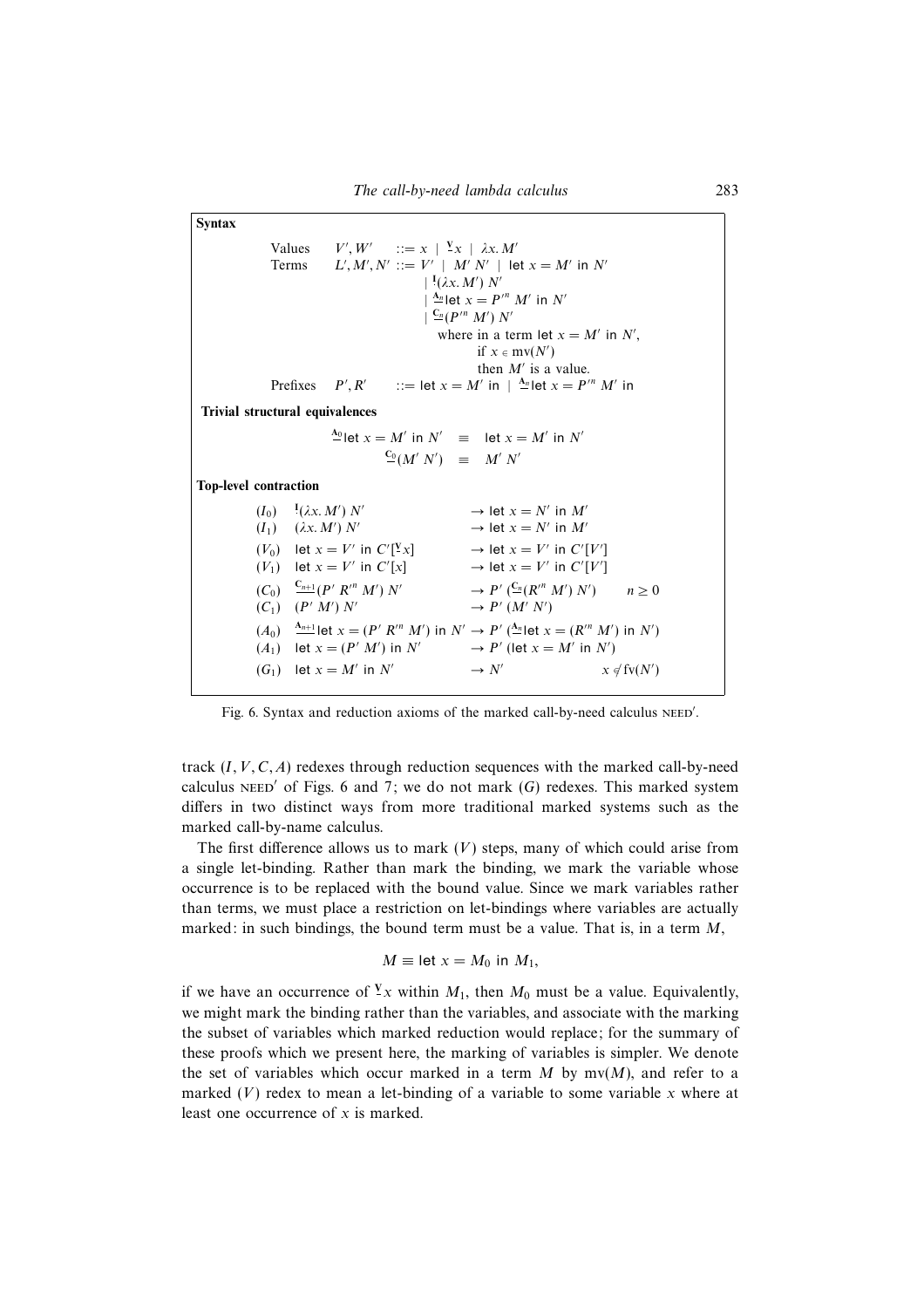| Compatible closure                                                                                                                                                        |                                                                                                                                    |  |  |  |
|---------------------------------------------------------------------------------------------------------------------------------------------------------------------------|------------------------------------------------------------------------------------------------------------------------------------|--|--|--|
| $\frac{M' \rightarrow N'}{N' \rightarrow M' \rightarrow N'}$                                                                                                              |                                                                                                                                    |  |  |  |
| $\frac{M' \to N'}{I'M' \to I'M'}$                                                                                                                                         | $\frac{M' \rightarrow N'}{M' I' \rightarrow N' I'}$                                                                                |  |  |  |
| $\frac{M' \to N'}{I(\lambda x. L') M' \to I(\lambda x. L') N'}$                                                                                                           | $\frac{M' \to N'}{\left[\left(\lambda_X M'\right) L' \to \frac{\left[\right] \left(\lambda_X N'\right) L'}{\left[\right]}\right]}$ |  |  |  |
| $\frac{M' \rightarrow N'}{C_{n} I' M' \rightarrow C_{n} I' N'}.$                                                                                                          | $\frac{\sigma : M' \to N'}{C_n M' I' \cup C_{n+d( \sigma ,n)} N' I'}.$                                                             |  |  |  |
| $\frac{M' \to N'}{\det x = L' \text{ in } M' \to \text{let } x = L' \text{ in } N'}$ $\frac{M' \to N'}{\det x = M' \text{ in } L' \to \text{let } x = N' \text{ in } L'}$ |                                                                                                                                    |  |  |  |
| $\frac{M' \to N'}{\frac{A_n}{n!} \text{et } x = L' \text{ in } M' \to \frac{A_n}{n} \text{ let } x = L' \text{ in } N'}.$                                                 |                                                                                                                                    |  |  |  |
|                                                                                                                                                                           |                                                                                                                                    |  |  |  |
| $\frac{\sigma : M' \to N'}{\frac{\Lambda_n}{\sigma} \det x = M' \text{ in } L' \to \frac{\Lambda_{n+d( \sigma ,n)}}{\sigma} \text{ let } x = N' \text{ in } L'}.$         |                                                                                                                                    |  |  |  |
| <b>Displacement function</b>                                                                                                                                              |                                                                                                                                    |  |  |  |
| $d(\text{let } x = (\text{let } y = L \text{ in } M) \text{ in } N)$<br>$\rightarrow$ let $y = L$ in let $x = M$ in N, n) = 1, if $n > 0$ .                               |                                                                                                                                    |  |  |  |
| $d(\text{let } x = M \text{ in } N \rightarrow N, n) = -1$ , if $n > 0$ .                                                                                                 |                                                                                                                                    |  |  |  |
| $d(\text{let } x = L \text{ in } M \to \text{let } x = L \text{ in } N, n) = d(M \to N, n-1), \text{ if } n > 0.$                                                         |                                                                                                                                    |  |  |  |
|                                                                                                                                                                           | $d(M \rightarrow N,n) = 0$ , otherwise                                                                                             |  |  |  |

Fig. 7. Compatible closure of marked NEED reduction.

The second variation from simpler marked systems is our treatment of the  $(C, A)$ rules. Rather than single steps, for these rules we will mark consecutive sequences of redexes: for example, we may have two (*C*) steps which arise from the same binding, although only one is contractable initially:

$$
(\text{let } x_1 = L_1 \text{ in let } x_2 = L_2 \text{ in } M) N
$$
  
\n→ let  $x_1 = L_1$  in ((let  $x_2 = L_2$  in *M*) *N*)  
\n→ let  $x_1 = L_1$  in let  $x_2 = L_2$  in (*M N*) .

In the marked calculus, we allow both of these bindings to be marked at the same time, distinguishing the number of bindings to be moved at any point:

$$
C_2(\text{let } x_1 = L_1 \text{ in let } x_2 = L_2 \text{ in } M) N
$$
  
\n
$$
\rightarrow \text{ let } x_1 = L_1 \text{ in } C_1(\text{let } x_2 = L_2 \text{ in } M) N
$$
  
\n
$$
\rightarrow \text{ let } x_1 = L_1 \text{ in let } x_2 = L_2 \text{ in } (M \text{ N}).
$$

This extension of simple marks will also require a variation from the usual, rather simple notion of compatible closure. Consider the term

$$
C_1(\text{let } x = (\text{let } y = L \text{ in } M) \text{ in } N_0) N_1,
$$

which has an unmarked  $(A)$  redex at position  $\mathcal{Q}_1$ . If this redex is contracted before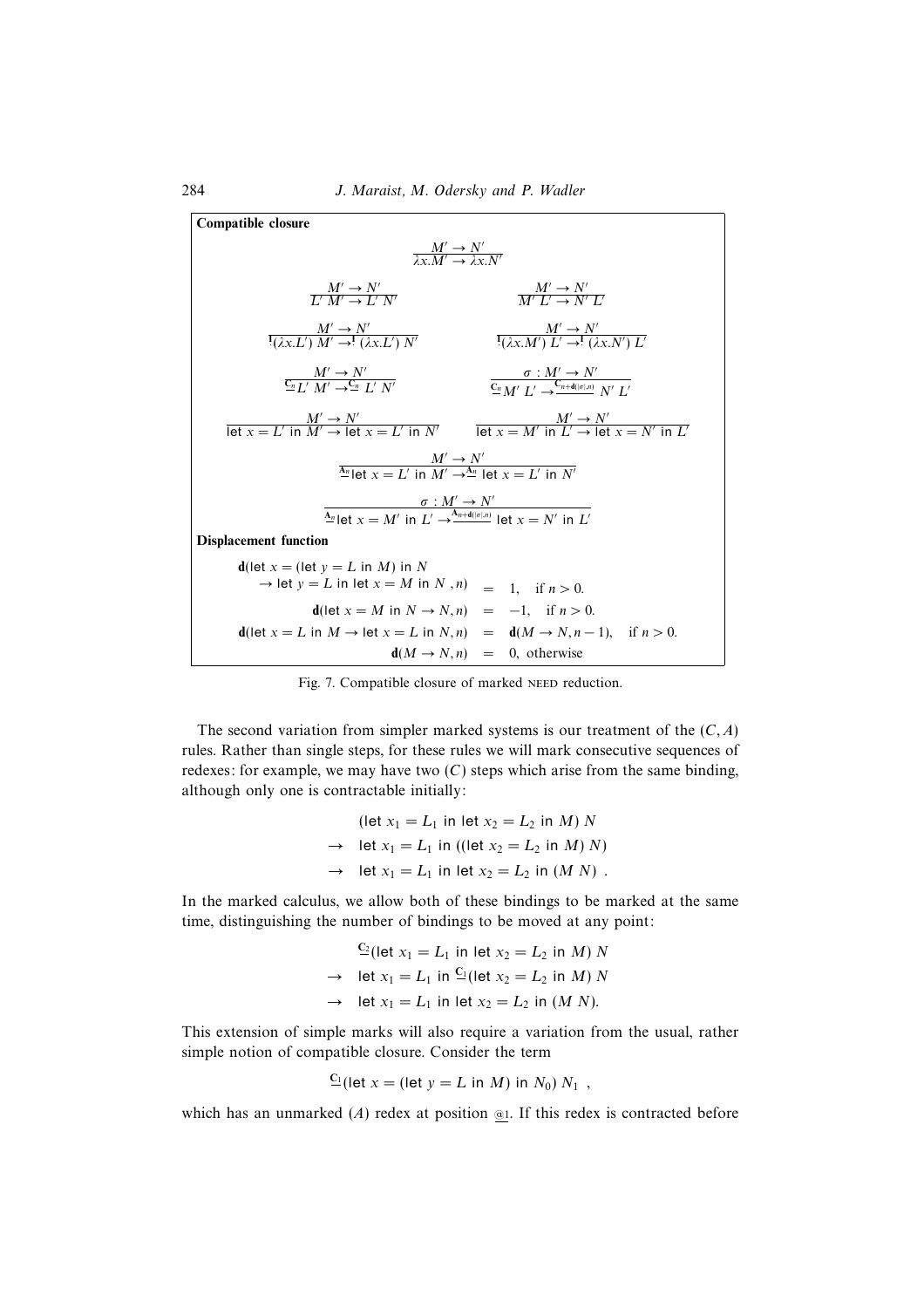the marked top-level step, we must adjust the counter associated with the marker to reflect the 'new' binding separating  $N_0$  and  $N_1$ :

$$
\frac{C_1}{\longrightarrow} \text{(let } x = (\text{let } y = L \text{ in } M) \text{ in } N_0) N_1
$$
\n
$$
\rightarrow \frac{C_2}{\longrightarrow} \text{(let } y = L \text{ in let } x = M \text{ in } N_0) N_1.
$$

Were we to leave the counter unadjusted, we would lose confluence of marked reduction, and hence the uniqueness of complete developments as well.

We mark redexes with the four marks  $I, Y, C_m$  and  $A_n$ , where *m, n* are positive integers, each mark corresponding to the rule of the given name. We use the same metanotation for marked call-by-need terms as for marked call-by-name terms. In addition it is convenient to let  $P'$  range over the various marked let-bindings, and let (say)  $P^m$  range over *n* consecutive productions (not necessarily identical) of  $P^{\prime}$ .

The top-level rules for  $NEED'$  reduction are as usual with rules subscripted 0 contracting marked steps, and rules subscripted 1 contracting unmarked steps. We take  $NEED'_0$  and  $NEED'_1$  steps to refer to contraction by any of those respective sets of rules. For compatible closure we use the displacement function **d** on unmarked need sequences and integers. Intuitively, **d** returns the number of top-level let-bindings which are introduced or removed by a reduction sequence, where the first *n* nested let-bindings are considered top-level. This added complication in the definition of compatible closure allows marked  $NEED'_0$  reduction to be confluent.

Confluence of the marked subset is somewhat surprising, as simply marking single redexes alone *(i.e., without the numeric subscripts)* is insufficient for the uniqueness result. Consider a term with two such marked (*A*) steps,

$$
{}^{A}_{-}let x = ({}^{A}_{-}let y = (let z = M_0 in M_1) in M_2) in M_3.
$$

If we contract the outer redex first and inner redex second, we have one complete development:

$$
\stackrel{\Delta}{=} \text{let } x = (\stackrel{\Delta}{=} \text{let } y = (\text{let } z = M_0 \text{ in } M_1) \text{ in } M_2) \text{ in } M_3
$$
\n
$$
\rightarrow \stackrel{\Delta}{=} \text{let } y = (\text{let } z = M_0 \text{ in } M_1) \text{ in } (\text{let } x = M_2 \text{ in } M_3)
$$
\n
$$
\rightarrow \text{let } z = M_0 \text{ in } \text{let } y = M_1 \text{ in } \text{let } x = M_2 \text{ in } M_3.
$$

But if we contract the inner redex first, we have another complete development with a different ending:

> $A^4$ let  $x = (A^4)$ let  $y = (let \ z = M_0 \ in \ M_1)$  in  $M_2$ ) in  $M_3$  $\rightarrow$  <sup>A</sup>let *x* = (let *z* =  $M_0$  in let  $y = M_1$  in  $M_2$ ) in  $M_3$  $\rightarrow$  let  $z = M_0$  in let  $x = (\text{let } y = M_1 \text{ in } M_2)$  in  $M_3$ .

We have a similar problem for an (*A*) contraction occurring at the binding of a (*C*) step. In  $\lambda'_{\text{NEED}}$  we resolve the difficulty by adding a positive integer to  $(C, A)$ markings, indicating how many prefixes should be moved, and defining residuals to consider prefixes added or removed by other steps. So in the second sequence above, we will have:

$$
\stackrel{\mathbf{A}_1}{=} \mathsf{let}\ x = (\stackrel{\mathbf{A}_1}{=} \mathsf{let}\ y = (\mathsf{let}\ z = M_0\ \mathsf{in}\ M_1)\ \mathsf{in}\ M_2)\ \mathsf{in}\ M_3
$$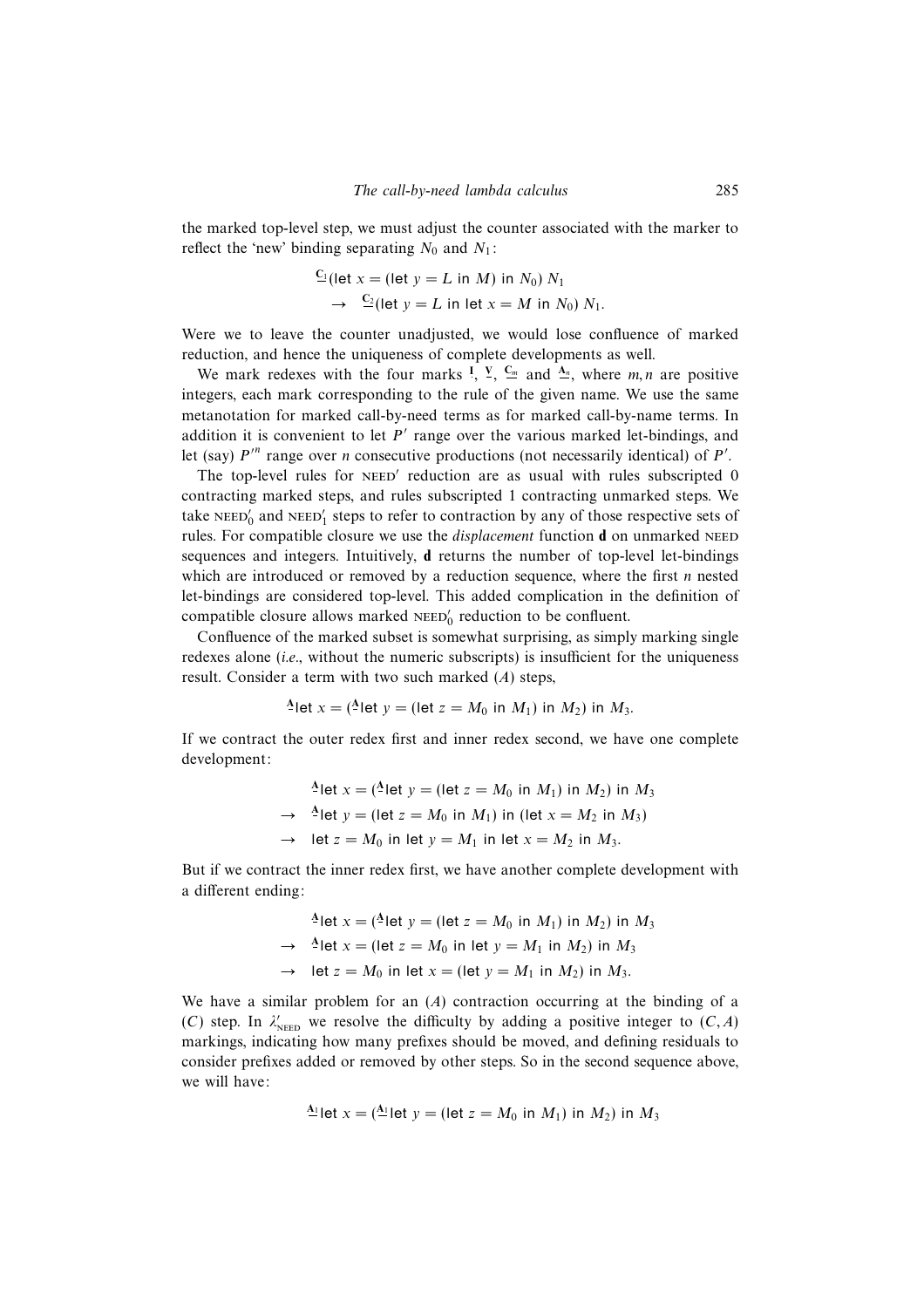$$
\Rightarrow \frac{A_2}{e} = (let \ z = M_0 \text{ in let } y = M_1 \text{ in } M_2) \text{ in } M_3
$$
  
\n
$$
\Rightarrow let \ z = M_0 \text{ in } \frac{A_1}{e} = (let \ y = M_1 \text{ in } M_2) \text{ in } M_3
$$
  
\n
$$
\Rightarrow let \ z = M_0 \text{ in let } y = M_1 \text{ in let } x = M_2 \text{ in } M_3,
$$

which does end with the same term as the first complete development.

Once again we can move freely between marked terms and sets of paths, with the additional symbols  $\ell_1, \ell_2$  indexing respectively the left and right subchildren of a let-binding. In other words, in a term let  $x = M$  in N, on the path  $\wedge$ 1 we index *M*, and with  $\ell_2$  we index *N*. We continue with the notation  $M \xrightarrow{\gamma} N$  to index top-level redexes under compatible closure, and write  $|M'|$  to refer to the underlying unmarked term; if  $M' \equiv (M, \mathcal{F})$  then we have  $|M'| \equiv M$ . Similarly, given a marked reduction sequence  $\sigma'$ , we refer to the projection  $|\sigma'|$  to mean the reduction sequence between the respective projections. Finally, we write  $\epsilon$  for a zero-length path string of no symbols.

Having established the notion of marking, we can define residuals. For a reduction sequence  $\sigma : M \to N$  and a marking  $\mathcal F$  of M, we define the residuals of  $\mathcal F$  with respect to  $\sigma$  – in symbols we write  $\mathcal{F}/\sigma$  – to be the set of residuals  $\mathcal G$  such that

$$
\sigma':(M,\mathscr{F})\to (N,\mathscr{G})
$$

where  $|\sigma'| \equiv \sigma$ . Developments are as before: a development of a term *M* and marking  $\mathcal F$  is a reduction sequence beginning from  $(M, \mathcal F)$  which contracts only marked redexes, and a complete development is one which ends in an unmarked term. We write  $\frac{ }{ \text{dev}}$  and  $\frac{ }{ \text{col}}$  as before.

Example 3

Let  $M' \equiv (M, \mathcal{F}) \equiv \frac{A_1}{2}$  let  $x = (\frac{A_1}{2})$  let  $y = ($ let  $z = M_0$  in  $M_1$ ) in  $M_2$ ) in  $M_3$ . There are two single-step developments of M', namely

$$
\sigma_0: M' \xrightarrow[\text{dev}]{} \xrightarrow{\mathbf{A}_1} \text{let } y = (\text{let } z = M_0 \text{ in } M_1) \text{ in } (\text{let } x = M_2 \text{ in } M_3)
$$

and

$$
\sigma_1: M' \xrightarrow[\text{dev}]{}^{A_2} \text{let } x = (\text{let } z = M_0 \text{ in } (\text{let } y = M_1 \text{ in } M_2)) \text{ in } M_3.
$$

We have  $\mathcal{F}/\sigma_0 = \{(\epsilon, 1)\}\$ , and  $\mathcal{F}/\sigma_1 = \{(\epsilon, 2)\}\$ . Assuming that the  $M_i$  are unmarked, we have one complete development of M',

$$
M' \xrightarrow[{\text{cpl}}]{} \text{let } z = M_0 \text{ in (let } y = M_1 \text{ in (let } x = M_2 \text{ in } M_3)).
$$

The main result on NEED-developments is the following theorem:

#### Theorem 3

All  $\lambda_{\text{NEED}}$  developments are finite, and can be extended to a complete development. Moreover, all complete developments of a particular term and marking end in the same term.

#### Proof

As before, finiteness of developments is equivalent to strong normalisation of marked reduction NEED'<sub>0</sub>. The technique is standard, based on a positive integer measure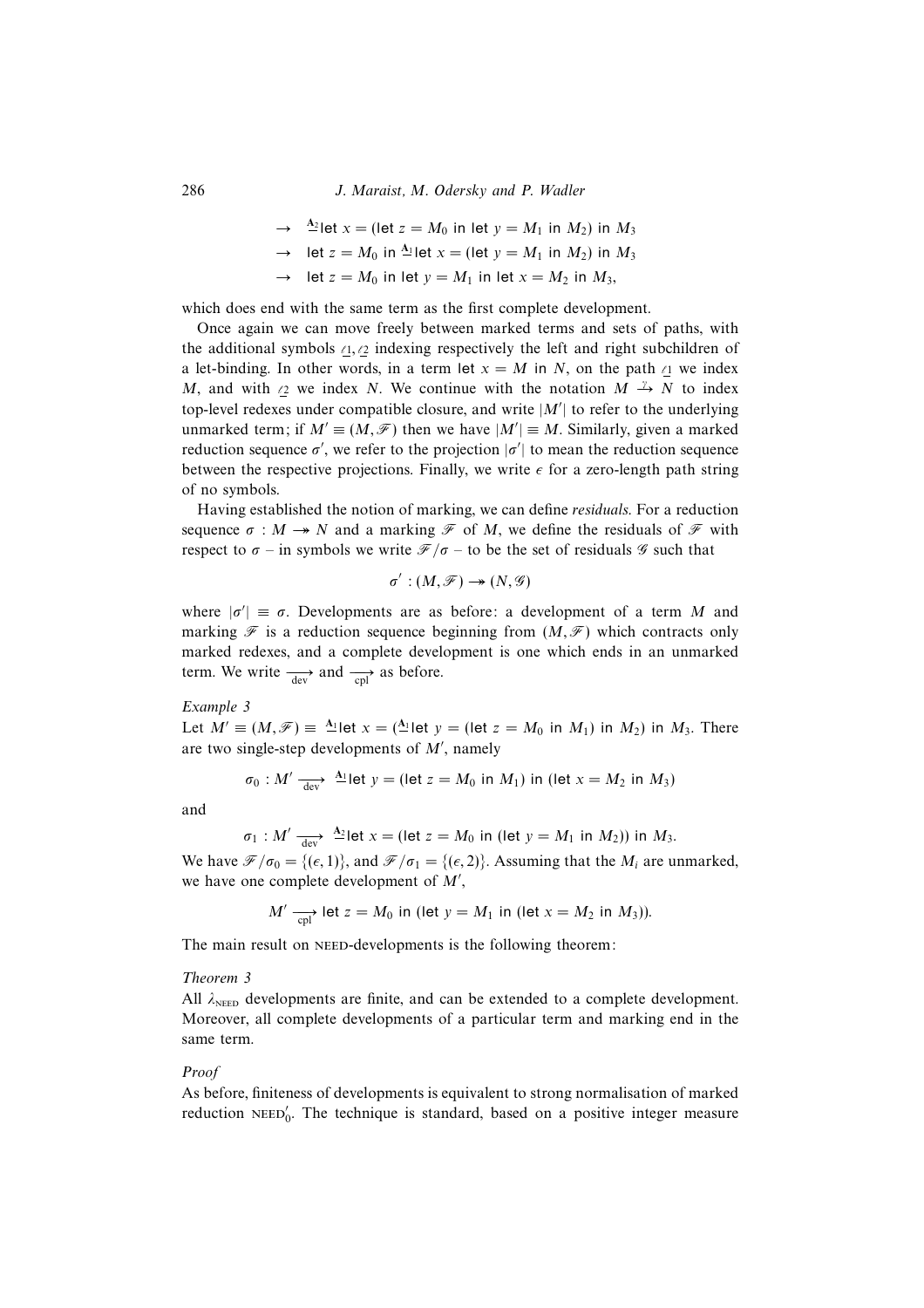of a decoration of marked terms which is decreased by reduction. We give only a summary of the proof; full details are available elsewhere (Maraist, 1997).

We construct weighted terms by giving every variable occurrence *x* or  $\frac{V}{X}$ *x* a *weight* of some positive integer, written  $x^i$  or  $\frac{V}{x}x^i$ . We let  $\dot{M}$ ,  $\dot{N}$  and so forth range over weighted terms,  $\dot{V}$  range over weighted values, and define the norm  $\| \cdot \|$  on weighted terms (ignoring marks) as follows:

$$
\|x^{i}\| = i
$$
  

$$
\|\lambda x.\dot{M}\| = \|\dot{M}\|
$$
  

$$
\|\text{let } x = \dot{M} \text{ in } \dot{N}\| = 2\|\dot{M}\| + \|\dot{N}\|
$$
  

$$
\|\dot{M}\dot{N}\| = 2\|\dot{M}\| + 2\|\dot{N}\|.
$$

A term is said to have decreasing weighting if it satisfies the appropriate condition below based on its form.

- All terms  $x^i$  or  $\overline{Y}x^i$  have decreasing weighting.
- A term  $λx$ . *M* has a decreasing weighting if *M* has a decreasing weighting.
- A term  $I(\lambda x. \dot{M})$   $\dot{N}$  has decreasing weighting if:
	- 1. Both  $\dot{M}$  and  $\dot{N}$  have decreasing weighting.
	- 2. For all  $x^i$  or  $\overline{Y}x^i$  in  $\dot{M}$ , we have  $i > ||\dot{N}||$ .
- Other applications  $(M \dot{N})$  or  $C_n(\dot{M} \dot{N})$  have decreasing weighting if both  $\dot{M}$ and *N*˙ have decreasing weighting.
- A (*V*)-marked binding (let  $x = \dot{V}$  in  $\dot{M}$ ) has decreasing weighting if:
	- 1. Both  $\dot{V}$  and  $\dot{M}$  have decreasing weighting.
	- 2. For all  $\frac{\mathbf{V}}{\mathbf{x}^i}$  in  $\dot{M}$ , we have  $i > \|\dot{V}\|$ .
- Other bindings (let  $x = \dot{M}$  in  $\dot{N}$ ) or  $\frac{A_n}{A}$  (let  $x = \dot{M}$  in  $\dot{N}$ ) have decreasing weighting if both  $\dot{M}$  and  $\dot{N}$  have decreasing weighting.

We lift marked reduction to weighted terms by just applying the same rules without regard for weights. Decreasing weightings have two key properties, both of which can be shown by a straightforward structural induction. Let *M* have decreasing weighting, and let  $\dot{M} \xrightarrow[\text{NEED}'_0]{} \dot{N}$ . Then:

- 1.  $\|\dot{M}\| > \|\dot{N}\|$ , and
- 2. *N*˙ has decreasing weighting.

Moreover, every term has a decreasing weighting. To construct a decreasing weighting for an arbitrary term, we number its variable occurrences by positive integers from 1, numbering the right-hand side of an application before the left-hand side, and the bound term of a let-binding before the body of the binding. Then to a variable numbered *i* we give the weight *fi*,

$$
f_1 = 1
$$
  
\n
$$
f_n = \left(\sum_{i=0}^n 2^i\right) \cdot f_{n-1}, \quad n > 1.
$$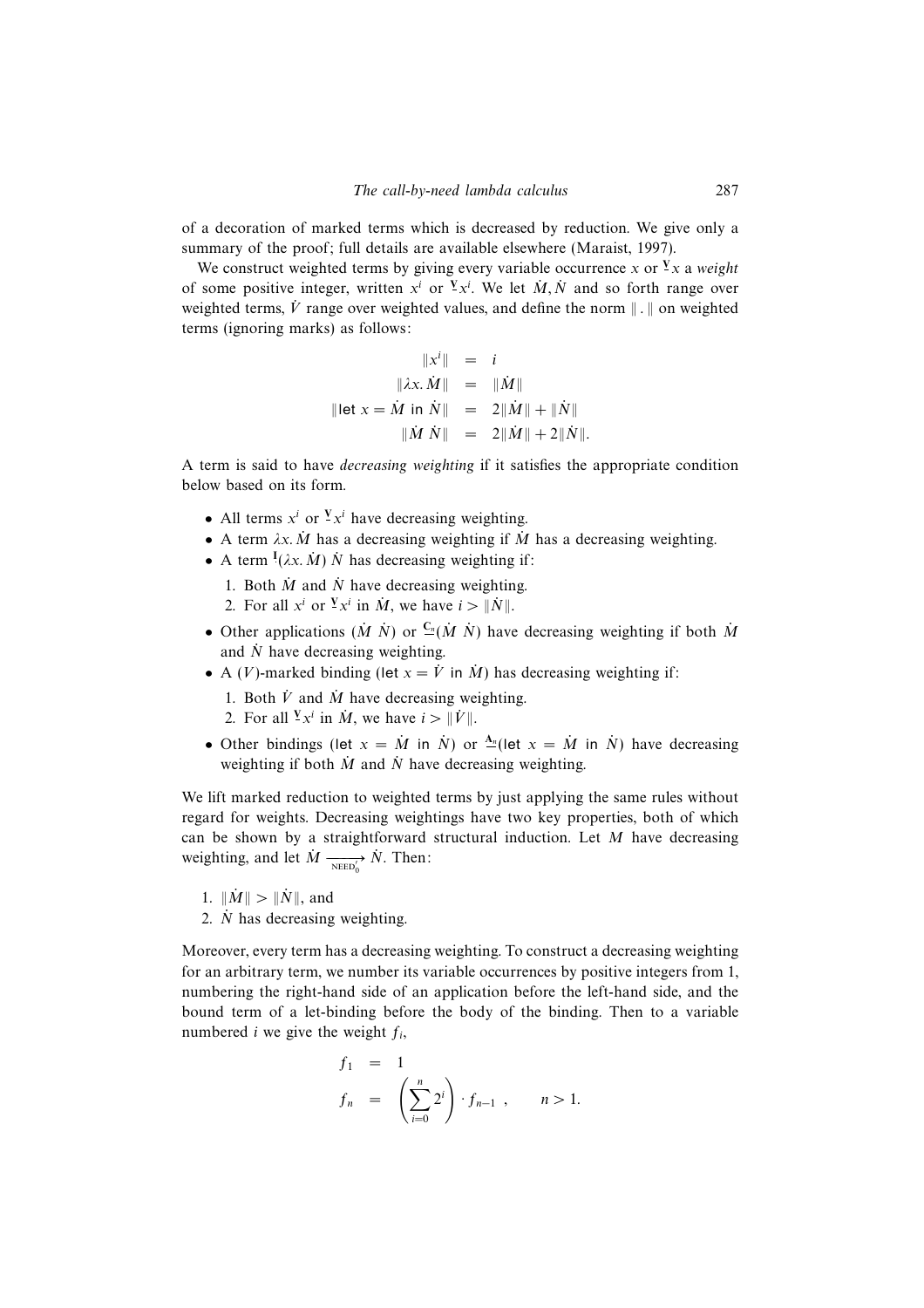Then since every term has a decreasing weighting, finiteness follows from the two key properties above.

Extension follows from strong normalisation. Uniqueness of  $NEED'_0$ -normal forms is implied by confluence of NEED'<sub>0</sub>. Since we already have strong normalisation it suffices to show weak confluence, which requires only a simple if tedious analysis of the relative positions of redexes.  $\Box$ 

Pairing certain paths with numeric indices in markings raises a technical issue which is trivial in the calculi without bindings but which requires mention here. In (say) marked call-by-name reduction, markings  $\mathcal F$  are simply sets of paths; given matched terms  $(M, \mathcal{F}_1)$  and  $(M, \mathcal{F}_2)$  we clearly have a correspondence between the marking of *M* with all redexes in either  $\mathcal{F}_1$  or  $\mathcal{F}_2$  and  $(M, \mathcal{F}_1 \cup \mathcal{F}_2)$ . In  $\lambda'_{NED}$  this correspondence is no longer trivial, since the set-theoretic union of two markings does not necessarily correspond to any term M'.

Example 4 Let

$$
M \equiv \text{let } x_0 = (\text{let } x_1 = M_1 \text{ in let } x_2 = M_2 \text{ in } N) \text{ in } L,
$$

with  $\mathcal{F}_1 \equiv \{(\epsilon, 1)\}\$  and  $\mathcal{F}_2 \equiv \{(\epsilon, 2)\}\$ . Then there exists terms  $M'_1, M''_2$  such that for each *i* we have  $M'_i \equiv (M, \mathcal{F}_i)$ , but there is no  $M'_0$  such that  $M'_0 \equiv (M, \mathcal{F}_1 \cup \mathcal{F}_2)$ . Specifically, we have

$$
M'_1 \equiv (M, \mathcal{F}_1) \equiv \frac{A_1}{2} \text{let } x_0 = (\text{let } x_1 = M_1 \text{ in let } x_2 = M_2 \text{ in } N) \text{ in } L
$$
  

$$
M'_2 \equiv (M, \mathcal{F}_2) \equiv \frac{A_2}{2} \text{let } x_0 = (\text{let } x_1 = M_1 \text{ in let } x_2 = M_2 \text{ in } N) \text{ in } L,
$$

but since we allow each redex to take no more than one mark (indexed or otherwise), we can form no term  $(M, \mathcal{F}_1 \cup \mathcal{F}_2)$ .

Rather than simple set union  $\cup$ , we instead use a modified relation  $\mathbb{U}$ . We define  $\mathbb{U}$ to select only the largest integer to form a pair with each different path that settheoretic union ∪ would associate with more than one integer. For the  $\mathcal{F}_1, \mathcal{F}_2$  of the above example, we would have  $\mathcal{F}_1 \cup \mathcal{F}_2 \equiv \{(\epsilon, 2)\}\.$  Formally, we have

#### Definition 4

Let  $\mathcal{F}_1, \mathcal{F}_2$  mark redexes in *M*. Then the set  $\mathcal{F}_1 \cup \mathcal{F}_2$  is defined as:

$$
\mathcal{F}_1 \cup \mathcal{F}_2 = \{ \gamma : \gamma \in \mathcal{F}_1 \cup \mathcal{F}_2 \} \bigcup_{\gamma} \{ (\gamma, \max\{i : (\gamma, i) \in \mathcal{F}_1 \cup \mathcal{F}_2 \}) : (\gamma, n) \in \mathcal{F}_1 \cup \mathcal{F}_2 \}
$$

where max selects the largest of a finite set of natural numbers.

This relation allows us to prove the following lemma:

#### Lemma 5

Let  $\mathcal{F}_0$ ,  $\mathcal{F}_1$  mark redexes in *M*. Then there exists some  $\mathcal G$  such that for any reduction sequence  $\sigma_i$  which is a complete development of  $(M, \mathscr{F}_i)$ ,  $\sigma_i$  is also a partial development of  $(M, \mathscr{G})$ .

Proof This  $\mathscr{G}$  is just  $\mathscr{F}_0 \cup \mathscr{F}_1$ .  $\Box$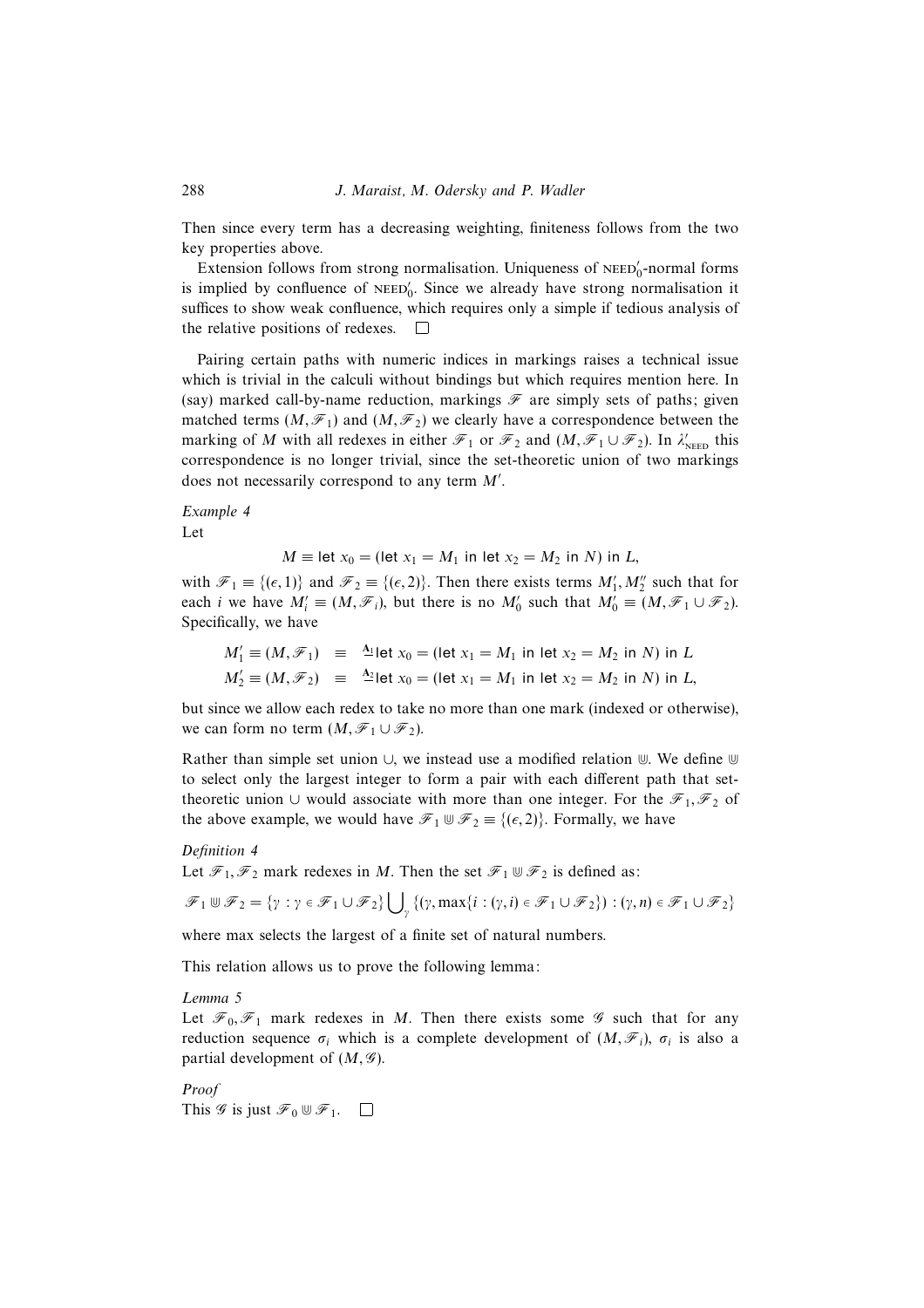#### *3.2 Confluence*

With the results on developments, confluence follows rather easily. Confluence of the (*I,V,C,A*) subset follows immediately from Theorem 3 and Lemma 5.

#### Lemma 6

Reduction of  $\Lambda_{\text{NEED}}$  terms by  $(I, V, C, A)$  steps is confluent: if  $M \rightarrow_{\text{NEED}} M_1$  and  $M\rightarrow\text{N-NED}^{\bullet}M_2$ , then there exists some *N* such that  $M_1 \rightarrow\text{N-NED}^{\bullet}N_1$  and  $M_2 \rightarrow\text{N-NED}^{\bullet}N_2$ 



We use diagrams like the one above to illustrate asserted conditions. Reduction relations which are assumed for the result are drawn in solid lines, while reduction relations predicted by the result are dotted. On occasion we will also use dashed lines to highlight correspondences by relations other than reduction.

#### Proof

The result follows as in Barendregt's reference (1981, Chapter 11). Note that where in Barendregt's system the union of markings is trivial, here we must rely on Lemma 5 to justify the existence by  $\mathbb U$  of a sensible combination of two markings of the same term. The heart of the proof is the following argument: Given two reduction sequences

$$
\sigma_0 : (M, \mathcal{F}_0) \xrightarrow[\text{cpl}]{\text{cpl}} M_0 \text{ and}
$$
\n $\sigma_1 : (M, \mathcal{F}_1) \xrightarrow[\text{cpl}]{\text{cpl}} M_1,$ 

we have by Lemma 5 some  $\mathscr G$  such that

$$
\sigma_0: (M, \mathscr{G}) \xrightarrow[\text{dev}]{\text{dev}} (M_0, \mathscr{G}_0) \text{ and}
$$

$$
\sigma_1: (M, \mathscr{G}) \xrightarrow[\text{dev}]{\text{dev}} (M_1, \mathscr{G}_1).
$$

Moreover by Theorem 3 the completions of both  $\sigma_0$  and  $\sigma_1$  end in the same term: that is, we have some *N* such that for both *i*

$$
(M_i, \mathscr{G}_i) \xrightarrow[\text{cpl}]{}
$$
 N.

Since a single reduction step is trivially a complete development, it is a valid inductive conclusion that given  $(L_0, \mathcal{F}) \longrightarrow L_1$  and  $L_0 \longrightarrow L_2$  we have some  $L_3$  with  $L_1 \longrightarrow L_3$ and  $L_2 \rightarrow L_3$ ; a second induction with this result gives confluence.  $\Box$ 

Reduction by  $(I, V, C, A)$  steps and reduction by  $(G)$  steps commute in a specific useful way:

#### Lemma 7

Let  $M \xrightarrow[I,V,C,A]} M_1$  and  $M \xrightarrow[G]} M_2$ . Then there exists some *N* such that  $M_1 \xrightarrow[G]} N$ and either  $M_2 \equiv N$  or  $M_2 \xrightarrow{(I,V,C,A)} N$ .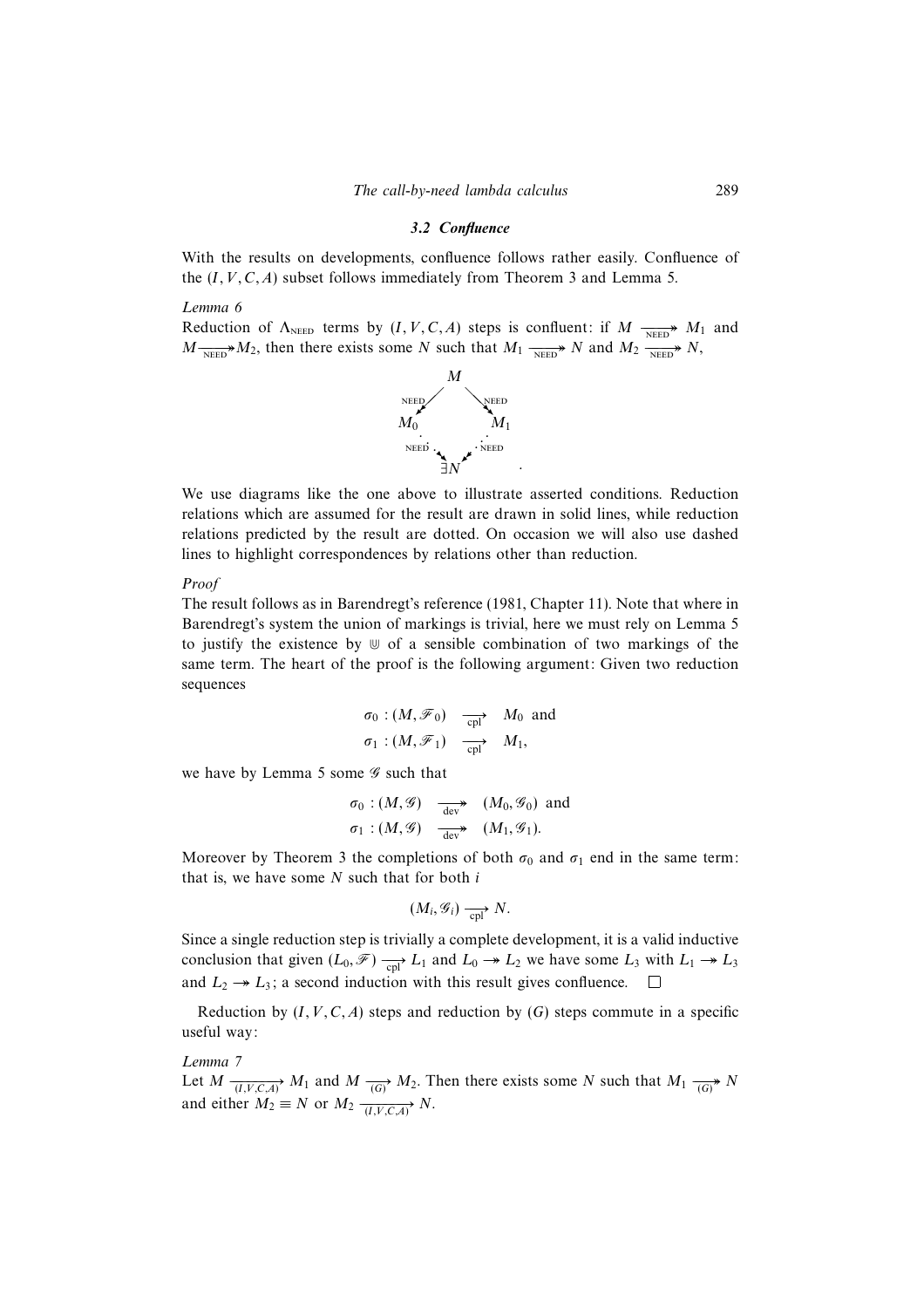| <b>Additional Syntactic Domains</b>        |  |  |                                                                                 |  |
|--------------------------------------------|--|--|---------------------------------------------------------------------------------|--|
| Answers                                    |  |  | $A, A_i$ ::= $\lambda x.M$   let $x = M$ in A                                   |  |
| <b>Evaluation Contexts</b>                 |  |  | $E, E_i$ ::= $[$ $]$ $]$ $E M$ $]$ let $x = M$ in $E$                           |  |
|                                            |  |  | $\vert \text{ let } x = E_0 \text{ in } E_1[x]$                                 |  |
| <b>Standard Reduction Rules</b>            |  |  |                                                                                 |  |
| $(\lambda x.M)$ N<br>$(I_s)$               |  |  | $\mapsto$ let $x = N$ in M                                                      |  |
| let $x = \lambda y.M$ in $E[x]$<br>$(V_s)$ |  |  | $\mapsto$ let $x = \lambda y.M$ in $E[\lambda y.M]$                             |  |
| $(C_s)$<br>$\det x = L$ in A) N            |  |  | $\mapsto$ let $x = L$ in A N                                                    |  |
| $(A_{s})$                                  |  |  | let $y = (let x = L in A)$ in $E[y] \mapsto let x = L$ in let $y = A$ in $E[y]$ |  |

Fig. 8. Standard call-by-need reduction.

#### Proof

By structural induction on *M*, and an easy examination of the relative positions of the redexes.  $\overline{\phantom{a}}$ 

The above two lemmas are sufficient to imply confluence for  $\lambda_{\text{NEED}}$ .

Theorem 8 Reduction in  $λ_{NEED}$  is confluent:



Proof

Follows from Lemmas 6 and 7 (Barendregt, 1981, Lemma 3.3.5–7).  $\Box$ 

#### *3.3 Standard evaluation*

The confluence result shows that different orders of reduction cannot yield different normal forms. It might nonetheless be the case that some reduction sequences terminate with a normal form while others do not terminate at all. However, the notion of reduction can be restricted to a standard sequence that always reaches an answer if one equal to the starting term exists.

Figure 8 details our notion of standard reduction. To state the standard reduction property, we first make precise the kind of observations that can be made about need programs. Following the spirit of Abramsky's work (1990), we define an observation to be a reduction sequence that ends in a function term. In NEED it makes sense to allow a function term to be wrapped in let-bindings, since we can remove bindings from positions interfering with a subsequent application of that function to an argument by rule (*C*). Hence, an answer *A* is either an abstraction or a let-binding whose body is an answer.

Standard reduction is a restriction of ordinary reduction in that each redex must occupy the hole of an evaluation context. The first two productions for evaluation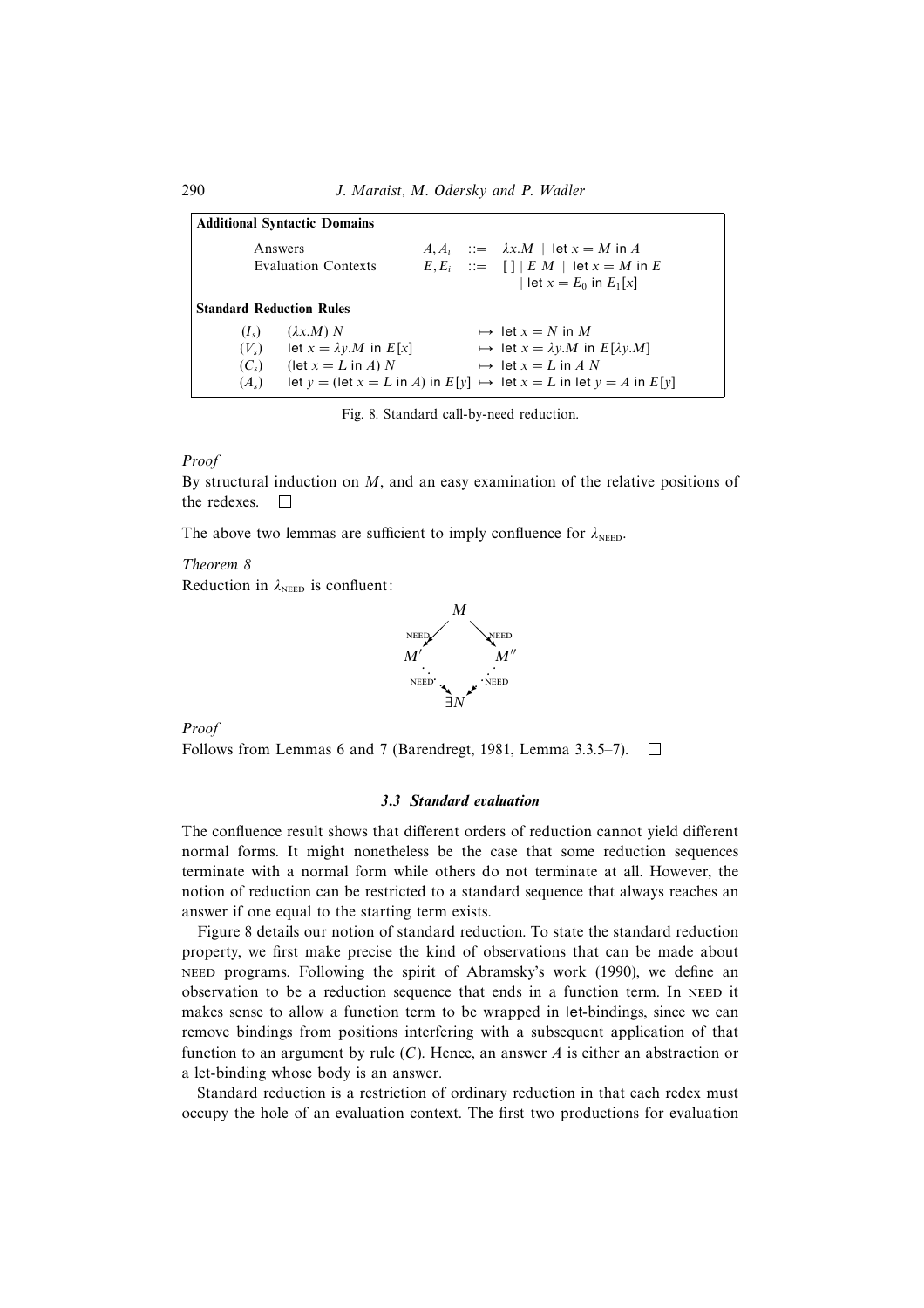contexts in Figure 8 are just as for the call-by-name calculus. The third production states that evaluation is possible in the body of a let. The final production highlights the call-by-need aspect of the strategy. It says that a definition should be evaluated if the defined node is demanded (i.e., it appears in evaluation position itself). The second evaluation context in this form is the key; evaluation contexts reveal demand for one branch of this term by the other.

The restriction to evaluation contexts for redex selection does not by itself make call-by-need reduction deterministic. For instance,

let 
$$
x = V_0
$$
 in let  $y = V_1$  in x y

has both let's in evaluation position, and hence would admit either the substitution of  $V_0$  for *x* or the substitution of  $V_1$  for *y*. For the former contraction we have  $E_0[\Delta_0] \rightarrow_0 [\Delta'_0]$  where  $E_0 \equiv []$  and  $\Delta_0$  is the entire term; for the latter we have evaluation context (let  $x = V_0$  in []) and contractum (let  $y = V_1$  in *x y*). We arrive at a deterministic standard reduction by specialising reduction rules to those shown in the second half of Figure 8. Note the use of evaluation contexts within these rules: evaluation contexts describe demand within redexes as well as within the contexts surrounding them.

#### Definition 9 (Call-by-need evaluation)

Let  $\mapsto$  be the smallest relation that contains ( $I_s, V_s, C_s, A_s$ ) and that is closed under the implication  $M \mapsto N \Rightarrow E[M] \mapsto E[N]$ . As usual we write  $\mapsto$  for the reflexive, transitive closure of  $\rightarrow$ , and refer to reduction by specific rules by writing the name of the rule below the arrow.

#### Theorem 10

The relation  $\mapsto$  is a standard reduction relation for  $\lambda_{\text{NEED}}$ : for all terms *M* and answers *A*, the following three conditions hold.

- (Uniqueness) Exactly one of the following is true:
	- 1. *M* is an answer.
	- 2. We have some evaluation context *E* and  $x \in f_v(M)$  such that  $M \equiv E[x]$ .
	- 3. We have some evaluation context  $E$  and top-level standard redex  $\Delta$  such that  $M \equiv E[\Delta]$ .
- (Soundness) If  $M \mapsto A$  then  $M \rightarrow A$ .
- (Completeness) If  $M \rightarrow A$  then there exists some answer  $A_0$  such that  $M \mapsto A_0$ .

#### Proof

Uniqueness of evaluation contexts follows by an easy structural induction on *M*. Soundness is trivial, as all  $\mapsto$  steps are also  $\rightarrow$  steps. For completeness the technique is as in Barendregt's result for call-by-name (Barendregt, 1981, §11.4). We define an internal redex to be any (*I,V,C,A*) step which is not standard, and refer to such a contraction with  $\rightarrow$ *i*. Since we do not mark (*G*) steps, we treat them separately. Each of the following properties can be shown by a tedious but conceptually simple case analysis:

• If  $M \rightarrow A$  then  $M$  is also an answer.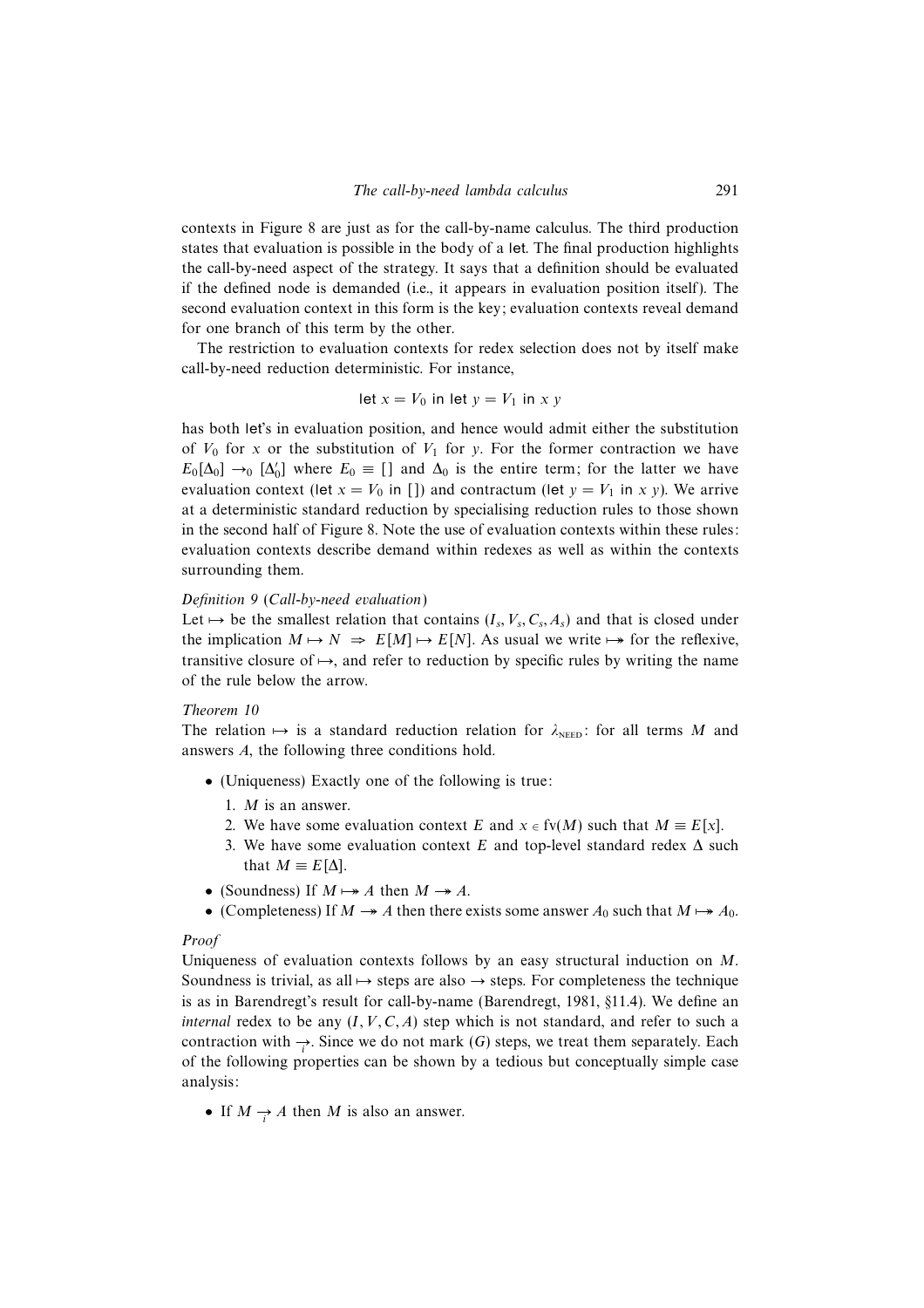- If  $\sigma : M \to N_0$  and  $M \xrightarrow{\gamma} N_1$ , both by internal steps, then every redex in  $\gamma/\sigma$ is also internal.
- If  $M \xrightarrow{\gamma} N$  is internal and  $N \mapsto N_0$ , then *M* has a standard redex.
- If  $\sigma : M \to N_0$  is internal and  $M \xrightarrow{\gamma} N_1$ , then  $\gamma/\sigma$  contains a single element which is also the standard redex of  $N_0$ .

From these properties and Lemma 5, we can use the finiteness of developments result in Theorem 3 to deduce that arbitrary (*I,V,C,A*) sequences can be reordered as standard steps followed by internal steps,

• If  $M \xrightarrow[(*I*,*V*,*C*,*A*)^*} N$ , then there exists some  $M_0$  such that  $M \mapsto M_0 \xrightarrow[*I*] N$ .

In fact the use of Theorem 3 here and in the above steps is essential; it would be very difficult to make these arguments directly, without using developments. Moreover, a separate analysis shows that the following statement holds as well:

• If  $M \xrightarrow[{\text{G}}]{} N \mapsto A$ , then there exists some answer  $A_0$  such that  $M \mapsto A_0$ .

It is clear that  $(G)$  steps preserve answers, and so completeness follows by induction on the internal steps leading to the standard sequence which terminates in an answer.  $\Box$ 

#### **4 Call-by-need and call-by-name**

The call-by-need calculus is confluent and has a standard reduction order, and so it is, at the least, a workable calculus by itself. Still we have yet to explore the relationship between  $\lambda_{\text{NEFD}}$  and  $\lambda_{\text{NAME}}$ . The conversion theories  $=_{\text{NEFD}}$  and  $=_{\text{NAME}}$  are clearly different – otherwise there would be little point in studying call-by-need systems! In this section we will demonstrate the exact difference between these calling conventions. We begin in section 4.1 with the map  $\uparrow$  which maps call-byneed terms to call-by-name terms by simply substituting all let-bound terms for the bound variables. We use  $\phi$  to give a rigorous comparison of their reduction relations in section 4.2; in section 4.3 we show the coincidence of the observational equivalence relations over the common term language.

#### *4.1 Relating the terms*

The following map formalises the intuitive relationship between call-by-name and call-by-need terms.

#### Definition 11 (Let contraction map  $\uparrow$ )

We define the map  $\pitchfork$  from (marked) call-by-need terms to (marked) call-by-name terms as follows:

$$
x^{\uparrow} \equiv x
$$
  
\n
$$
(\lambda x.M)^{\uparrow} \equiv \lambda x.M^{\uparrow}
$$
  
\n
$$
(M N)^{\uparrow} \equiv M^{\uparrow} N^{\uparrow}
$$
  
\n
$$
(\text{let } x = M \text{ in } N)^{\uparrow} \equiv N^{\uparrow\uparrow} [x := M^{\uparrow\uparrow}]
$$
  
\n
$$
(\overline{I}(\lambda x.M) N)^{\uparrow\uparrow} \equiv \frac{\beta}{\mu} (\lambda x.M^{\uparrow\uparrow}) N^{\uparrow\uparrow}.
$$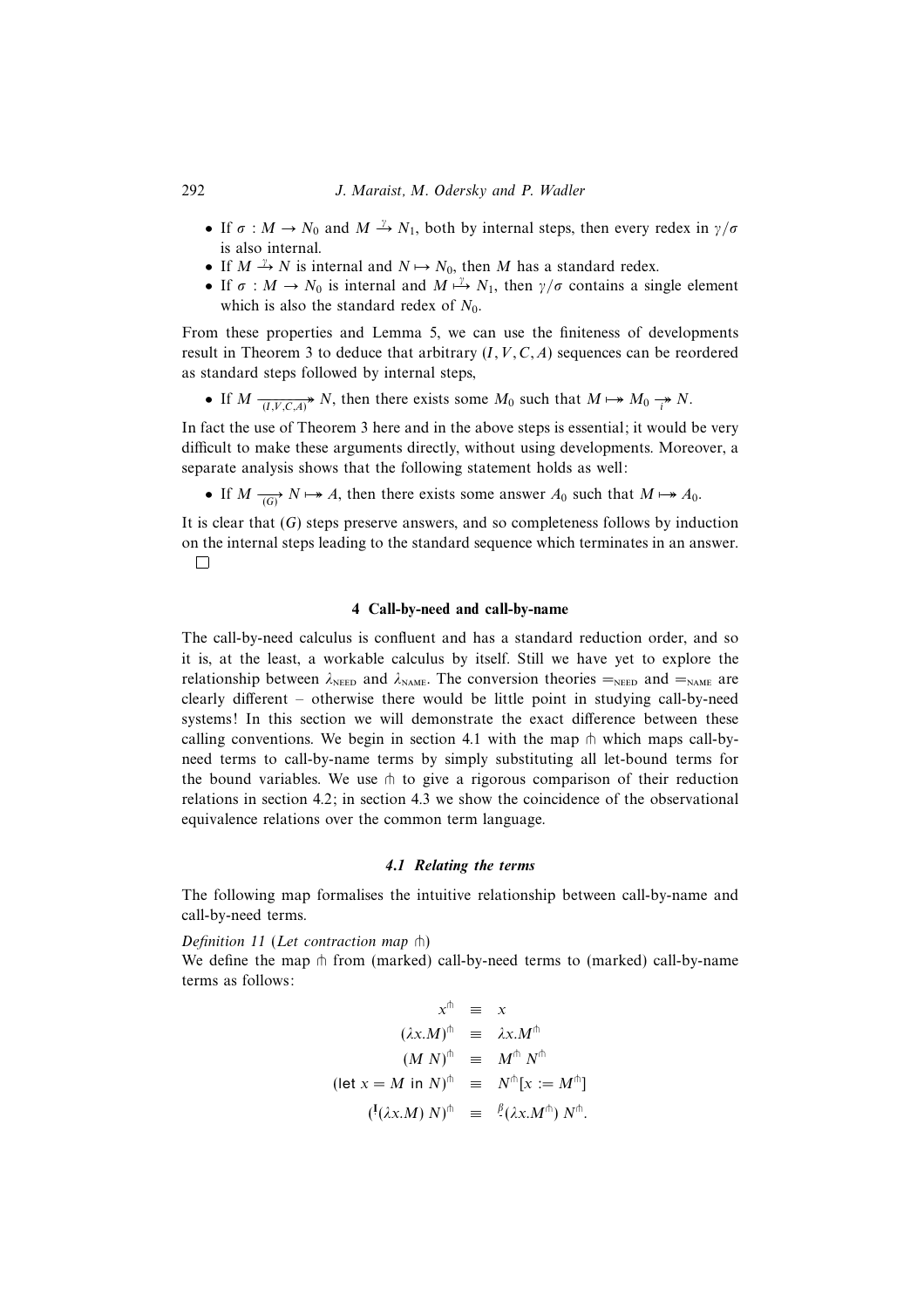For terms decorated with other redex markers, we simply drop the marker and translate according to the above rules.

Example 5 Let

$$
M_0 \equiv (\lambda x.x) (\lambda y.\text{let } z_0 = (\text{let } z_1 = N_1 \text{ in } N_2) \text{ in } N_3)
$$
  
\n
$$
\rightarrow \text{let } x = (\lambda y.\text{let } z_0 = (\text{let } z_1 = N_1 \text{ in } N_2) \text{ in } N_3) \text{ in } x \equiv M_1
$$
  
\n
$$
\rightarrow \lambda y.\text{let } z_0 = (\text{let } z_1 = N_1 \text{ in } N_2) \text{ in } N_3 \equiv M_2.
$$

Then

$$
M_0^{\uparrow\uparrow} \equiv (\lambda x.x) (\lambda y.N_3^{\uparrow\uparrow}[z_0 := (N_2^{\uparrow\uparrow}[z_1 := N_1^{\uparrow\uparrow}])])
$$
  

$$
M_1^{\uparrow\uparrow} \equiv M_2^{\uparrow\uparrow} \equiv \lambda y.N_3^{\uparrow\uparrow}[z_0 := (N_2^{\uparrow\uparrow}[z_1 := N_1^{\uparrow\uparrow}])]
$$

Lemma 12

Let  $M, N \in \text{NEED}$ , where

1.  $(M[x := N])^{\uparrow} \equiv M^{\uparrow} [x := N^{\uparrow}].$ 2. If  $M \stackrel{(V,C,A,G)}{=} N$  then  $M^{\uparrow} \equiv N^{\uparrow}$ . 3. *M* is an answer if and only if  $M^{\dagger} \equiv \lambda x. N$ .

#### Proof

All three clauses are straightforward: The first clause follows by a straightforward induction on the structure of *M*; the second, by inspection of the individual rules, and structural induction to find the redex contracted in  $M$ ; and the third by the obvious structural induction.  $\Box$ 

Note that we write, for example,  $\gamma \mathscr{F}$  as a shorthand for  $\{\gamma \gamma_0 : \gamma_0 \in \mathscr{F}\}\)$ . We now extend the map  $\pitchfork$  to paths with respect to the term which the path indexes.

#### Definition 13 ( $\uparrow$ -images of markings with respect to terms)

Let F index (*I*)-redexes in  $M \in$  NEED, where  $(M, \mathcal{F})^{\uparrow} \equiv (M^{\uparrow}, \mathcal{G})$  for some set  $\mathcal{G}$ marking ( $\beta$ )-redexes. Then we define the  $\phi$ -image of  $\mathcal F$  with respect to M to be  $\mathcal G$ , in symbols  $\mathcal{F}_{[M]}^{\uparrow} \equiv \mathcal{G}$ . We will write the  $\uparrow$ -image of a single path to mean simply the  $\phi$ -image of the singleton set containing just that path, i.e. $\gamma_{[M]}^{\phi} \equiv {\gamma \brace_{[M]}^{\phi}}$ .

Example 6

Taking  $M_0$  as in Example 5, we have

$$
\begin{aligned}\n\{\epsilon\}_{[M_0]}^{\pitchfork} & \equiv \{\epsilon\} \\
\{\underline{\textcircled{221}}\}_{[M_0]}^{\pitchfork} & \equiv \{\}\n\end{aligned}
$$

Taking  $N \equiv$  let  $x = ((\lambda y.y)(\lambda z.z))$  in  $((x N_1) (x N_2))$ , we have

$$
\{\underline{\ell 1}\}_{[N]}^{\uparrow\uparrow} = \{\underline{\textcircled{a1}}\underline{\textcircled{a1}}, \underline{\textcircled{a2}}\underline{\textcircled{1}}\}.
$$

The following lemma explicitly justifies what might otherwise appear to be an abuse of the notation. Since  $\pitchfork$ -images of  $(V, C, A, G)$ -equal terms are identical, we can associate the  $\phi$ -image of a path from either term with the  $\phi$ -image of either term to produce the same valid member of NAME'.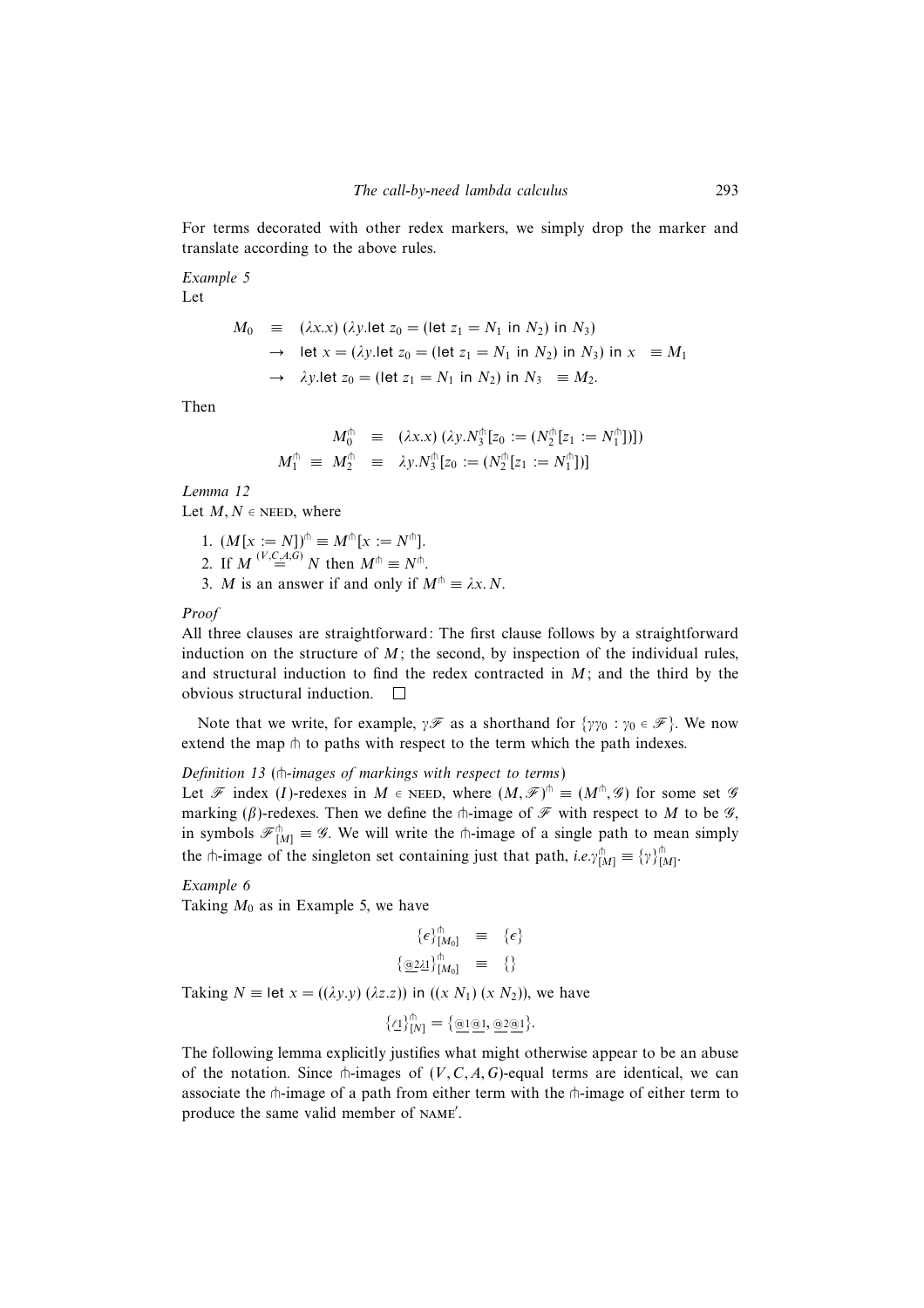294 J. Maraist, M. Odersky and P. Wadler

|                                              | $I \oplus$            |
|----------------------------------------------|-----------------------|
| let $x = I I$ in $f x x$                     | f(II)(II)             |
| $(\lambda x.f x x)$ (let $y = I$ in y)       | $(\lambda x.f x x) I$ |
| let $x =$ (let $y = I$ in y) in $f \times x$ | f I I                 |

Table 1. Possible (*I*) steps  $M \xrightarrow[*I*] N^*$   $\longrightarrow$  *L* from  $M \equiv (\lambda x.f \times x)$  (*I I*).

Lemma 14 Let  $M \stackrel{(V,C,A,G)}{=} N$ , let  $\mathcal{F}$  index (*I*)-redexes in *N* and let  $\mathcal{G} = \mathcal{F}_{[N]}^{\uparrow}$ . Then  $(M^{\uparrow\uparrow}, \mathcal{G})$  is a marked call-by-name term, and  $(M^{\uparrow}, \mathscr{G}) \equiv (N^{\uparrow}, \mathscr{G})$ 

Proof

Trivial, since by Lemma 12.(2) we have  $M^{\dagger} \equiv N^{\dagger}$ .  $\Box$ 

#### *4.2 Relating reduction*

In this section we study the relationship between NEED reduction and NAME reduction. We will begin with some basic results about the operator, including the soundness of  $\phi$  for mapping multi-step need reduction sequences to multi-step name reduction sequences. By soundness we mean just that  $\pitchfork$  preserves reduction sequences: if  $M \xrightarrow[NEED]{N} N$ , then  $M^{\uparrow} \xrightarrow[NAME]{N^{\uparrow}} N^{\uparrow}$  as well.

Completeness is more tricky for two reasons: first, reduction in NEED may 'overshoot' reduction in name. For example, we can consider the term

$$
M \equiv (\lambda x.f \times x) (I I),
$$

where  $I \equiv \lambda x.x$ . In NAME we have

$$
(\lambda x.f \times x) (I I)
$$
  
\n
$$
\rightarrow f (I I) (I I)
$$
  
\n
$$
\rightarrow f I (I I)
$$
  
\n
$$
\equiv N.
$$

But for all *L* where  $M \xrightarrow{\text{NEED}} L$ , we do not necessarily have  $L^{\uparrow} \equiv N$ ; the strongest statement we can make about these  $L, M, N$  is that we will have  $L^{\uparrow} \stackrel{\text{NAME}}{=} N$ . Table 1 shows the possible results of (*I*) steps  $M \xrightarrow[*(I)*]$  *L*; we do not consider (*V*, *C*, *A*, *G*) contraction since (as we show below) they preserve  $\phi$ -images. This difficulty is easily overcome: we simple relax the statement of the completeness result to allow such overshooting; such behaviour is exactly what one would expect from introducing shared subexpressions into a compatibly-closed reduction relation.

The second complication arises in finding redexes in a NEED term *M* which correspond to each redex in the  $\phi$ -image of a *M*: in some cases, there may be no corresponding redex in the original term. For example, in the term  $M \equiv$  let  $x =$ *I* in *x y*, there is no readily markable redex corresponding to the one contracted in  $M^{\uparrow} \equiv I$  *y*  $\frac{1}{N^{\text{AMF}}}$  *y*. The only redex in *M* is a (*V*) redex, which again does not vary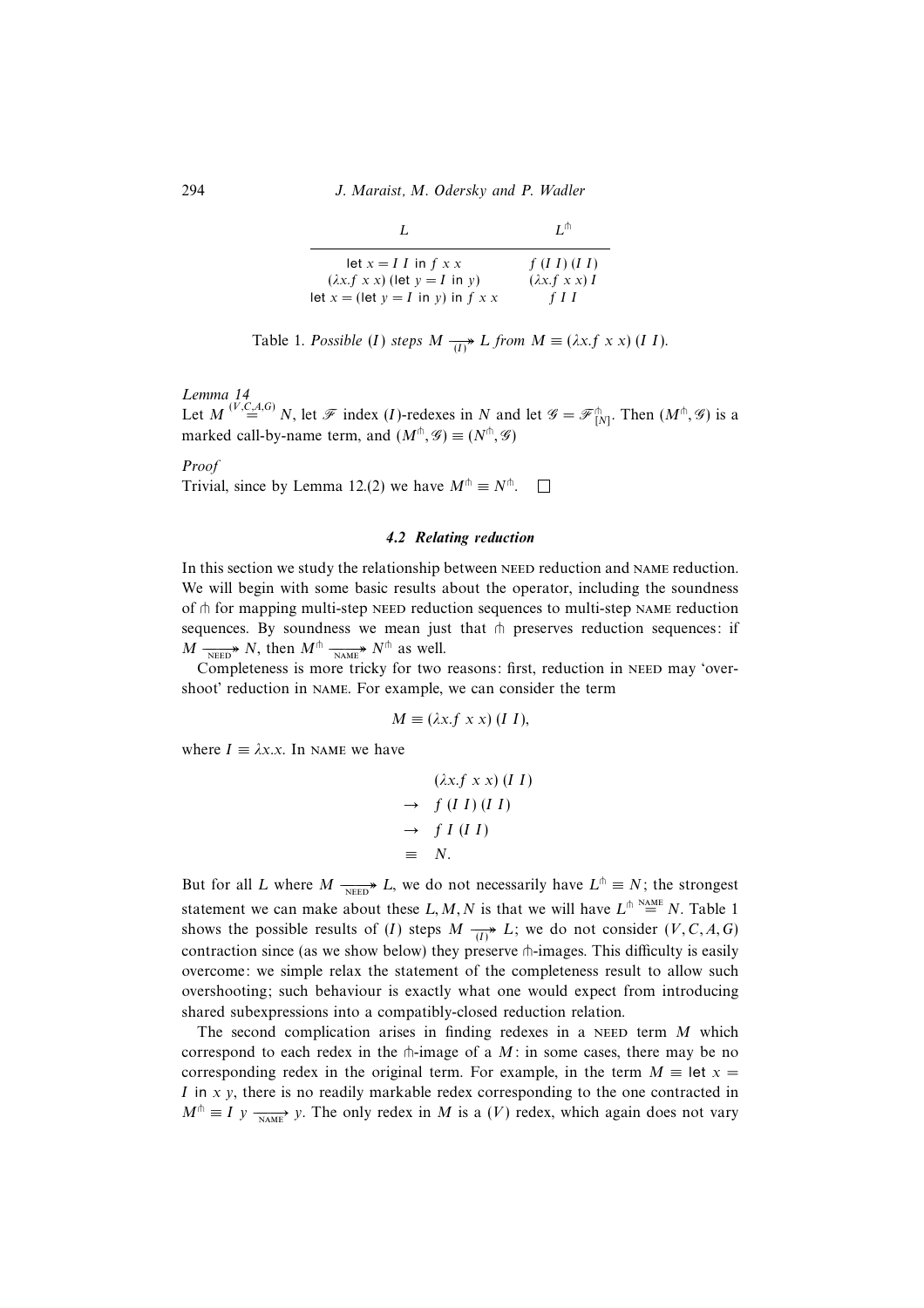the  $\phi$  image. Moreover, other sorts of redex in NEED terms can interfere similarly. Our solution to this problem is to normalise terms with respect to the  $(V, C, A, G)$ rules: then we can always associate redexes in a  $\phi$ -image with a redex – obviously a  $(I)$  redex – in the original term. After establishing these preliminary results, the completeness result follows naturally.

Outline of the results. The behaviour of NEED reduction sequences under  $\phi$  is straightforward, and leads easily to the soundness result in Lemma 16. For completeness it is easier to work in NEED terms which have no  $(V, C, A, G)$  redexes. We first establish that all terms do indeed have unique (*V , C, A, G*)-normal forms, and give a grammar corresponding to these forms. We link reduction of need terms in general to  $(V, C, A, G)$ -normalisation by Corollary 22, and link reduction of  $(V, C, A, G)$ normal NEED terms to  $(\beta)$ -reduction of NAME terms through Corollary 26. These results lead to the completeness argument, which we give as Lemma 27. The soundness and completeness properties are summarised as Proposition 28. We then extend the equivalence results to convergence (Corollary 30) and observational equivalence (Theorem 32).

Technically, the soundness and completeness results rely in an essential way on the notion of developments. What we actually show for soundness is that let contraction preserves complete developments: if  $\sigma$  is a complete development of a marked NEED term  $(M, \mathcal{F})$  ending in N, then the complete NAME development of the  $\uparrow$  image of  $(M,\mathcal{F})$  is  $N^{\uparrow}$ . For completeness we show that a complete NAME development  $\sigma$ corresponds to a complete NEED development whose  $\phi$ -image is again a complete name development *τ*; *σ* will be a partial development of the redexes marked at the beginning of *τ*.

For soundness we need two lemmas. Lemma 12.2 tells us that  $(V, C, A, G)$  steps preserve  $\phi$ -images; the following result treats (*I*) steps.

#### Lemma 15

Let  $M \frac{\gamma}{(I)}$  *N* be a NEED step. Then  $(M, \{\gamma\})^{\dagger}$   $\frac{}{\text{cpl}}$   $N^{\dagger}$ .

#### Proof

By structural induction on *M*. All of the cases are immediate from the induction hypothesis except when  $M \equiv (\text{let } x = M_0 \text{ in } M_1)$ . Then we have two cases, depending on the location of the redex.

1.  $\gamma \equiv \text{ln } M_0 \xrightarrow{\delta} N_0$ ,  $N \equiv (\text{let } x = N_0 \text{ in } M_1)$  and  $N^{\text{th}} \equiv M_1^{\text{th}}[x := N_0^{\text{th}}]$ . By the induction hypothesis we have

$$
(M_0,\{\delta\})^{\pitchfork} \xrightarrow[\text{cpl}]{}
$$
  $N_0^{\pitchfork}$ ,

or in other words

$$
(M_0,\{\delta\})^{\pitchfork}\xrightarrow[\text{Name}'_0]{\text{Name}'_0} N_0^{\pitchfork}\in\text{NAME}.
$$

Since marked call-by-name reduction is substitutive, we have  $\sigma$  such that

$$
\sigma:(M,\{\gamma\})^{\pitchfork}\equiv M_{1}^{\pitchfork}[x:=(M_{0},\{\delta\})^{\pitchfork}]\xrightarrow[N_{\text{AME}'_{0}} M_{1}^{\pitchfork}[x:=N_{0}^{\pitchfork}]\equiv N,
$$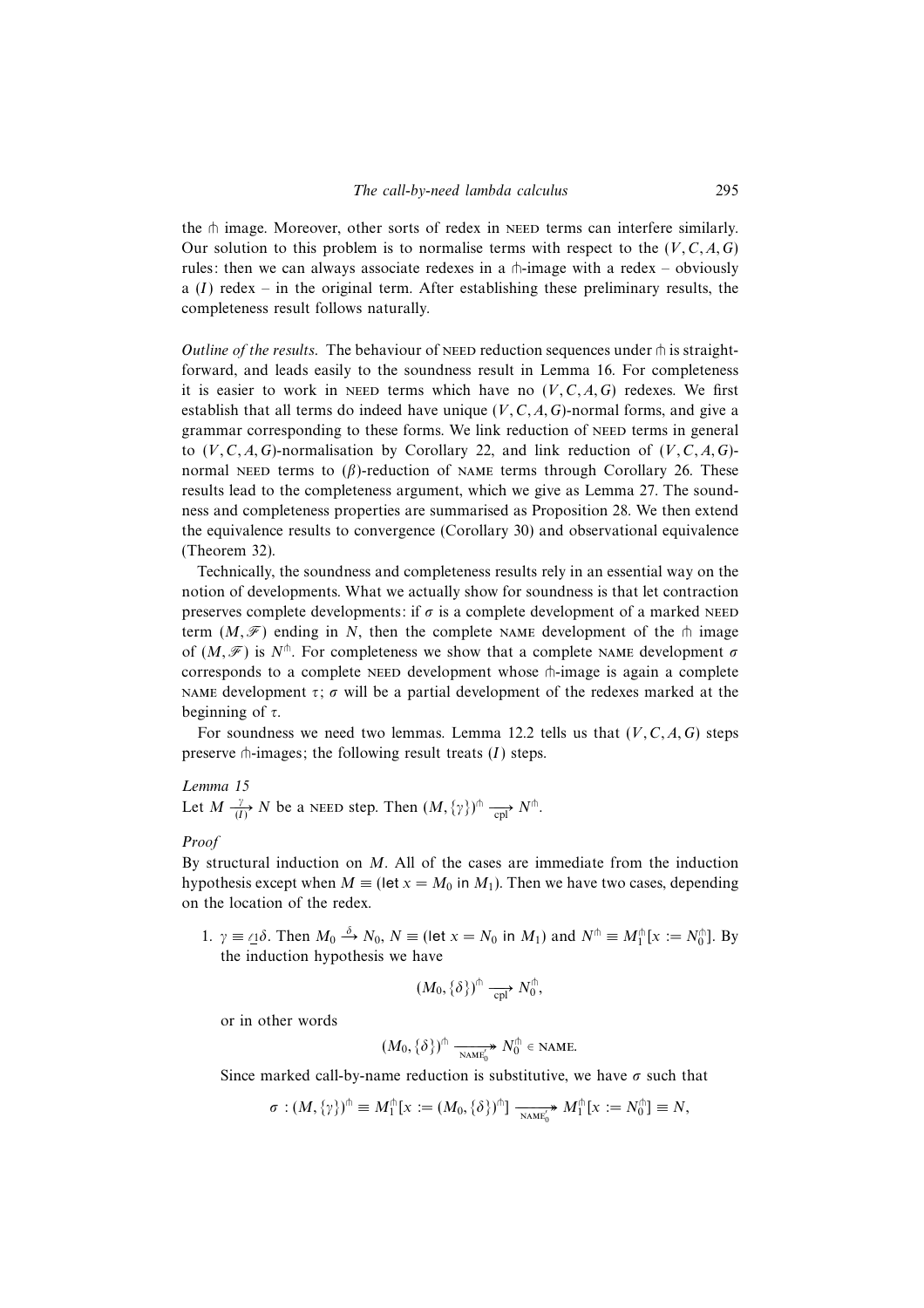| <b>Syntactic Domains</b>            |                                                                                                                                                                                  |
|-------------------------------------|----------------------------------------------------------------------------------------------------------------------------------------------------------------------------------|
| Applicable Terms<br>Values<br>Terms | $H \nightharpoonup = V   H M$<br>$\bar{V}$ ::= $\lambda x.\bar{M}$   x<br>$\bar{L}, \bar{M}, \bar{N}$ ::= $\bar{V}$   let $x = \bar{H} \bar{M}$ in $\bar{M}$   $\bar{H} \bar{M}$ |
|                                     | where in a term (let $x = H M_0$ in $M_1$ ), $x \in f v(M_1)$                                                                                                                    |

Fig. 9.  $(V, C, A, G)$ -normal NEED terms.

and since  $M_1^{\uparrow}, N_0^{\uparrow} \in \text{NAME}$  and unmarked, so is *N*, and  $\sigma$  is in fact a complete development.

2.  $\gamma \equiv \rho_2 \delta$ . Then  $M_1 \xrightarrow{\delta} N_1$ ,  $N \equiv$  let  $x = M_0$  in  $N_1$  and  $N^{\uparrow} \equiv N_1^{\uparrow} [x := M_0^{\uparrow}]$ . The result is largely as in the previous subcase. By the induction hypothesis we have

$$
(M_1,\{\delta\})^{\pitchfork} \xrightarrow[\text{cpl}]{}
$$
  $N_1^{\pitchfork}$ ,

or in other words

$$
(M_1,\{\delta\})^{\pitchfork}\xrightarrow[\text{Name}'_0]{\text{Name}'_1} N_1^{\pitchfork}\in\text{NAME}.
$$

Again by substitutivity of marked call-by-name reduction, we have *σ* such that

$$
\sigma:(M,\{\gamma\})^{\uparrow\!\!\uparrow}\equiv M_1^{\uparrow\!\!\uparrow}[x:=(M_0,\{\delta\})^{\uparrow\!\!\uparrow}]\xrightarrow[N\mathrm{AME}_0']{N_1^{\uparrow\!\!\uparrow}[x:=M_0^{\uparrow\!\!\uparrow}]} \equiv N,
$$

and once again since  $M_0^{\uparrow}, N_1^{\uparrow} \in \text{NAME}$  and unmarked, so is *N*, and we have that  $\sigma$  is a complete development.

#### $\Box$

Corollary 16 (Soundness of  $\uparrow$  for reduction) Let  $M, N \in \text{NEED with } M \xrightarrow{\text{NEED}} N$ . Then  $M^{\uparrow} \xrightarrow{\text{NATE}} N^{\uparrow}$ .

#### Proof

By induction on the length of the reduction sequence, with Lemma 12.(2) for  $(V, C, A, G)$  steps and Lemma 15 for  $(I)$  steps.  $\Box$ 

For completeness we will use the subset of NEED terms shown in Figure 9. In fact we will show in the next lemma that this subset identifies the NEED terms which are in  $(V, C, A, G)$ -normal form. We let  $\overline{L}, \overline{M}, \overline{N}$  range over these terms.

#### Lemma 17

Let  $\bar{M}$  be as described in the figure.

- 1.  $\overline{M}$  is a NEED term.
- 2. Moreover, a term  $M \in \text{NEED}$  is in  $(V, C, A, G)$ -normal form if and only if it can be expressed as some term  $\overline{M}$ .

Proof

The first clause is trivial. For the second clause, it is clear that every term  $\bar{M}$ has no  $(V, C, A, G)$ -redexes. For the converse, we consider structural induction on (*V , C, A, G*)-normal forms, and show that they are indeed equivalent to some term  $\overline{M}$ . Only applications and let-bindings are interesting; other term-forms are trivial.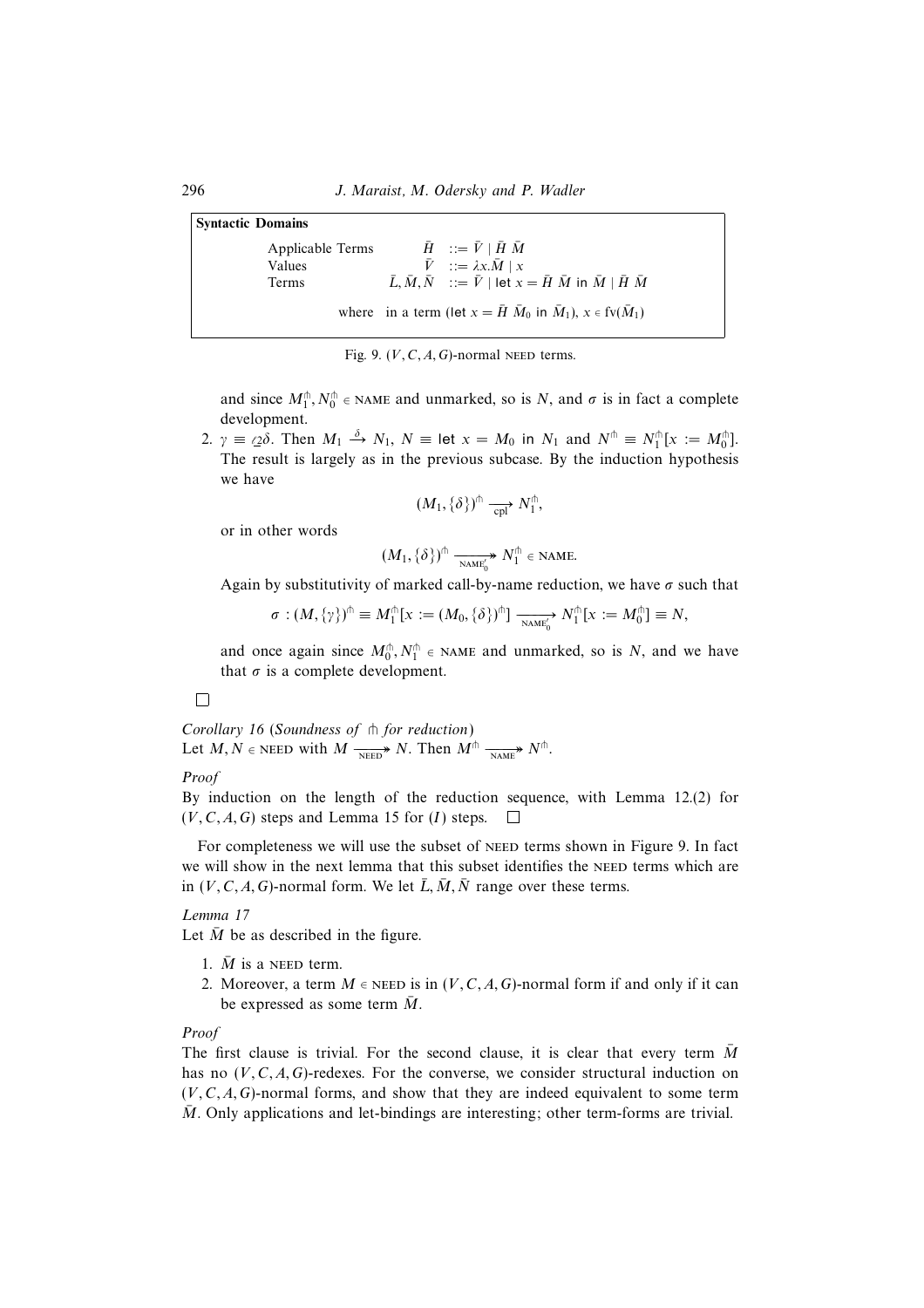- 1. Let  $M \equiv M_0 M_1$  be a  $(V, C, A, G)$ -normal form. By the induction hypothesis, each  $M_i$  is equivalent to some  $\overline{M}_i$ . Moreover, for M not to be a (C)-normal form,  $M_0$  cannot be a let-binding, only a  $(V, C, A, G)$ -normal value or application: in other words, it must be some  $\bar{H}$ , and so we have  $M \equiv \bar{H} \bar{M}_1$ .
- 2. Let  $M \equiv$  let  $x = M_0$  in  $M_1$  be a  $(V, C, A, G)$ -normal form. By the induction hypothesis, again each  $M_i$  is equivalent to some  $\overline{M}_i$ , and we clearly have  $x \in f(v(M_1))$ . For *M* not to be a top-level  $(V, A)$ -redex, we must have that  $M_0$  is neither a value nor another let-binding, only a  $(V, C, A, G)$ -normal application: in other words, it must be some ( $\overline{H} \ \overline{N}$ ), and so we have  $M \equiv$ let  $x = (\bar{H} \bar{N})$  in  $\bar{M}_1$ .

 $\Box$ 

#### Definition 18 ((*V , C, A, G*)-normalization relation)

For terms  $M, N \in \text{NEED}$ , we write  $M \frac{V}{(V, C, A, G)-n} \times N$  if  $M \frac{V}{(V, C, A, G)} \times N$  and  $N$  is a  $(V, C, A, G)$ -normal form.

The following three technical lemmas follow from the technical issues we detail in the proof of Theorem 3.

#### Lemma 19

For all *M* ∈ NEED there exists a unique *N* such that  $M \frac{V}{V, C, A, G)-n}$  N.

Proof

We modify the argument for the finiteness of call-by-need developments from Theorem 3. We use the same notion of weighted term and norm as above, but we take a different definition of decreasing weighting:

- All free variables  $x^i$  or  $y^i x^i$  have decreasing weighting.
- An abstraction *λx. M*˙ has a decreasing weighting if *M*˙ has a decreasing weighting.
- An application **<sup>I</sup>** (*M*˙ *N*˙ ) has decreasing weighting if both *M*˙ and *N*˙ have decreasing weighting.
- A binding (let  $x = \dot{M}$  in  $\dot{N}$ ) or  $\frac{\Delta_n}{n}$  (let  $x = \dot{M}$  in  $\dot{N}$ ) has decreasing weighting if:
	- 1. Both  $\dot{M}$  and  $\dot{N}$  have decreasing weighting.
	- 2. For all  $x^i$  or  $\overline{Y}x^i$  in  $\dot{M}$ , we have  $i > ||\dot{N}||$ .

The idea is that we track all let-bindings, but we do not ever create any new ones, since we are not interested in  $(I)$  steps. By manual analysis of the various combinations we can show that  $(V, C, A, G)$  reduction – marked or unmarked – of a term with decreasing weighting both strictly decreases the norm and retains a decreasing weighting. We can give any term a decreasing weighting with the same algorithm as above, and thus strong normalisation follows.  $\Box$ 

Lemma 20

Let  $\sigma$  :  $L_0$   $\frac{}{(V, C, A, G)}$   $L_1$ ,  $(L_0, \mathcal{F})$   $\frac{}{cpl}$  *M* where  $\mathcal F$  marks (*I*) steps, and take *N* where  $(L_1, \mathscr{F}/\sigma) \longrightarrow N$ . Then  $M \longrightarrow (V, C, A, G)$ <sup>→</sup> *N*.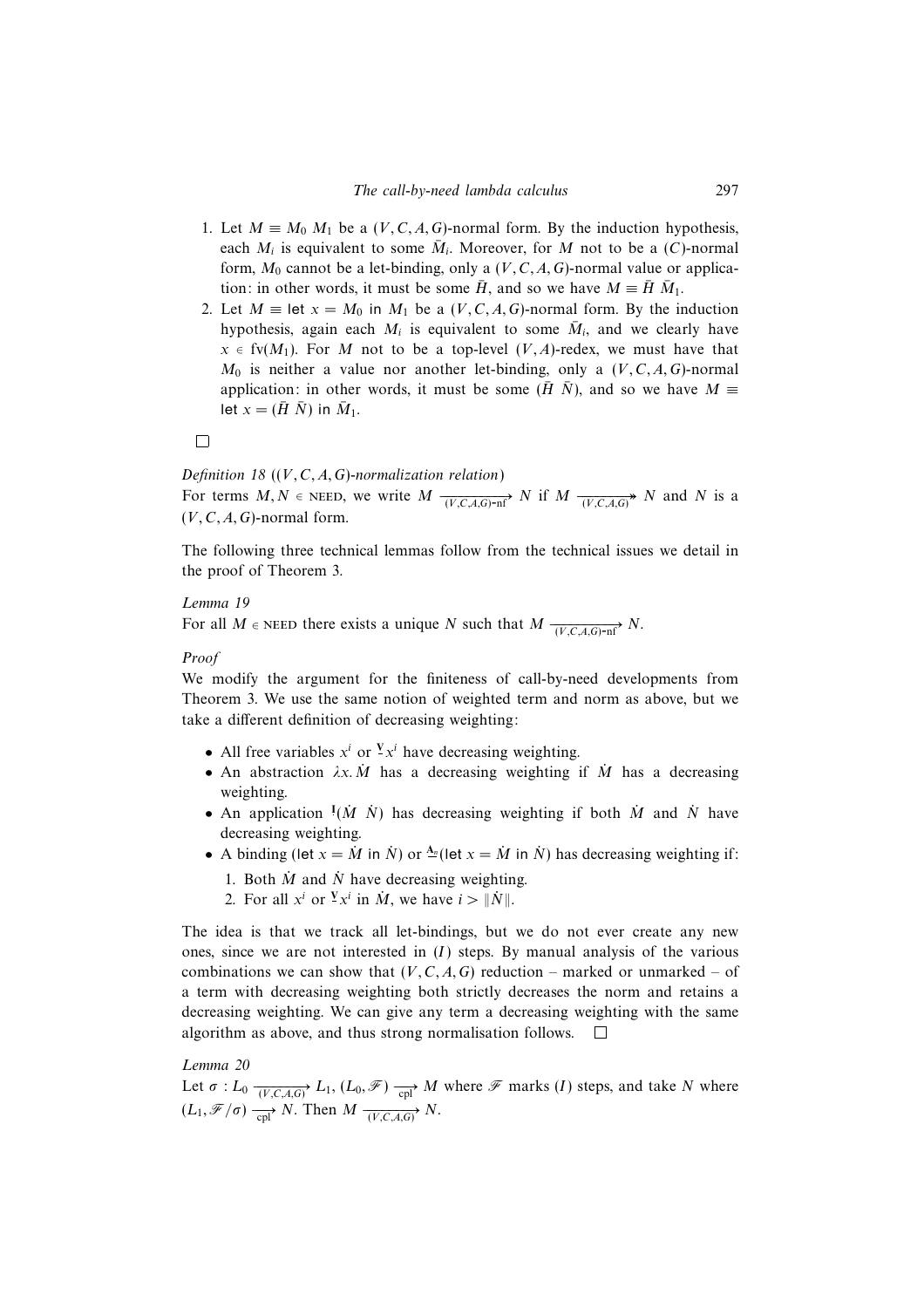#### Proof

For  $\sigma$  a (*V*, *C*, *A*) step the result is immediate from Theorem 3. Otherwise, for a (*G*) step we have the result by induction on the size of  $\mathcal F$  with a simple comparison of the relative positions of the redexes at each step.  $\Box$ 

#### Lemma 21

Let  $L \xrightarrow[(V, C, A, G) - n\mathbf{f}]{\mathbf{L}}$ ,  $M \xrightarrow[(V, C, A, G) - n\mathbf{f}]{}$  *M* and let  $\mathcal{F}$  index (*I*)-redexes in *L* such that  $\sigma$  : ( $L, \mathscr{F}$ )  $\longrightarrow_{\text{cpl}} M$ . Then  $\overline{L} \longrightarrow_{\text{NEED}} M$ .

#### Proof

We strengthen the obvious fact that  $\overline{L}^{\text{NEED}'}$   $\overline{M}$ . We fix  $\tau$  as some (*V*, *C*, *A*, *G*)-reduction sequence from *L* to  $\overline{L}$ ; then by induction on the length of  $\tau$ , applying Lemma 20 at each step, we have a common reduct of  $\overline{L}$  and  $M$ , which by Lemma 19 reduces to  $\bar{M}$ .  $\Box$ 

The condition guaranteed by the next result is stronger than just confluence for (*I*) steps: confluence tells us only that there exists some *N* such that both  $\bar{L}$  and  $\bar{M}$ reduce to *N*. This lemma asserts that this *N* is in fact equivalent to  $\overline{M}$ .

#### Corollary 22

Let 
$$
L \xrightarrow{(V, C, A, G)-nf} \bar{L}
$$
,  $M \xrightarrow{(V, C, A, G)-nf} \bar{M}$  and  $L \xrightarrow{\text{NEED}} M$ . Then  $\bar{L} \xrightarrow{\text{NEED}} \bar{M}$ .

#### Proof

If *L*  $\frac{1}{N \text{ EED}}$  *M* is a (*V, C, A, G*)-step, then the result is trivial since we have unique normal forms: thus  $\bar{L} \equiv \bar{M}$ . Otherwise, the result follows from the above lemma since the single step can be viewed as the complete development of a single (*I*)-redex.  $\Box$ 

#### Lemma 23

Let  $\overline{M}$  be a (*V*, C, A, G)-normal need term where  $\overline{M}$ <sup> $\uparrow$ </sup> =  $N \in N$  and let *γ* index a ( $\beta$ )-redex in *N*. Then there exists some  $\delta$  indexing an (*I*)-redex in  $\overline{M}$  such that  $\gamma \in \big\{ \delta \big\}_{\tilde{[M]}}^{\pitchfork}.$ 

#### Proof

By induction on the structure of the term  $\overline{M}$ . When  $\overline{M}$  is an application or abstraction the result follows directly from the induction hypothesis. For  $\overline{M} \equiv$  let  $x =$  $\bar{H} \bar{M}_1$  in  $\bar{M}_2$ , we distinguish between two possibilities: whether the marked redex in *N* originates in  $\bar{M}_1$  or in  $\bar{M}_2$ . The distinction is made by the following technical criterion: do there exist  $\gamma_0$  and  $\gamma_1$  such that  $\gamma = \gamma_0 \gamma_1$  and  $\bar{M}_2^{\dagger} |_{\gamma_0} \equiv x$ ? In other words, in indexing  $\bar{M}_2^{\uparrow}$  by *γ*, do we run into a reference to the let-bound variable somewhere along the indexing path?

- Such  $\gamma_0, \gamma_1$  exist. Then the result follows by induction on  $(\bar{H} \bar{M}_1)$  and  $\gamma_1$ .
- *No such*  $\gamma_0, \gamma_1$  *exist.* Then clearly we have some  $\delta$  such that  $\overline{M}_2|_{\delta}$  is an application  $\bar{V} \bar{N}$  and  $\delta_{\bar{M}_2}^{\uparrow} \equiv \gamma$ . Moreover,  $\bar{V}$  must be an abstraction and not a variable: if it were a variable, and for *M* to have a redex at *γ*, then it would be necessary that the variable be let-bound to an abstraction, which is impossible by (*V*)-normalisation. We also have that  $\bar{V}$  is not a let-binding, since  $\bar{M}$  is (*C*)-normal. So  $\delta$  does in fact mark a redex in  $\overline{M}$ .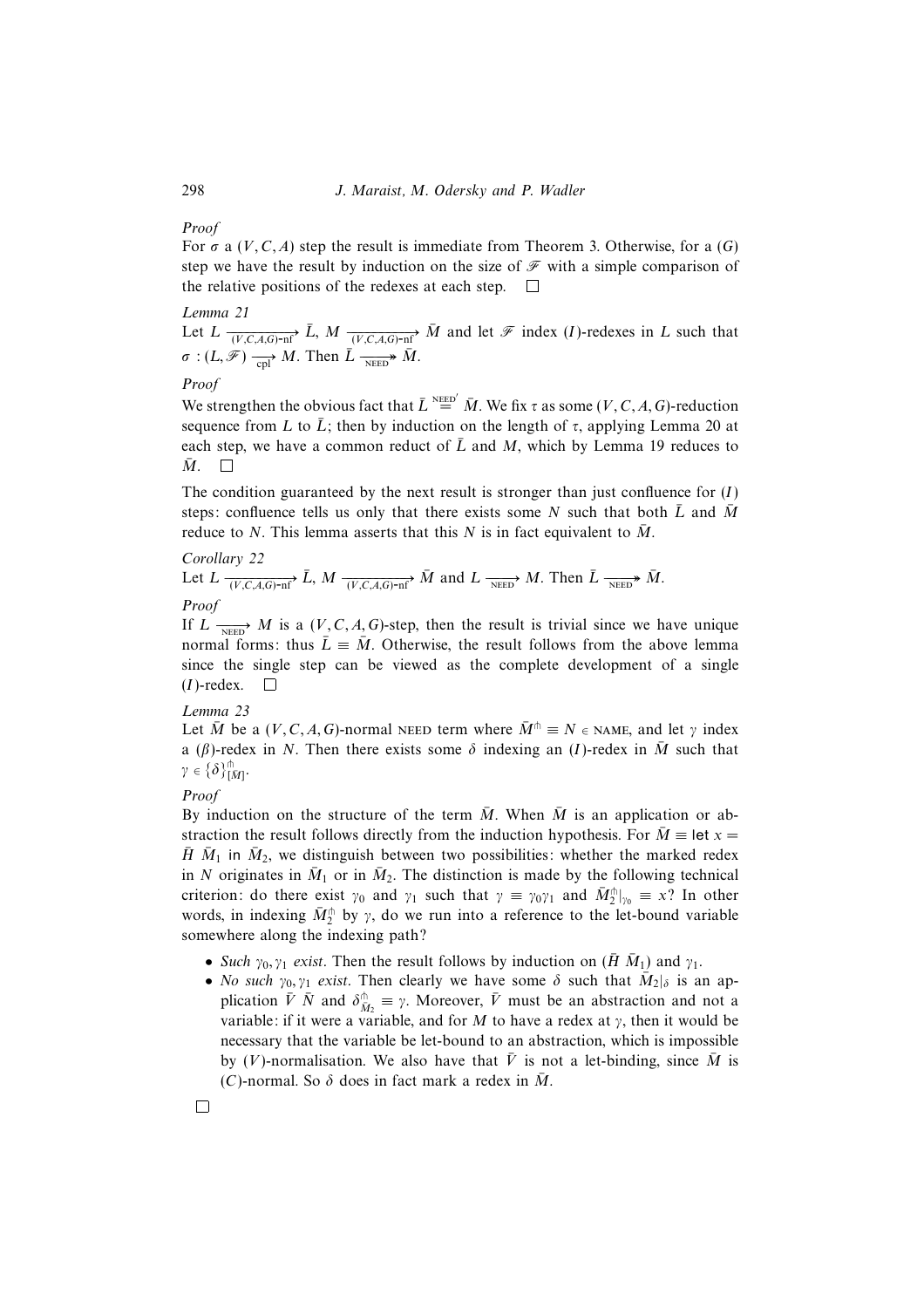Corollary 24

Let  $\overline{M}$  be a (*V*, *C*, *A*, *G*)-normal need term where  $\overline{M}$ <sup> $\uparrow$ </sup>  $\equiv$  *N*  $\in$  NAME, and let  $\mathcal{F}$  index (*β*)-redexes in *N*. Then there exists some  $\mathscr G$  indexing (*I*)-redexes in  $\overline M$  such that  $\mathscr{F} \subseteq \{\mathscr{G}\}_{[\bar{M}]}^{\pitchfork}.$ 

Proof

This  $\mathscr G$  is just the union of the individual corresponding redexes for every member of  $\mathcal F$  predicted by Lemma 23 above.  $\Box$ 

The main lemma of this section follows:

Lemma 25

Let  $\overline{L}$  be a (*V*, C, A, G)-normal need term, and let  $M, N \in \text{NAME}$  where

$$
\begin{array}{ccccc}\n\sigma_0: M & \xrightarrow[\text{NAME}]{\gamma} & N. \\
\sigma_1: M & \xrightarrow[\text{NAME}]{\gamma} & \bar{L}^{\pitchfork}\n\end{array}
$$

Then there exists some (*V, C, A, G*)-normal NEED term  $\bar{L}_0$  such that  $\bar{L}_{\text{per}} \to \bar{L}_0$  and  $N \xrightarrow[\text{Name}]{\text{NAME}} \bar{L}_0^{\pitchfork}$ :



Proof

<sup>[1]</sup> Since *M*  $\frac{1}{N \text{ AME}}$  *N* in a single step,  $\sigma_0$  may be viewed as a complete development of that single redex. <sup>[2]</sup> Then by Proposition 1, we have some  $M_0 \in N$ AME such that  $\tau$  :  $(\bar{L}^{\uparrow}, \gamma/\sigma_1) \xrightarrow[\text{cpl}]{ } M_0$  and  $N \rightarrow M_0$ . <sup>[3]</sup> By Lemma 24 we have some marking  $\mathscr G$  of  $\bar{L}$ such that  $\gamma/\sigma_1 \subseteq \mathscr{G}^{\pitchfork}_{[\tilde{L}]}$ . <sup>[4]</sup> We take  $N_0$  to be the result of the complete development of  $\overline{L}$  by the (*I*)-redexes marked in  $\mathscr{G}$ , which is also unique (by Theorem 3), and which has some  $(V, A, C, G)$ -normal form  $\overline{L}_0$  (by Lemma 19). <sup>[5]</sup> Since we can consider only marked (*I*) steps, by Lemma 21, we have  $(\bar{L}, \mathscr{G})^{\pitchfork}$   $\frac{1}{NAME-\text{cpl}}$   $\bar{L}_0^{\pitchfork}$  as well. [6] Since  $\gamma/\sigma_1 \subseteq \mathscr{G}_{[\bar{L}]}^{\uparrow}$ , *τ* is a partial development of  $(\bar{L}, \mathscr{G})^{\uparrow}$  which can be extended again by finiteness of developments for call-by-name to a complete development ending in  $\bar{L}_0^{\uparrow}$ . <sup>[7]</sup> So since developments can be projected to sequences in the unmarked calculi, we have that both  $\bar{L}$   $\frac{1}{\text{NED}}$   $N_0$   $\frac{1}{\text{NAD}}$   $\bar{L}_0$  and  $N$   $\frac{1}{\text{NAME}}$   $M_0$   $\frac{1}{\text{NAME}}$   $\bar{L}_0$ . The reasoning is summarised in Figure 10, which refers to the sentence numbering.

Corollary 26

Let  $\bar{L}$  be a (*V, C, A, G*)-normal need term, and let  $M, N \in \text{NAME}$  where  $M \xrightarrow[N\text{AME}]{N} \bar{L}^{\text{th}}$ and *M*  $\frac{N_{\text{AME}}}{N_{\text{AME}}}$  *N*. Then there exists some (*V*, *C*, *A*, *G*)-normal NEED term  $\bar{L}_0$  such that  $\bar{L} \longrightarrow \bar{L}_0$  and  $N \longrightarrow L_0^+$  *L*<sup> $\uparrow$ </sup>

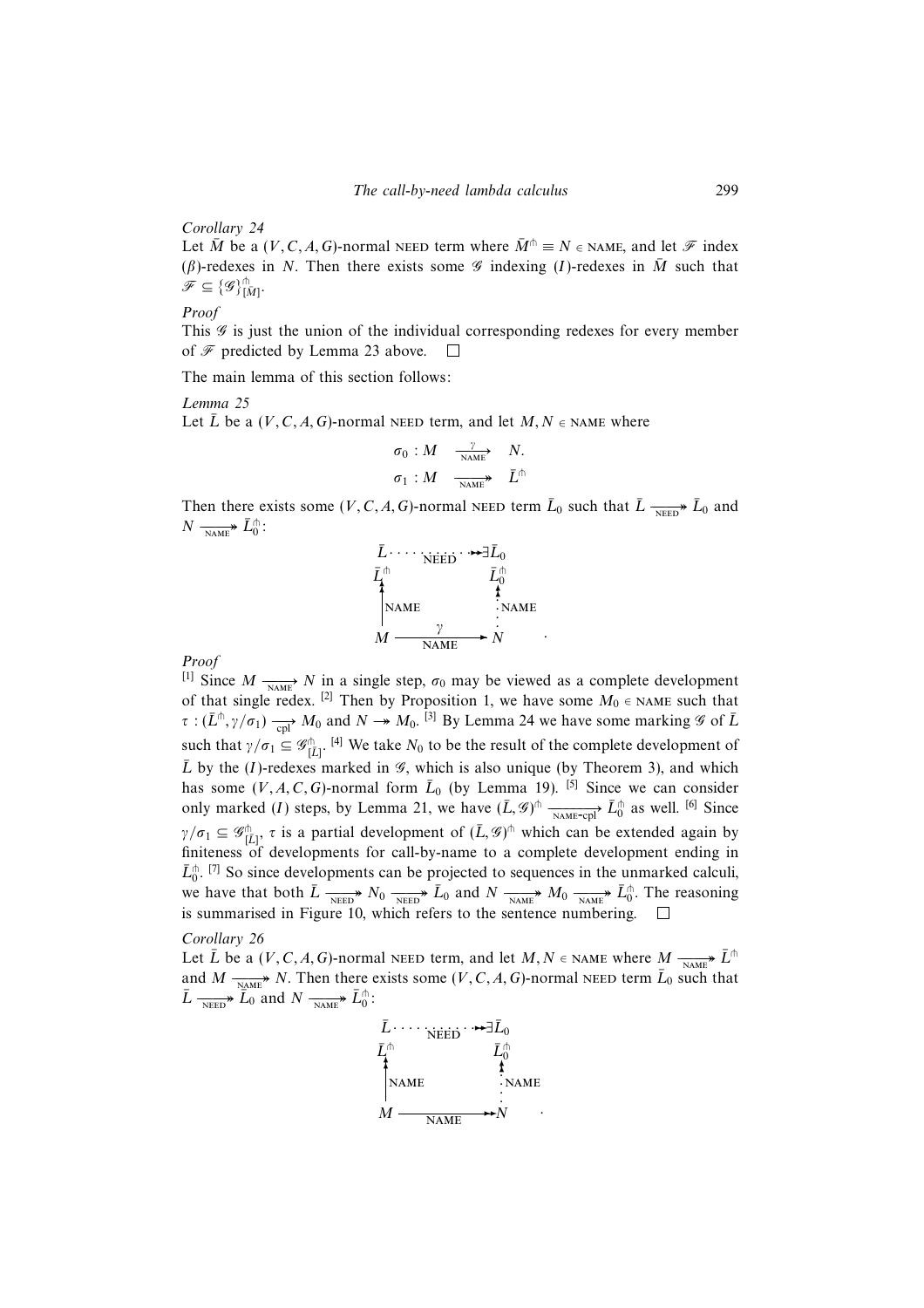

Fig. 10. Reasoning for the proof of Lemma 25. The numbers in square brackets refer to the sentence in the proof where the particular link is established. Except where explicitly indicated, all (complete) developments are name sequences.

#### Proof

By the obvious induction using Lemma 25 at each step.  $\Box$ 

Lemma 27 (Completeness of  $\phi$  for reduction with overshooting) Let *M* ∈ NEED and  $N_0$  ∈ NAME where  $M^{\text{th}}$   $\frac{ }{\text{NAME}}$  *N*<sub>0</sub>. Then there exists some  $N \in \text{NEED}$ such that  $M \xrightarrow{\text{NEED}} N$  and  $N_0 \xrightarrow{\text{NAME}} N^{\uparrow}$ .

#### Proof

Follows immediately from Corollary 26 by considering the (*V , C, A, G*)-normal forms  $\overline{M}$  and  $\overline{N}$  of *M* and *N*, respectively, which exist and are unique by Lemma 19; we have  $\bar{M}$   $\frac{}{\text{NEED}}$ <sup>→</sup>  $\bar{N}$  by Corollary 22.  $\Box$ 

We can now prove the main equivalence result between call-by-name and call-byneed reduction.

Proposition 28 (Equivalence of call-by-name and call-by-need reduction) The function  $\phi$  is sound and complete for mappings of NAME reduction sequences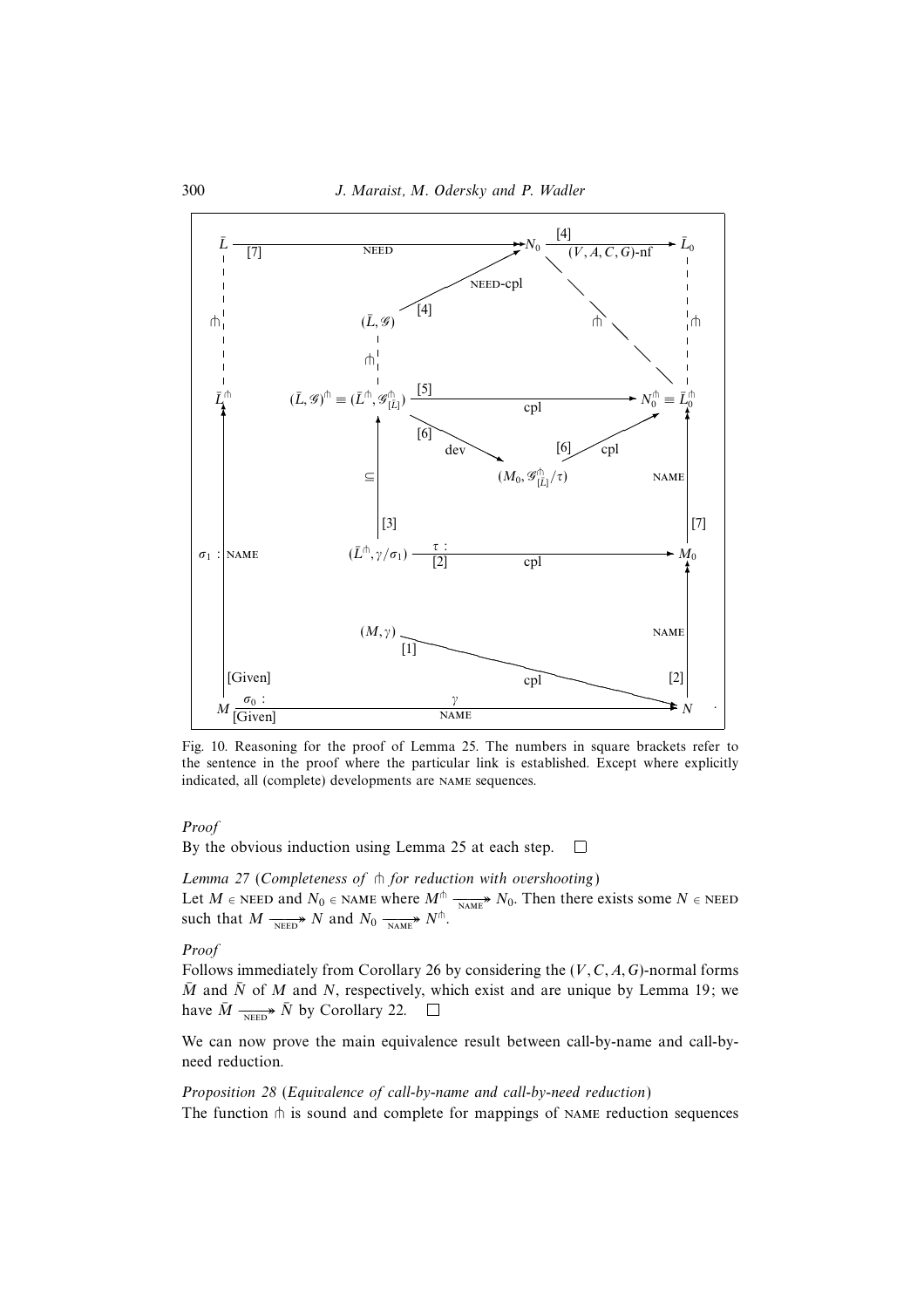to NEED reduction sequences, where NEED sequences are allowed to 'overshoot' NAME results:

 $M^{\pitchfork}$   $\cdots$ <sup>NAME</sup>  $\cdots \rightarrow N^{\pitchfork}$  *M<sup>th</sup>*  $\cdots$  NAME  $\rightarrow$   $N_0$   $\cdots$   $\cdots$   $\cdots \rightarrow N^{\pitchfork}$ *M N* need ✲✲ *M* ∃*N* .......................... need ✲✲

Proof

By Lemmas 16 and 27.  $\Box$ 

The *convergence* relations  $\psi$  are defined in terms of whether the respective reduction relations lead from a term to a result, but do not consider the particular result.

Definition 29 (Convergence relations) Let  $M \in \text{NAME}$  and  $N \in \text{NEED}$ .

- 1. We say that *M* converges in the call-by-name calculus, or  $M \Downarrow_{NAME}$ , exactly when we have some abstraction  $\lambda x.M_0$  such that  $M \rightarrow \lambda x.M_0$ .
- 2. We say that *N* converges in the call-by-need calculus, or  $N \Downarrow_{\text{NEED}}$ , exactly when we have some call-by-need answer *A* such that  $M \rightarrow P$

Example 7

Let  $\Omega = (\lambda x.x)(\lambda x.x), I = (\lambda y.y)$  and  $K = (\lambda zw.z)$ . Then *K* I  $\Omega \psi_{\text{NAME}}$ , since

$$
KI \Omega \equiv (\lambda z w. z) I \Omega
$$
  
\n
$$
\xrightarrow[\text{NAME}]{\text{NAME}} ( \lambda w. I) \Omega
$$

But adopting the convergence notation for call-by-value, we have *K I*  $\Omega$   $\psi_{\text{val}}$ , since

$$
K I \Omega \xrightarrow[\text{VAL}]{}
$$
  $(\lambda w.I) \Omega$   

$$
\xrightarrow[\text{VAL}]{}
$$
  $(\lambda w.I) \Omega$ 

and so on.

Proposition 28 gives us a straightforward relationship between the two convergence relations:

Corollary 30 (Convergence in call-by-name and call-by-need) For all  $M \in \Lambda_{\text{NEED}}$ ,

$$
M \Downarrow_{\text{NEED}}
$$
 if and only if  $M^{\uparrow \uparrow} \Downarrow_{\text{NAME}}$ .

Proof

By Proposition 28 and Lemma 12.(3).  $\square$ 

#### *4.3 Relating observational equivalences*

Observational equivalence is the coarsest equivalence relation over terms that still distinguishes between terms with different observational behaviour. Formally: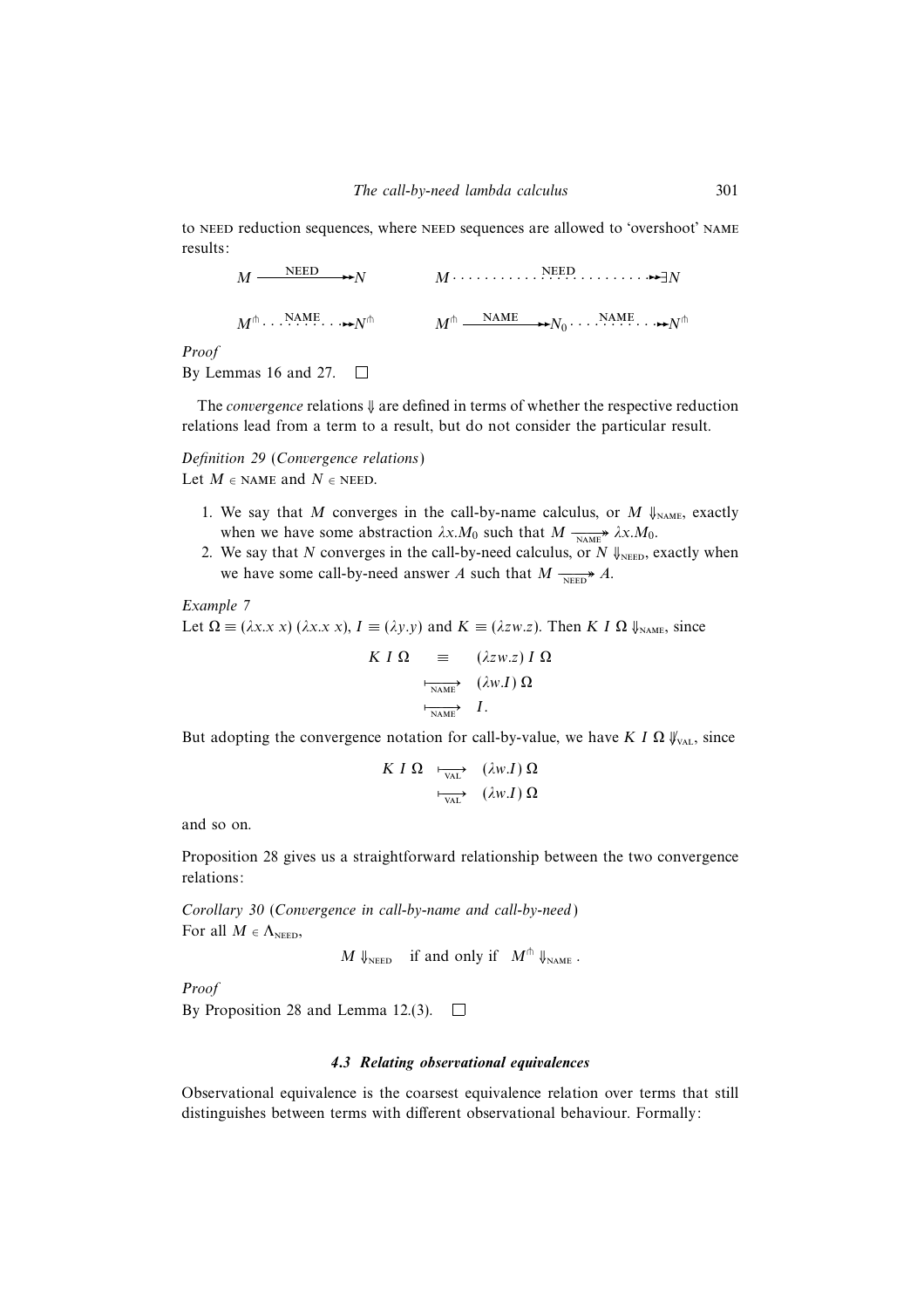#### Definition 31 (Observational equivalence relations)

Two terms  $M, N$  of a language  $L$  are *observationally equivalent* under a convergence theory  $\Downarrow$ <sub>*R*</sub>, written *M* ≅*R N*, if and only if for all *L*-contexts *C* such that *C*[*M*] and *C*[*N*] are closed,

$$
C[M] \Downarrow_R
$$
 if and only if  $C[N] \Downarrow_R$ .

Example 8

It is trivially true that all reduction-related terms of the calculi we consider are observationally equivalent: if  $L_0 \rightarrow L_1$  and  $C[L_0] \rightarrow A_0$ , then clearly  $C[L_0] \rightarrow$  $C[L_1]$ , and

- By confluence there is some  $M_0$  such that  $\tau : A_0 \to M_0$  and  $C[L_1] \to M_0$ .
- By the first itemised property in the proof of 10 and  $\tau$ ,  $M_0$  must also be an answer.

so  $C[L_1] \Downarrow$  as well.

The converse is simpler; if  $L_0 \rightarrow L_1$  and  $C[L_1] \rightarrow A_0$ , then  $C[L_0] \rightarrow C[L_1] \rightarrow A_0$ as well. So for example, *K I*  $\Omega \cong_{NAME} I$ . Taking  $C \equiv []$  it is clear that *K I*  $\Omega \not\cong_{VAL} I$ , but a simple structural induction reveals that *K I* Ω  $\cong$ <sub>VAL</sub> Ω.

Corollary 30 implies that  $\lambda_{\text{NEED}}$  is a conservative observational extension of  $\lambda_{\text{NAME}}$ :

Theorem 32 (Observational equivalences in call-by-name and call-by-need) The observational equivalence theories of  $\lambda_{\text{NAME}}$  and  $\lambda_{\text{NEED}}$  coincide on  $\Lambda_{\text{NAME}}$ . For all terms  $M, N \in \Lambda_{\text{NAME}}$ ,

$$
M \cong_{\text{NAME}} N
$$
 if and only if  $M \cong_{\text{NEED}} N$ .

#### Proof

" $\Rightarrow$ ": Assume *M*  $\cong$ <sub>NAME</sub> *N* and let *C* be a  $\lambda_{\text{NEED}}$ -context such that *C*[*M*] and *C*[*N*] are closed. Let  $C^*$  result from *C* by eliminating all let's in *C* using rule (*I*) repeatedly in reverse. Then

| $C[M] \Downarrow_{\text{NEED}}$                     |                                                           |
|-----------------------------------------------------|-----------------------------------------------------------|
| $\Leftrightarrow$ $C^*[M] \Downarrow_{\text{NEED}}$ | since $C^*[M] \stackrel{\text{NEED}}{=} C[M]$             |
| $\Leftrightarrow$ $C^*[M] \Downarrow_{\text{NAME}}$ | by Corollary 30, since $(C^*[M])^{\dagger} \equiv C^*[M]$ |
| $\Leftrightarrow$ $C^*[N] \Downarrow_{\text{NAME}}$ | since $M \cong_{\text{NAME}} N$                           |
| $\Leftrightarrow$ $C[N] \Downarrow_{\text{NEED}}$   | by the reverse argument on Corollary 30.                  |

' $\Leftarrow$ ': symmetrically, with *C* instead of  $C^*$ , and leaving out the first step in the equivalence chain.

#### Corollary 33

The rule  $\beta$  is an observational equivalence in  $\lambda_{\text{NEED}}$ : For all  $M, N \in \Lambda_{\text{NEED}}$ ,

$$
(\lambda x.M) N \cong_{\text{NEED}} [M/x]N .
$$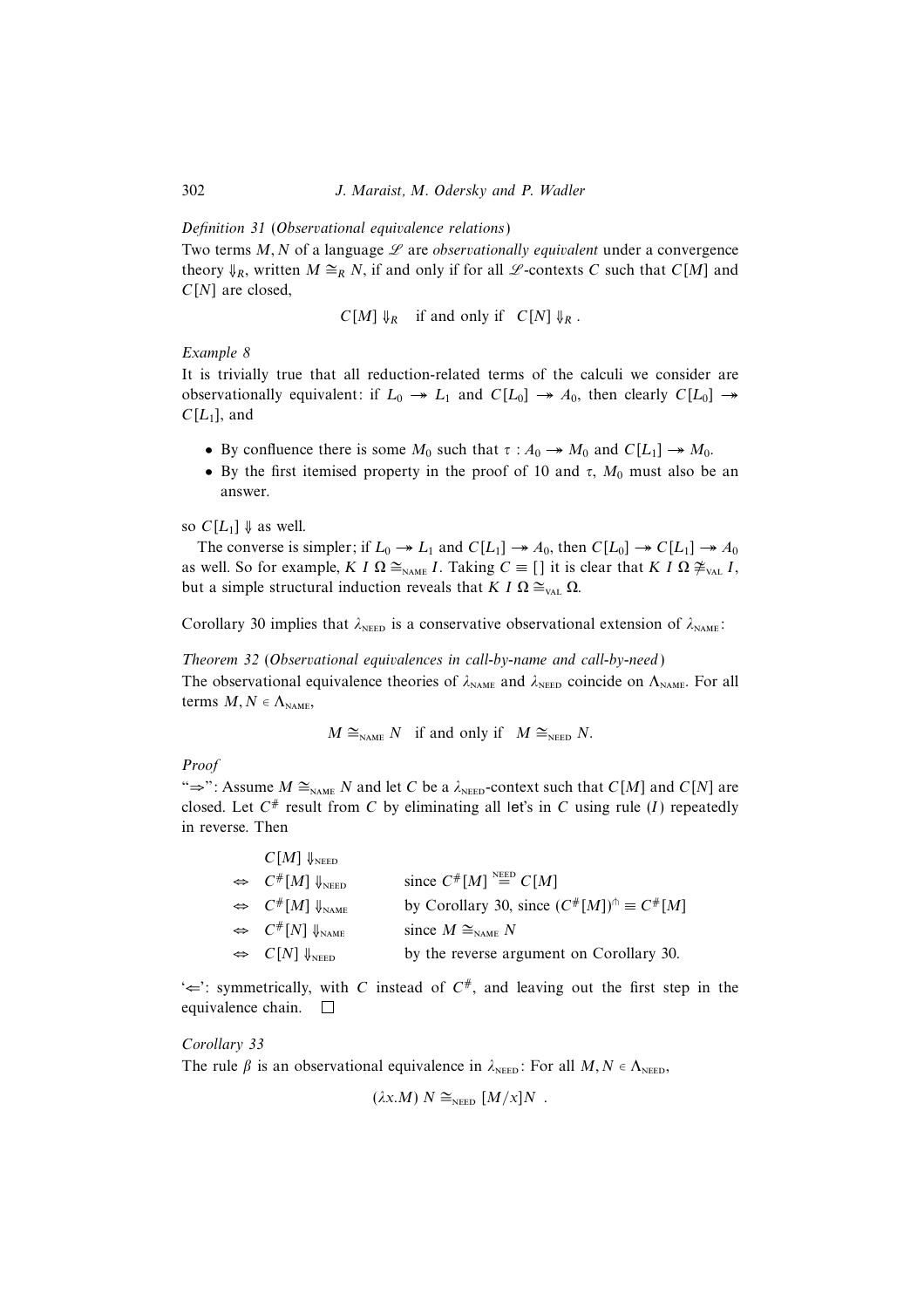| Id $\langle \Phi \rangle M \Downarrow \langle \Psi \rangle V$<br>$\langle \Phi, x \mapsto M, \Upsilon \rangle x \Downarrow \langle \Psi, x \mapsto V, \Upsilon \rangle V$                                                                     |  |
|-----------------------------------------------------------------------------------------------------------------------------------------------------------------------------------------------------------------------------------------------|--|
| Abs $\overline{\langle \Phi \rangle \lambda x. N \Downarrow \langle \Phi \rangle \lambda x. N}$                                                                                                                                               |  |
| App $\langle \Phi \rangle L \Downarrow \langle \Psi \rangle \lambda x. N$ $\langle \Psi, x' \mapsto M \rangle [x'/x] N \Downarrow \langle Y \rangle V$ x' fresh<br>$\langle \Phi \rangle$ $L$ $M$ $\Downarrow$ $\langle \Upsilon \rangle$ $V$ |  |

Fig. 11. Operational semantics of call-by-need lambda calculus.

#### Proof

Let  $M, N \in \Lambda_{\text{NEFD}}$ . Let  $M_0, N_0$  be the corresponding  $\Lambda_{\text{NAME}}$ -terms that result from eliminating all let's in *M,N* by performing (*I*) reductions in reverse. Then we have in  $\lambda_{\text{NEED}}$ :

$$
(\lambda x.M)N = (\lambda x.M_0)N_0 \cong [N_0/x]M_0 = [N/x]M
$$

where "∼=" follows from Theorem 32.  $\Box$ 

#### **5 Natural semantics**

This section presents an operational semantics for call-by-need in the natural semantics style of Plotkin and Kahn, similar to one given by Launchbury (1993). The natural semantics is closely related to the standard reduction order we presented above.

A heap abstracts the state of the store at a point in the computation. It consists of a sequence of pairs binding variables to terms,

$$
x_1 \mapsto M_1, \ldots, x_n \mapsto M_n.
$$

The order of the sequence of bindings is significant: all free variables of a term must be bound to the left of it, *i.e.* a term  $M_i$  may contain as free variables only *x*<sub>1</sub>, ···, *x<sub>i−1</sub>*. Furthermore, all variables bound by the heap must be distinct. Thus the heap above is well-formed if  $fv(M_i) \subseteq \{x_1, \ldots, x_{i-1}\}\$  for each *i* in the range  $1 \le i \le n$ , and all the  $x_i$  are distinct. Let  $\Phi, \Psi, \Upsilon$  range over heaps. If  $\Phi$  is the heap  $x_1 \mapsto M_1, \ldots, x_n \mapsto M_n$ , define vars( $\Phi$ ) = { $x_1, \ldots, x_n$ }. A configuration pairs a heap with a term, where the free variables of the term are bound by the heap. Thus  $\langle \Phi \rangle M$ is well-formed if  $\Phi$  is well-formed and  $f(v(M)) \subseteq \text{vars}(\Phi)$ . The operation of evaluation takes configurations into configurations. The term of the final configuration is always a value. Thus evaluation judgements take the form  $\langle \Phi \rangle M \Downarrow \langle \Psi \rangle V$ .

The rules defining evaluation are given in Figure 11. There are three rules, for identifiers, abstractions and applications.

- Abstractions are trivial. As abstractions are already values, the heap is left unchanged and the abstraction is returned.
- Applications are straightforward. We evaluate the function to yield a lambda abstraction, extend the heap so that the the bound variable of the abstraction is bound to the argument, and then evaluate the body of the abstraction. In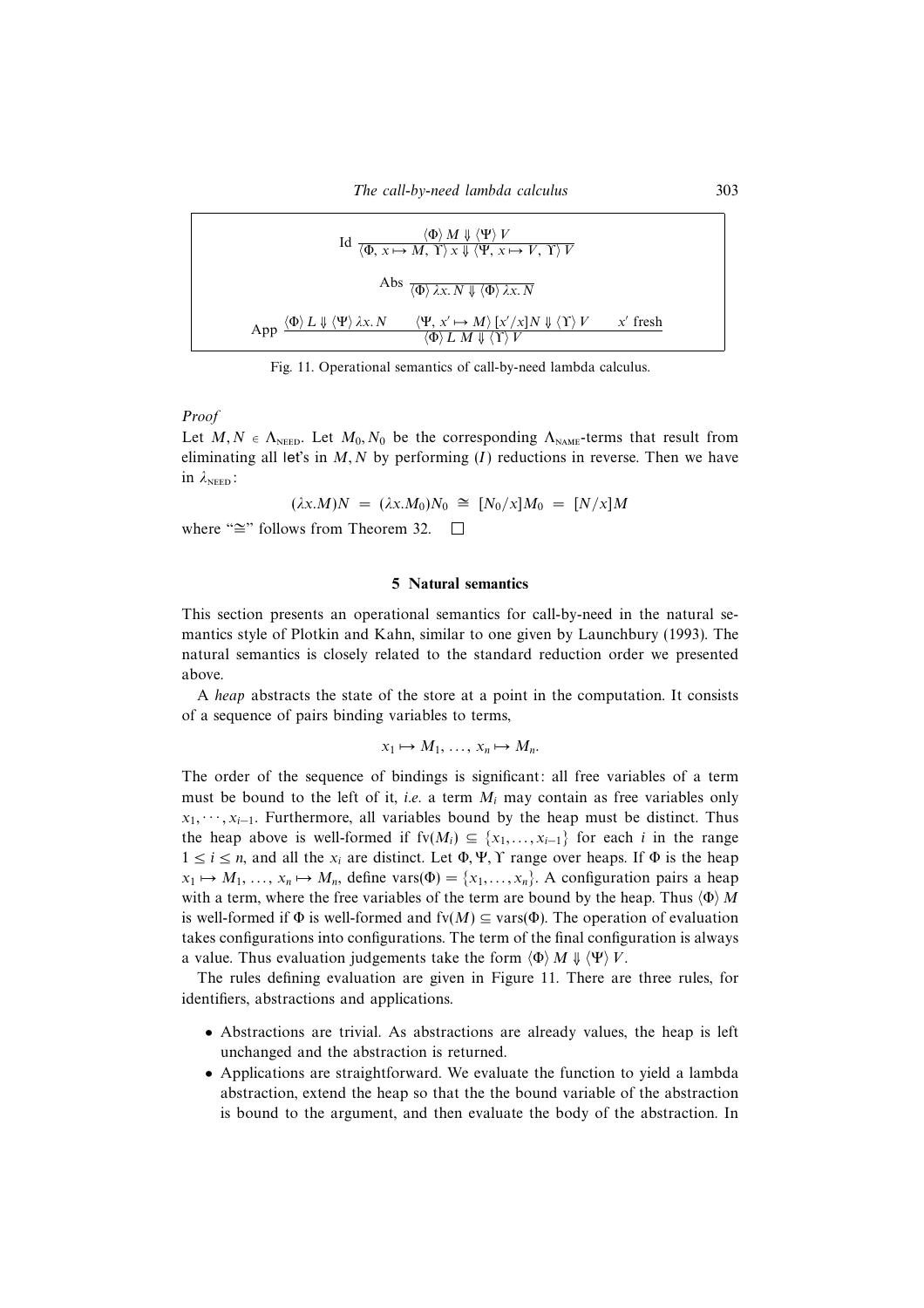this rule,  $x'$  is a new name not appearing in  $\Psi$  or *N*. The renaming guarantees that each identifier in the heap is unique.

• Variables seem more subtle, but the basic idea is straightforward: we find the term bound to the variable in the heap, evaluate the term, then update the heap to bind the variable to the resulting value. Some care is required to ensure that the heap remains well-formed. The original heap is partitioned into  $\Phi$ ,  $x \mapsto M$ ,  $\Upsilon$ . Since the heap is well-formed, only  $\Phi$  is required to evaluate M. Evaluation yields a new heap Ψ and value *V*. The new heap Ψ will differ from the old heap  $\Phi$  in two ways: bindings may be updated (by Var) and bindings may be added (by App). The free variables of *V* are bound by Ψ, so to ensure the heap stays well-formed, the final heap has the form  $\Psi$ ,  $x \mapsto V$ ,  $\Upsilon$ . Note that this last statement implies that any new bindings added into  $\Psi$  will use fresh variables which are not also used in Υ.

A semantics of let terms can be derived from the above rules: the semantics of let  $x = M$  in *N* is identical to the semantics of  $(\lambda x. N) M$ .

As one would expect, evaluation uses only well-formed configurations, and evaluation only extends the heap.

#### Lemma 34

Given an evaluation tree with root  $\langle \Phi \rangle M \Downarrow \langle \Psi \rangle V$ , if  $\langle \Phi \rangle M$  is well-formed then every configuration in the tree is well-formed, and furthermore, vars( $\Phi$ )  $\subseteq$  vars( $\Psi$ ).

Thanks to the care taken to preserve the ordering of heaps, it is possible to draw a close correspondence between evaluation and standard reductions. If  $\Phi$  is the heap  $x_1 \mapsto M_1, \ldots, x_n \mapsto M_n$ , write let  $\Phi$  in *N* for the term

let  $x_1 = M_1$  in  $\cdots$  let  $x_n = M_n$  in *N*.

Every answer *A* can be written let Ψ in *V* for some heap Ψ and value *V*. Then a simple induction on ↓ derivations yields the following result.

#### Proposition 35

For all heaps Φ, Ψ, terms *M* and values *V*,

 $\langle \Phi \rangle M \Downarrow \langle \Psi \rangle V$  if and only if let  $\Phi$  in *M*  $\mapsto$  let  $\Psi$  in *V*.

The semantics given here is similar to that presented by Launchbury (1993). An advantage of our semantics over Launchbury's is that the form of terms is standard, and care is taken to preserve ordering in the heap. Launchbury uses a non-standard syntax, in order to achieve a closer correspondence between terms and evaluations: in an application the argument to a term must be a variable, and all bound variables must be uniquely named. Here, general application is supported directly and all renaming occurs as part of the application rule. It is interesting to note that Launchbury presents an alternative formulation quite similar to ours, buried in one of his proofs.

An advantage of Launchbury's semantics over ours is that his copes more neatly with recursion, by the use of multiple, recursive let bindings. An extension of our semantics to include recursion (Ariola and Felleisen, 1994, for example) would lose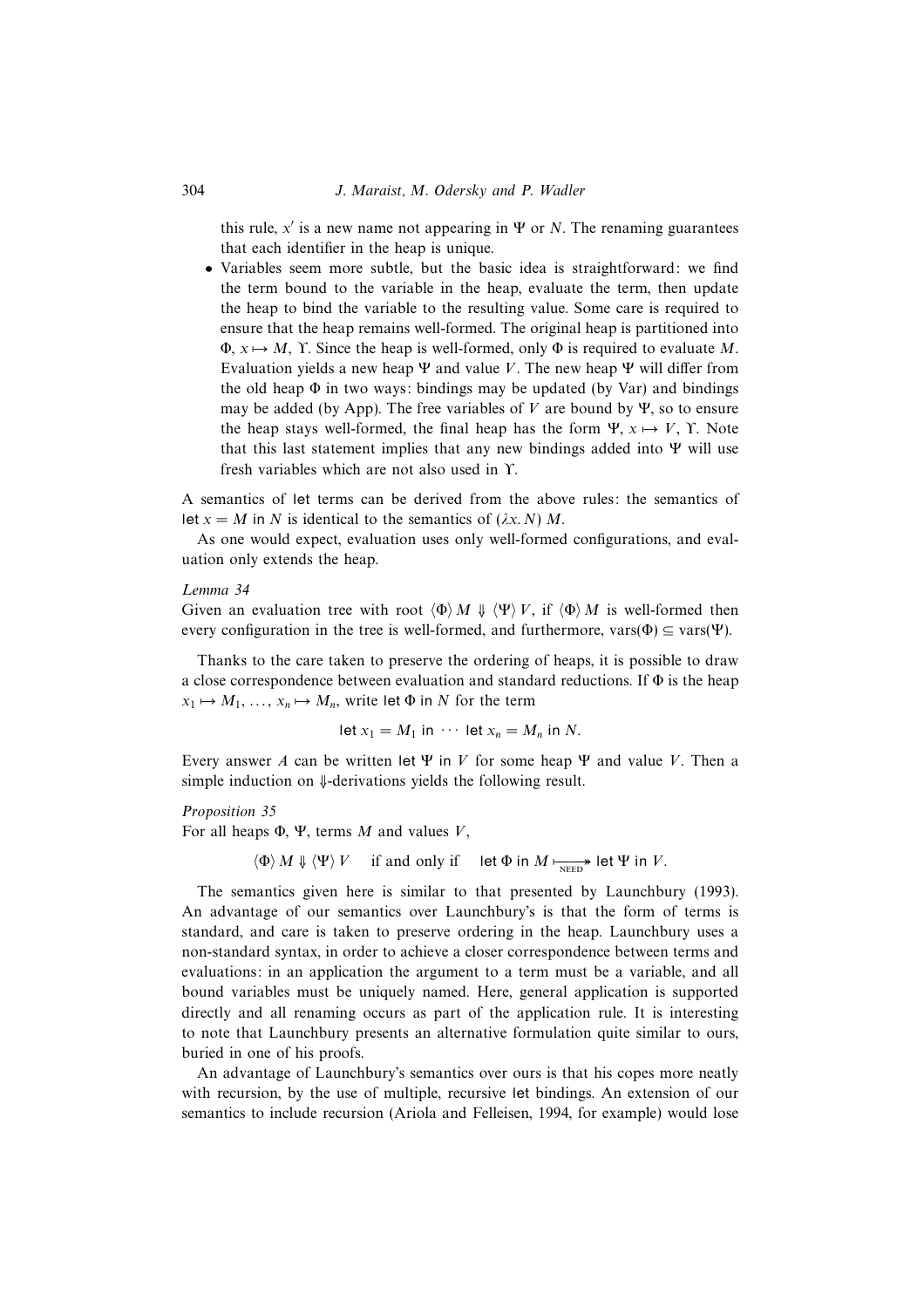The call-by-need lambda calculus 305

| <b>Syntactic Domains</b>        |                                                                                                                                                                                                                                                                                                                    |
|---------------------------------|--------------------------------------------------------------------------------------------------------------------------------------------------------------------------------------------------------------------------------------------------------------------------------------------------------------------|
| Variables                       | x, y, z                                                                                                                                                                                                                                                                                                            |
| Values                          | $V, W$ ::= $x \mid \lambda x.M$                                                                                                                                                                                                                                                                                    |
| <b>Terms</b>                    | $L, M, N \quad ::= \quad V \mid M N$                                                                                                                                                                                                                                                                               |
| Answers                         | $A, A_i$ ::= $\lambda x.M$   ( $\lambda x.A$ ) M                                                                                                                                                                                                                                                                   |
| <b>Evaluation Contexts</b>      | $E, E_i$ ::= $\lceil \cdot \rceil$ $\lfloor E \cdot M \rfloor \cdot (\lambda x.E) \cdot M$<br>$(\lambda x.E_0[x]) E_1$                                                                                                                                                                                             |
| <b>General Reduction Rules</b>  |                                                                                                                                                                                                                                                                                                                    |
|                                 | $\begin{array}{lll} (V^{\ell}) & (\lambda x.C[x]) \: V & \to (\lambda x.C[V]) \: V \\ (C^{\ell}) & (\lambda x.L)MN & \to (\lambda x.LN)M \end{array}$<br>$(A^{\ell})$ $(\lambda x.L)((\lambda y.M)N) \rightarrow (\lambda y.(\lambda x.L)M)N$<br>$(G^{\ell})$ $(\lambda x.M) N \rightarrow M$ if $x \notin f_V(M)$ |
| <b>Standard Reduction Rules</b> |                                                                                                                                                                                                                                                                                                                    |
|                                 | $(V_s^{\ell})$ $(\lambda x.E[x]) (\lambda y.M) \rightarrow (\lambda x.E[(\lambda y.M)]) (\lambda y.M)$<br>$(C_s^{\ell})$ $(\lambda x.A)MN$ $\rightarrow (\lambda x.AN)M$<br>$(A_s^{\ell})$ $(\lambda x.E[x])((\lambda y.A)N) \mapsto (\lambda y.(\lambda x.E[x])A)N$                                               |

Fig. 12. The let-less call-by-need calculus.

the ordering property of the heap, and hence lose the close connection to standard reductions (Mossin et al., 1995). We discuss other extensions for recursion below.

#### **6 Call-by-need without bindings**

In the call-by-name calculus, we have related (let  $x = M$  in *N*) to (( $\lambda x.N$ ) *M*) by an explicit reduction rule: but are let-bindings really essential? It turns out that they are not; we can take the conversion to be a syntactic identity, and thus expel the bindings from call-by-need. We call the resulting calculus  $\lambda'_{NEED}$  (reading the  $\ell$  as 'let-less'). Its notions of general and standard reduction are shown in Figure 12. We define convergence  $\Downarrow_{\text{NEED}'}$  and observational equivalence ≅<sub>NEED</sub><sup>*i*</sup> in the new system as usual.

While  $\lambda_{\text{NEED}}^{\ell}$  is perhaps somewhat less intuitive than  $\lambda_{\text{NEED}}$ , its simpler syntax makes some of the basic (syntactic) results easier to derive. It also allows better comparison with the call-by-name calculus, since no additional syntactic constructs are introduced.

Clearly,  $\lambda_{\text{NEED}}$  and  $\lambda'_{\text{NEED}}$  are closely related. More precisely, the following theorem states that reduction in  $\lambda_{\text{NEED}}$  can be simulated in  $\lambda'_{\text{NEED}}$ , and that the converse is also true, provided we identify terms that are equal up to (*I*) introduction.

Proposition 36

For all  $M_0 \in \Lambda_{\text{NEED}}^{\ell}$ ,  $M_1 \in \Lambda_{\text{NEED}}$ ,

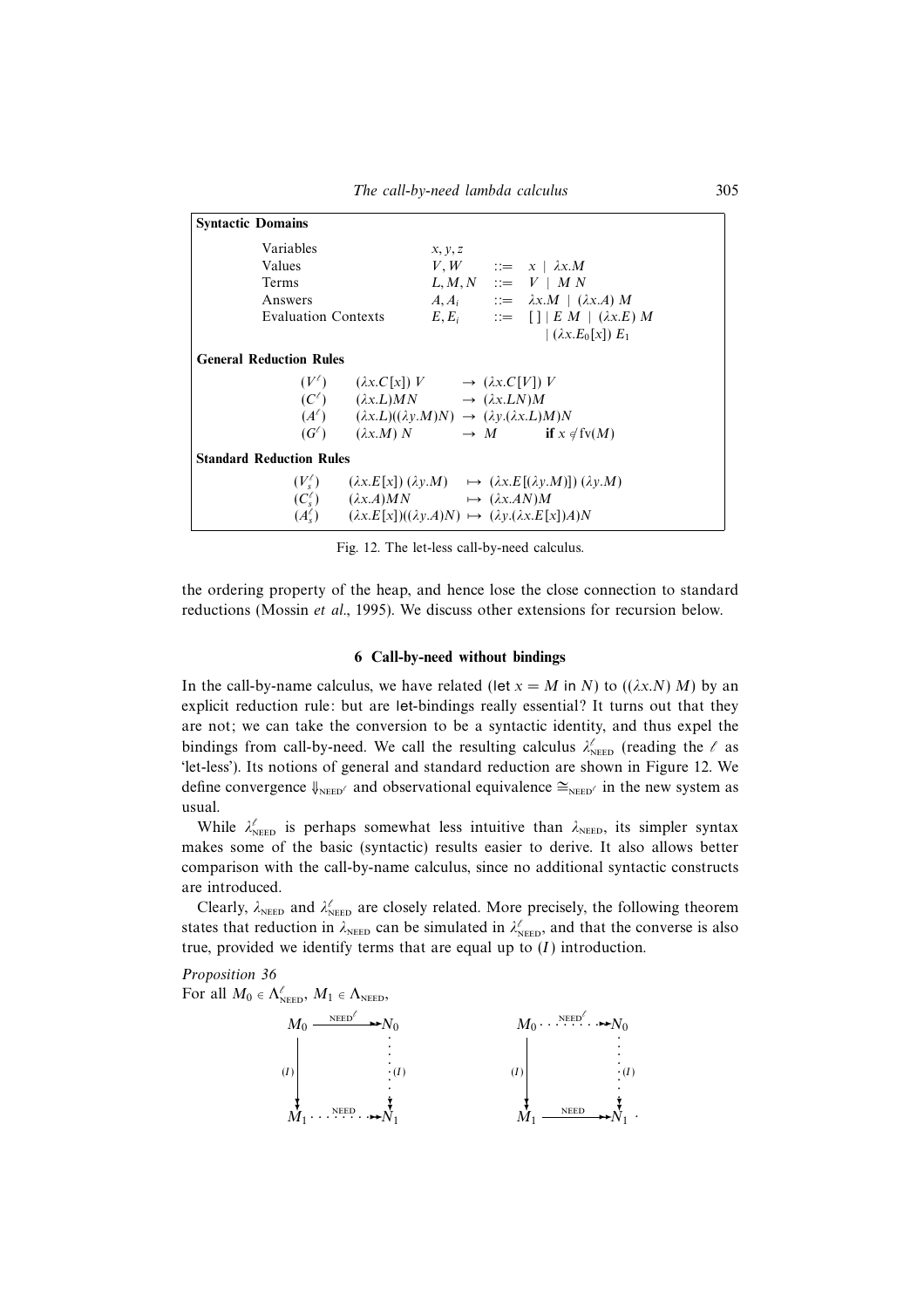Proposition 36 can be used to derive the essential syntactic properties of  $\lambda'_{\text{NEED}}$  from those of  $\lambda_{\text{NEED}}$ :

Theorem 37 Reduction in  $\lambda_{\text{NEED}}^{\ell}$  is Church–Rosser.

Theorem 38

The relation  $\frac{1}{N\text{EED}'}$  is a standard reduction relation for  $\lambda'_{N\text{EED}}$ . For all terms *M* and answers  $A \in \Lambda_{\text{NEED}}^{\ell}$ 

- **Soundness.** If  $M \mapsto A$  then  $M \rightarrow A$ .
- **Completeness.** If  $M \rightarrow A$  then there exists some answer  $A_0 \in \Lambda_{\text{NEED}}^{\ell}$  such that  $M \mapsto A_0$ .

The let-less calculus  $\lambda'_{\text{NEED}}$  has close relations to both the call-by-value calculus  $\lambda_{\text{VAL}}$ and the call-by-name calculus  $\lambda_{\text{NAME}}$ . Its notion of equality  $=_{\lambda'_{\text{NEED}}}$  – i.e. the least equivalence relation generated by the reduction rules – fits between those of the other two calculi, making  $\lambda_{\text{NEED}}^{\ell}$  an extension of  $\lambda_{\text{VAL}}$  and  $\lambda_{\text{NAME}}$  an extension of  $\lambda_{\text{NEED}}^{\ell}$ .

Theorem 39

$$
=_{\lambda_{\text{val}}} \ \subset \ =_{\lambda_{\text{nead}}'} \ \subset \ =_{\lambda_{\text{name}}} \ .
$$

Proof

Rule  $\beta_V$  can be expressed by a series of  $(I, V, G)$  steps, as shown in Example 9, so we have  $=_{\lambda_{\text{val}}} \subseteq =_{\lambda'_{\text{NEED}}}$ . To show that the inclusion is proper, we take  $\Omega$  to be the usual divergent expression

$$
\Omega \equiv (\lambda x.x)(\lambda x.x),
$$

and have

$$
(\lambda x.x) ((\lambda y.y) \Omega) = (\lambda y.(\lambda x.x) y) \Omega
$$

by the (*A<sup>c</sup>*) rule; this equality does not hold in call-by-value, so  $=_{\lambda_{\text{val}}} c =_{\lambda_{\text{NED}}'}.$ 

For the second inclusion, we can see that each  $\lambda_{\text{NEED}}^{\ell}$  reduction rule is an equality in  $\lambda$ . For instance, in the case of  $(V^{\ell})$  we have:

$$
(\lambda x.C[x]) V =_{\beta} [V/x](C[x]) \equiv [V/x](C[V]) =_{\beta} (\lambda x.C[V]) V.
$$

The other rules have equally simple translations; the left- and right-hand sides of the axioms always have a common  $(\beta)$ -reduct which can be constructed by contracting the applications mentioned in the rules, and identifying the two sides based on the (non-)occurrence of substituted variables in certain subexpressions. Thus we have  $=_{\lambda'_{\text{NEED}}} \subseteq =_{\lambda_{\text{NAME}}}$ . For the proper inclusion, we have the following instance of  $\beta$  which is not an equality in  $\lambda'_{\text{NEED}}$ :

 $(\lambda x.x) \Omega = \Omega$ ,

and so  $=_{\lambda'_{\text{NEED}}} \subset =_{\lambda_{\text{NAME}}}$ .

As in the calculus with bindings, one can show that the observational equivalence theories of  $\lambda_{\text{NEED}}^{\ell}$  and  $\lambda_{\text{NAME}}$  are identical; the proof is by a simple application of Theorem 32 together with Proposition 36. The observational equivalence theories of both  $\lambda_{\text{NEED}}^{\ell}$  and  $\lambda_{\text{NAME}}$  are incompatible with the theory for  $\lambda_{\text{VAL}}$ .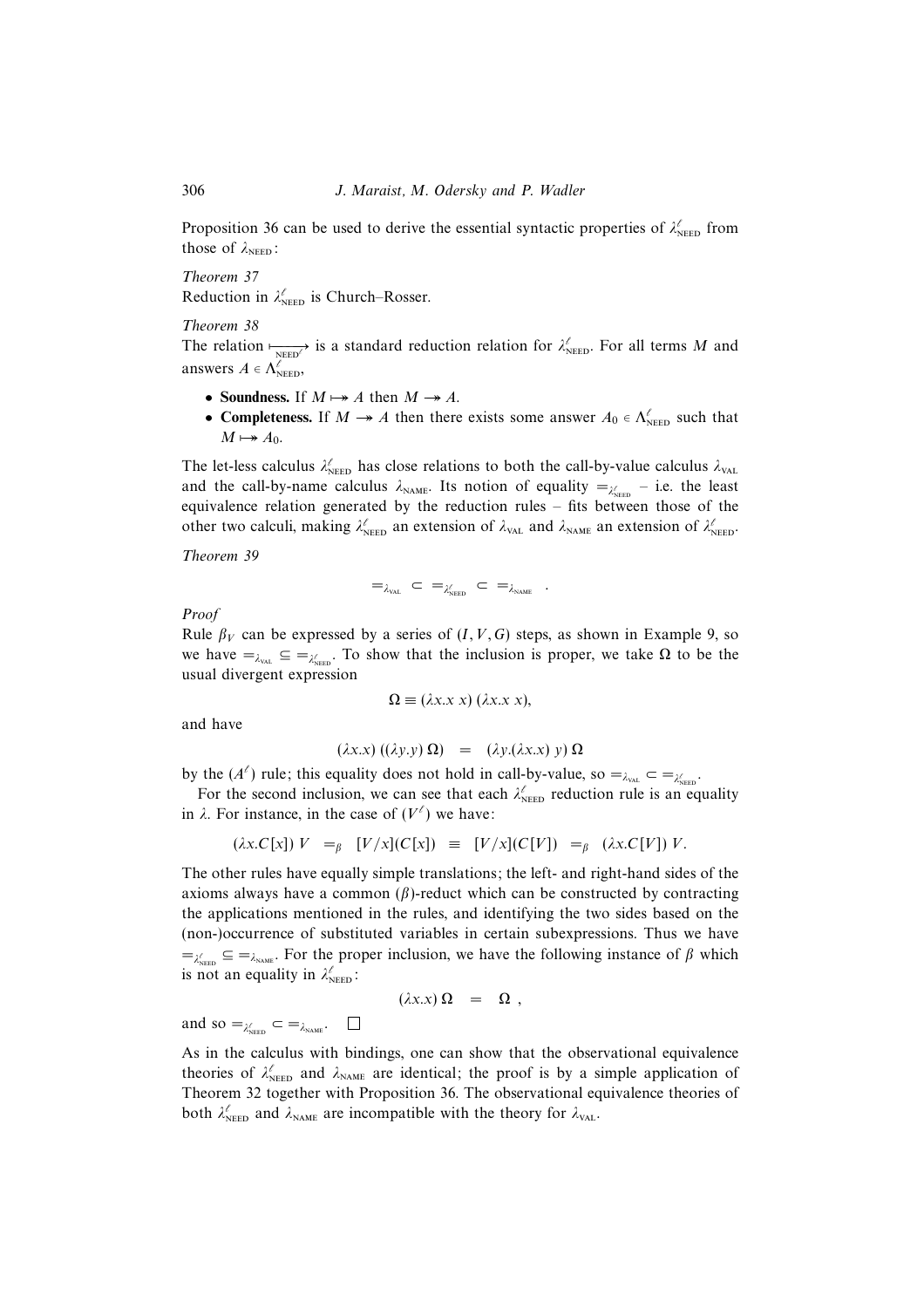Theorem 40 For all terms  $M, N \in \Lambda$ ,

$$
M \cong_{\text{name}} N \iff M \cong_{\text{NEED}^{\ell}} N.
$$

Theorem 39 implies that any model of the call-by-name calculus is also a model of  $\lambda'_{\text{NEED}}$ , since it validates all equalities in  $\lambda'_{\text{NEED}}$ . Theorem 40 implies that any adequate (respectively fully-abstract) model of *λ*name is also adequate (fully-abstract) for  $\lambda'_{NEED}$ , since the observational equivalence theories of both calculi are the same. For instance, Abramsky and Ong's adequate model of the lazy lambda calculus (Abramsky, 1990) is also adequate for  $\lambda'_{\text{NEED}}$ .

#### **7 Extensions**

The formulation of call-by-need we have reviewed is rather basic, and lacks a number of common syntactic conveniences, which we consider now. In section 7.1 we consider the algebraic data types which are central to elegance of real functional programs. Section 7.2 discusses how we can include constants and primitive functions to the calculus. One also often considers recursive let-bindings; we do not consider recursion is detail here, but sketch a number of others' approaches in the conclusion.

#### *7.1 Constructors and selectors*

Functional programs rely in an essential way on distinguishable tagged packages of informations. The ubiquitous list is one such datatype with two such constructors, Cons and Nil. The former tag accompanies two items, the head and tail of the list; the latter tag is unaccompanied.

Of course, these additions can be simulated in the base language via Church encodings, but a more high-level treatment is often desirable for reasons of both clarity and efficiency. The syntax and semantics of the extension are shown in Figure 13; we write  $\vec{S}$  to abbreviate many occurrences of *S*, and let  $\vec{x} = \vec{M}$  in *N* as an abbreviation for

let 
$$
x_1 = M_1
$$
 in  $\cdots$  let  $x_{a_i} = M_{a_i}$  in N.

In a tagged expression, a tag  $K_i$  expects  $a_i$  component items. We distinguish between different tags and access their components via a case expression. A clause *S* of a case expression has the form

$$
K_i x_1 \cdots x_{a_i}. M_i.
$$

A case expression then consists of one subexpression to be considered, plus a series of clauses of distinct constructors:

case 
$$
M
$$
 in  $\langle S_1, S_2, \ldots, S_n \rangle$ .

Reduction of the case statement involves matching the constructor of the subterm *M*. Since we do not want to force the constructor subterms to be evaluated until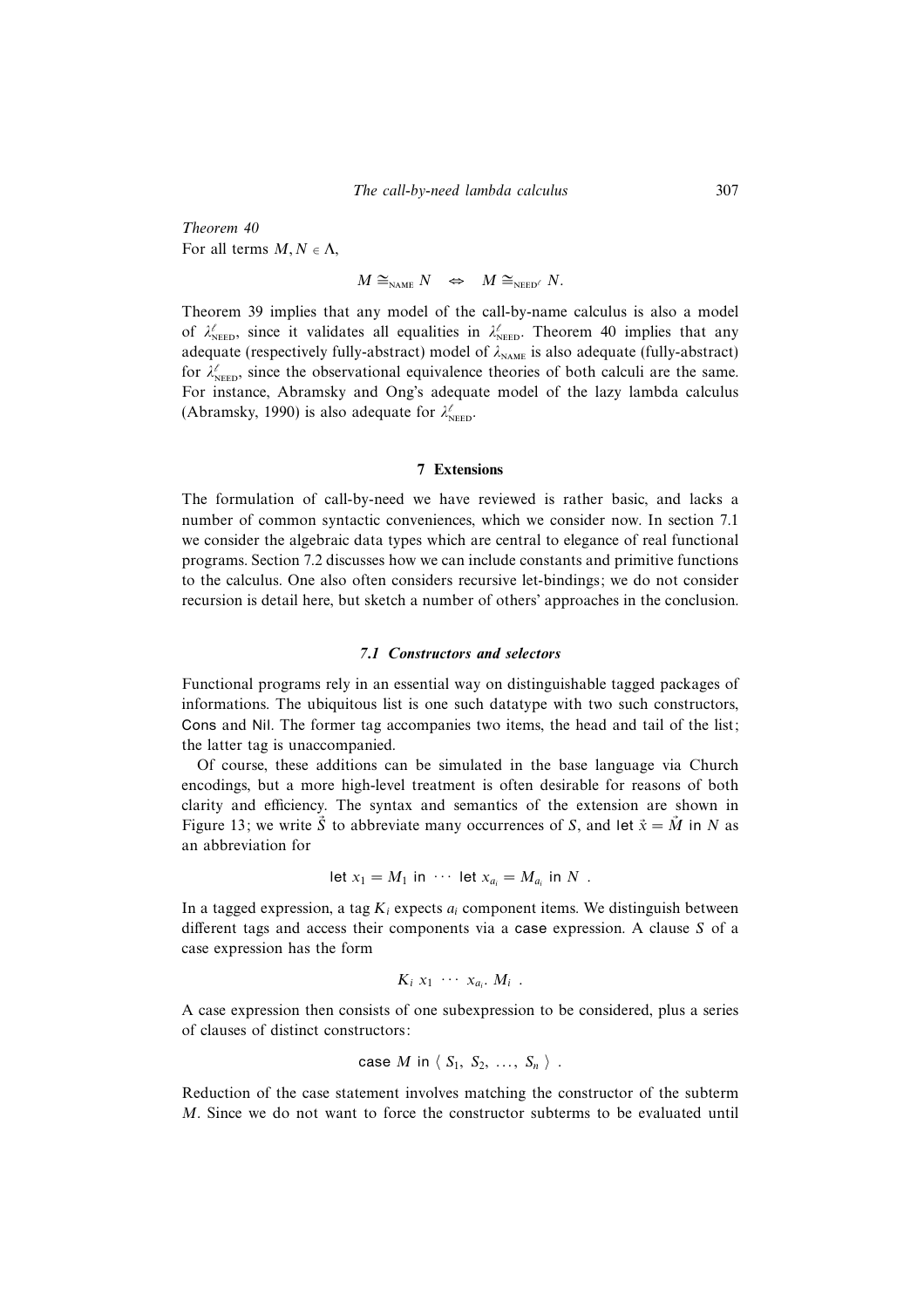| <b>Syntactic Domains</b>           |                                                                                                                                 |                                           |  |                                                                                                                                 |                |  |
|------------------------------------|---------------------------------------------------------------------------------------------------------------------------------|-------------------------------------------|--|---------------------------------------------------------------------------------------------------------------------------------|----------------|--|
| Terms                              |                                                                                                                                 |                                           |  | L, M, N ::= $\cdots$   case M in $\langle \tilde{S} \rangle$                                                                    |                |  |
|                                    |                                                                                                                                 |                                           |  | $K_i M_1  M_{(a_i)}$                                                                                                            | $(a_i \geq 0)$ |  |
| Clauses                            |                                                                                                                                 | $S$ ::= $K_i \mathbf{\vec{x}}_1^{a_i}$ .M |  |                                                                                                                                 |                |  |
| Answers                            |                                                                                                                                 |                                           |  | A<br>$E$ $:= \cdots   K_i M_1  M_{(a_i)}$<br>$:= \cdots   \text{ case } E \text{ in } \langle \vec{S} \rangle$                  | $(a_i \geq 0)$ |  |
| Evaluation contexts                |                                                                                                                                 |                                           |  |                                                                                                                                 |                |  |
| <b>Additional Reduction Rules</b>  |                                                                                                                                 |                                           |  |                                                                                                                                 |                |  |
|                                    | $(I^K)$ case $K_i \tilde{M}$ in $\langle \cdots, K_i \tilde{x}.N, \cdots \rangle \rightarrow$ let $\tilde{x} = \tilde{M}$ in N  |                                           |  |                                                                                                                                 |                |  |
|                                    | $(V^K)$ let $x = K_i \tilde{M}$ in N<br>$\rightarrow$ let $\vec{y} = \vec{M}$ in $N[x := K_i \vec{y}]$                          |                                           |  |                                                                                                                                 |                |  |
|                                    | $(A^{K})$ case (let $x = M$ in N) in $\langle \vec{S} \rangle$ $\rightarrow$ let $x = M$ in case N in $\langle \vec{S} \rangle$ |                                           |  |                                                                                                                                 |                |  |
| <b>Additional Evaluation Rules</b> |                                                                                                                                 |                                           |  |                                                                                                                                 |                |  |
|                                    |                                                                                                                                 |                                           |  | $(I_s^K)$ case $K_i \tilde{M}$ in $\langle \cdots, K_i \tilde{x}.N, \cdots \rangle \mapsto$ let $\tilde{x} = \tilde{M}$ in N    |                |  |
|                                    |                                                                                                                                 |                                           |  | $(V_s^K)$ let $x = K_i \tilde{M}$ in $E[x]$ $\rightarrow$ let $\tilde{y} = \tilde{M}$ in $(E[x])[x := K_i \tilde{y}]$           |                |  |
|                                    |                                                                                                                                 |                                           |  | $(A_{s}^{K})$ case (let $x = M$ in A) in $\langle \vec{S} \rangle$ $\mapsto$ let $x = M$ in case A in $\langle \vec{S} \rangle$ |                |  |

Fig. 13. Data constructors and selectors.

they are individually demanded, we create new bindings to the pattern variables in the  $(I^K)$  rule:

$$
\begin{aligned}\n\text{case } (K_i \, M_1 \, \cdots \, M_{a_i}) \text{ in } \langle \, \cdots, \, K_i \, x_1 \, \cdots \, x_{a_i}.N, \, \cdots \rangle \\
\rightarrow \text{ let } x_1 = M_1 \text{ in } \cdots \text{ let } x_{a_i} = M_{a_i} \text{ in } N \, .\n\end{aligned}
$$

The  $(V^K)$  rule facilitates let-bound constructor expressions, again creating bindings for the subexpressions rather than duplicating them in the substitution. The separate rules (*V*) for freely copyable values (abstractions and variables) and  $(V^K)$  for constructor terms is awkward, but avoids the need for separate tags which indicate whether the subexpressions are copyable. One might further refine this scheme by including  $K_i \tilde{V}$  as a value, and restricting ( $V^K$ ) to the case where at least one of the subexpressions is not a value. Finally we also have a new structural rule  $(A<sup>K</sup>)$ , which allows us to rearrange a let-binding in the term under examination.

Most other formalisations of call-by-need, including the representation of terms for the STG machine (Peyton Jones, 1992), Launchbury's natural semantics (Launchbury, 1993), and our earlier work on the subject with Ariola and Felleisen (1995), restrict constructor subcomponents to either variables or values, and copy the subcomponents in the rule analogous to  $(V^K)$ . In our (evaluation) rules, the case expression is both an evaluator of its subterm and a memory allocator for the new let-bound terms. Since the STG machine is intended to directly reflect low-level details of an actual compilation, a more orthogonal design is appropriate. In the STG machine the case expression is essentially just a subroutine call to evaluate the subterm, and only case expressions correspond to such subroutine calls. Likewise, STG let-bindings suggest only memory allocation on the heap, and no other construct allocates heap space. Thus it is desirable in the STG machine to restrict the subcomponents to variables, and assume the presence of some preprocessor which repeatedly lifts out non-variable subcomponents via let-bound variables. The other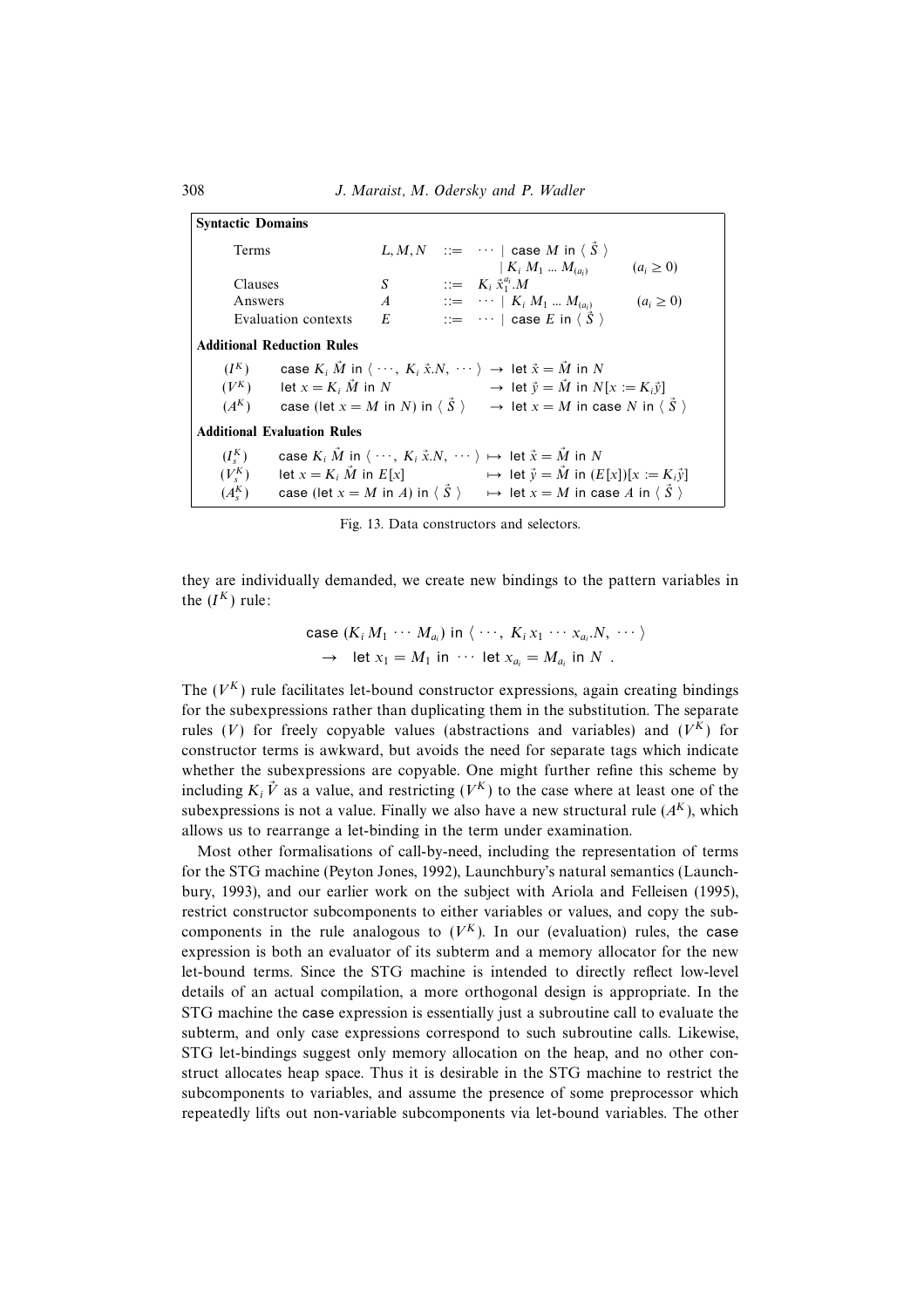| <b>Syntactic Domains</b>                                         |                                             |  |  |  |  |  |
|------------------------------------------------------------------|---------------------------------------------|--|--|--|--|--|
| Constants and functions                                          | c, p                                        |  |  |  |  |  |
| Values                                                           | $V, W$ ::= $\lambda x.M \mid c$             |  |  |  |  |  |
| Evaluation contexts                                              | $E$ ::= $\cdots$   p E                      |  |  |  |  |  |
| <b>Additional Reduction Rules</b>                                |                                             |  |  |  |  |  |
| ( $\delta$ ) $p c \rightarrow \delta(p, c) \delta(p, c)$ defined |                                             |  |  |  |  |  |
| <b>Additional Evaluation Rules</b>                               |                                             |  |  |  |  |  |
| let $x = M$ in $c \mapsto c$<br>$(G_s)$<br>$(\delta_s)$ pc       | $\mapsto \delta(p,c)$ $\delta(p,c)$ defined |  |  |  |  |  |

Fig. 14. Constants and primitive functions.

two approaches follow this implementation philosophy, but for a general calculus the restriction is rather artificial.

#### *7.2 Constants and primitive functions*

A further aspect of real functional programming languages is the inclusion of constants and primitive function in the language. Like constructors and selectors, constants and primitive functions may simply be Church-encoded, but again at the cost of readability and a distortion of the actual effort required in program reduction as compared to the actual implementation.

Figure 14 describes the extension of the call-by-need calculus for constants. Following Plotkin, we add a set of unique names to the set of values, and assume the existence of some (probably partial) function  $\delta$  from pairs of these names to names. We let *c, p* range over these constants, generally using *p* to refer to constants used as functions. We let *A* range as usual over abstractions possibly under bindings, although the result below deals with observation of constants rather than these 'answer' closures. Thus as discussed in section 8, garbage collection becomes essential in evaluation to constants. The following result relates reduction to basic elements in call-by-need and in call-by-name. The result is an easy extension of Proposition 28, and relies on (*G*) to discard unneeded bindings from around the primitive in the call-by-need sequence.

Corollary 41 For all terms  $M \in \Lambda$  with primitives and constants *c*,

 $M \xrightarrow{\text{NEED}} c \Leftrightarrow M \xrightarrow{\text{NAME}} c$ .

#### **8 Concluding remarks**

We conclude with a discussion of our call-by-need calculus in relation to a number of other systems and notion of reduction.

On other formulations of call-by-need. Josephs (1989) gives a continuation- and storebased denotational semantics of lazy evaluation. Purushothaman and Seaman (1992)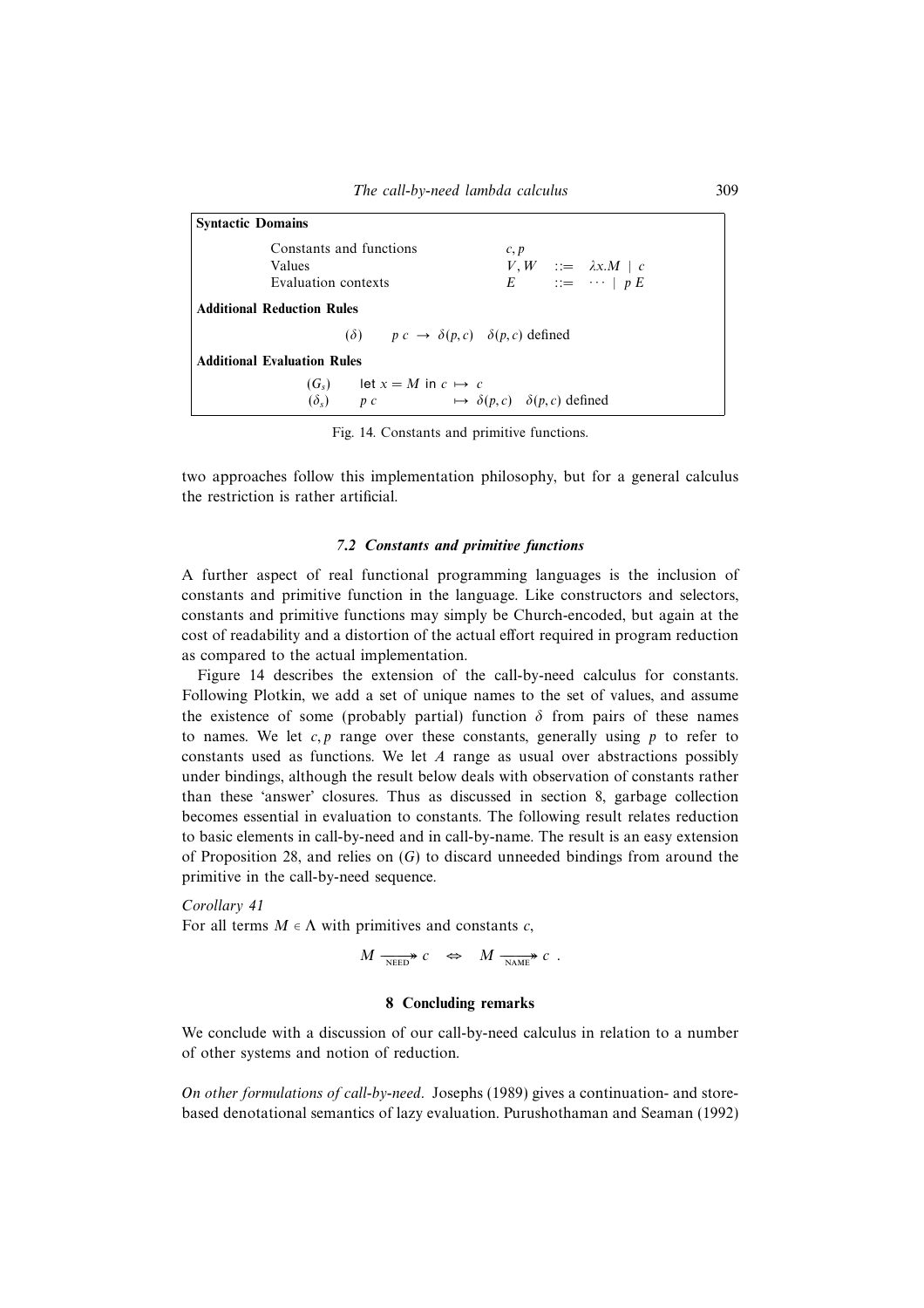give a structured operational semantics of call-by-name PCF with explicit environments that is then shown to be equivalent to a standard denotational semantics for PCF. Launchbury (1993) presents a system with a simpler operational semantics and gives in addition rules for recursive let-bindings that capture call-by-need sharing behaviour. The key point about all this work is that while it does provide an operational model of call-by-need, it does not provide anything like a calculus or a reduction system for equational reasoning.

In work done independently of ours, Ariola and Felleisen proposed a similar calculus (1994). We have taken the position that call-by-need, in a general sense, should unite the observational behaviour of call-by-name with the restrictions on copying of call-by-value. Thus since none of the  $(V, C, A, G)$  rules copy top-level non-values, and since they do preserve call-by-name observations, it is appropriate to adopt the rules without restriction. Ariola and Felleisen take a narrower view of what one should permit within a reduction relation, and interpret the "need" in call-by-need literally. Their system can be characterised as the relation  $(I_s, V_s, C_s, A_s)$  compatibly closed under all contexts. In other words, the restriction to subexpressions which we impose only in standard reduction rules, they impose universally. Their calculus captures only "the intentional aspects of modern call-by-need evaluators," which we find appropriate for the standard reduction relation but too restrictive for the general calculus. Their system proves fewer program transformations as equalities, requiring instead the more difficult notion of observational equivalence. It is interesting to note that Ariola and Felleisen's summary of Plotkin's criteria for the development of calculi to capture language properties (1975) does note that "the equations of [a] calculus should identify terms that are 'observationally indistinguishable' from each other"; as such we feel that our system more closely adheres to Plotkin's program. However it should be noted that without their restrictions, confluence may be lost when extending the system for mutually recursive bindings, which we address as a separate point below; this point is certainly one advantage of their formulation. Ariola and Felleisen's restriction to the bodies of the general rules does streamline the transition from general to standard reduction, since one needs only to consider an alternate notion of compatible closure, under evaluation rather than arbitrary contexts. Our system differs further from Ariola and Felleisen's in our inclusion of a rule for garbage collection, which we also discuss separately below.

Ariola and Felleisen also raise the somewhat more practical possibility that their system admits easier proofs of the various syntactic properties. Strictly speaking this claim is not invalid; their restriction of the general reduction rules allows results on certain classes of term rewriting systems to be applied directly, making confluence immediate. While our results on developments are somewhat less immediate, once proven the same main syntactic results are in fact straightforward; the same results on developments were also quite useful in the proofs about the observational equivalence theories, whereas with Ariola and Felleisen's weaker notion of marked redexes an additional layer of diagramming notation is necessary. Although we do believe that the technical results we present allow a more systematic technical exposition, this issue is separate from the question of which formulation of the general reduction rules is more appropriate.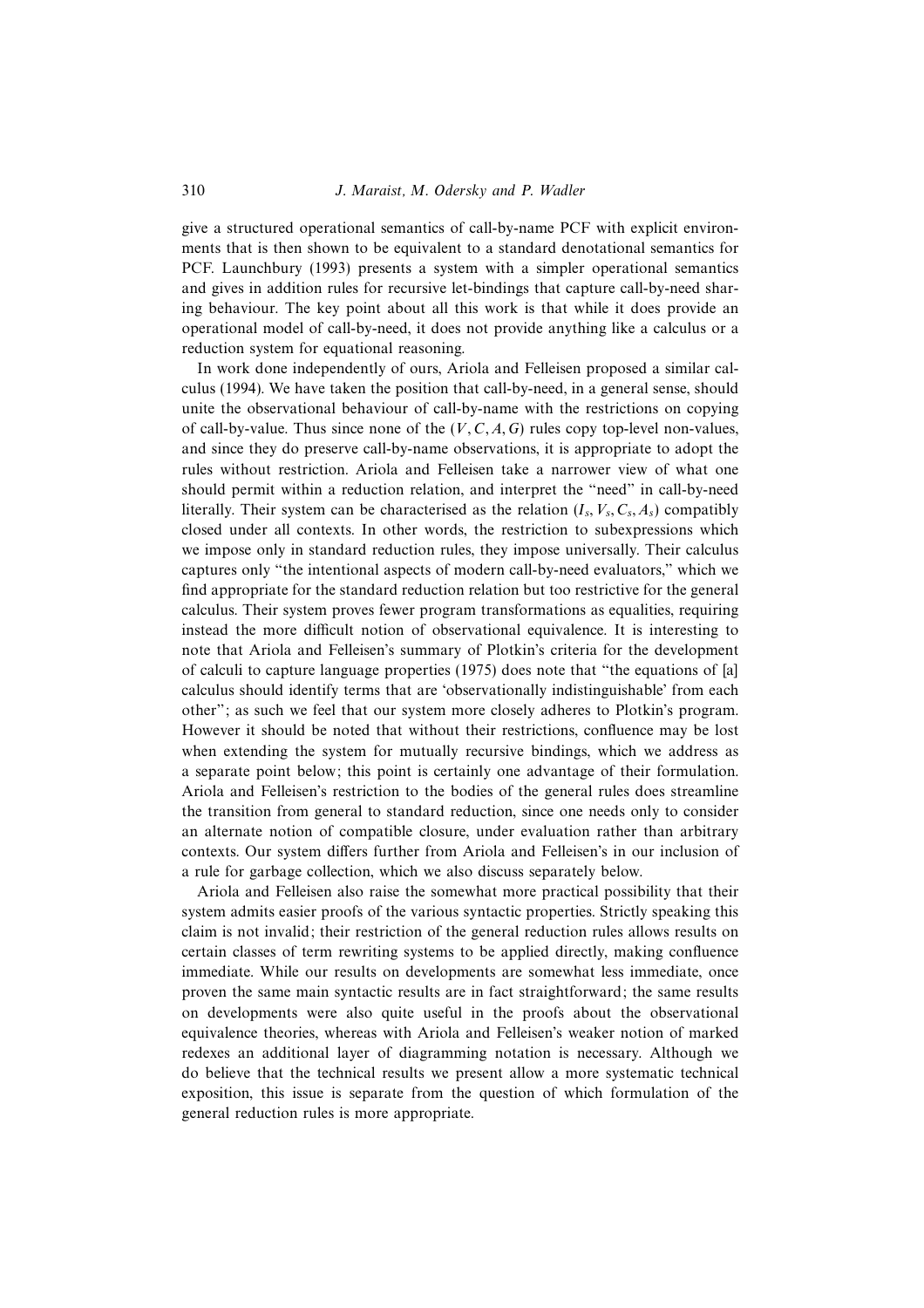On call-by-need and explicit substitutions. At first glance the call-by-need system seems to be little aside from yet one more formulation of explicit substitutions (Abadi et al., 1990, for example). However, the assumptions made by explicit substitution schemes regarding what the 'expensive' operation is in reduction are different. Explicit substitution schemes track substitutions through a term, but do not place any restrictions on the duplication of substitutions. As suggested by their name, the explicit steps of pushing a substitution through the structure of a term, plus accounting for the interaction of unpropagated substitutions with other structures, is the difference with an implicit formulation. In our call-by-need scheme, we have no interest in how substitutions move through the term, but rather under what circumstances substitutions – implicit or explicit – may be created in a term. A clear advantage of call-by-need over explicit substitutions is simplicity; explicit substitution schemes have considerably more rules, and correspondingly one has more difficulty in establishing its syntactic properties.

Benaisaissa, Lescanne and Rose (1996) have presented a hybrid system which incorporates sharing, explicit substitutions and explicit address references, and which is quite useful for expressing space complexity. Their system is quite general, and can simulate ours, as well as a number of other interesting systems, as a subset of its rules, but as a result is a rather large, complex system. The particular calculus which they present allows weak reduction only, but is easily generalised to allow reduction in any context (Rose, private communication).

On call-by-need, full laziness and optimal reduction. Although we allow only values to replace a variable in a substitution, it is not true that only values are ever copied. In the contraction

$$
M \equiv \text{let } x = (\lambda y.M_0 y y) \text{ in } C[x]
$$
  
\n
$$
\rightarrow \text{let } x = (\lambda y.M_0 y y) \text{ in } C[\lambda y.M_0 y y],
$$

the subexpression  $(M_0 \, v \, v)$  is obviously not a value, but is nonetheless copied. A number of issues apply to this situation, but the motivation behind our formulation is the behaviour of graph reduction implementations of lazy functional languages in the style of the G-machine and its descendants. In these designs, lambda abstractions correspond to subroutines in the machine code, i.e. simple addresses which may be copied freely. The  $(V)$  rule is faithful to this design principle: we replace a reference to *x* with a reference to code which will seek an argument *y* and then construct the graph of  $M_0$   $\gamma$   $\gamma$ .

We have explicitly declined certain opportunities for greater sharing. In the above example, if *y* does not occur in *M*<sup>0</sup> then a more space-efficient representation of *M* could be written as

$$
N \equiv \text{let } f = M_0 \text{ in let } x = (\lambda y.f \ y \ y) \text{ in } C[x].
$$

Rather than reducing *M* to *N* at runtime, we view the conversion of *M* to *N* as appropriate to a transformation carried out before program execution. In particular, the full laziness transformation enables sharing of such subterms (Wadsworth, 1971; Hughes, 1983).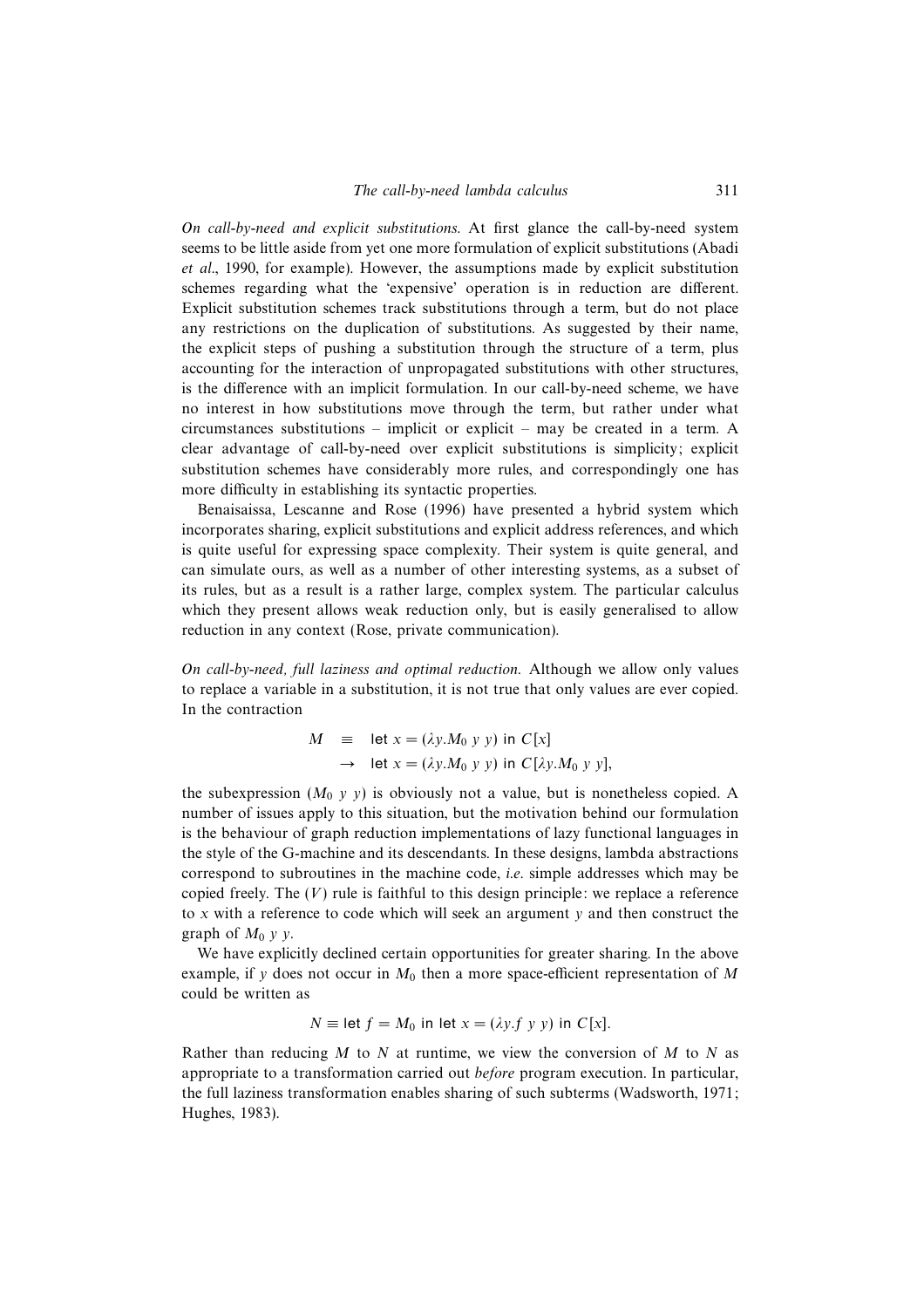Even after a full laziness pass, we would still copy the non-value  $(f y y)$ :

let 
$$
f = M_0
$$
 in let  $x = (\lambda y.f \ y \ y)$  in  $C[x]$   
\n $\rightarrow$  let  $f = M_0$  in let  $x = (\lambda y.f \ y \ y)$  in  $C[\lambda y.f \ y \ y]$ .

Such expressions are indeed copied in lazy functional graph reduction implementations, and we do not view this effect as a shortcoming. Sharing of subterms across different instantiations of bound variables is addressed by optimal reduction strategies (Lévy, 1980; Lamping, 1990; Field, 1990; Abadi et al., 1990; Maranget, 1991). Although the additional sharing of those calculi does allow the fewest possible reduction steps, it is not clear how useful optimal reduction is for compilation to efficient low-level code.

Yoshida (1993) presents a weak lambda calculus with explicit environments similar to let constructs, and gives an optimal reduction strategy. Her calculus subsumes several of our reduction rules as structural equivalences. However, due to a different notion of observation, reduction in this calculus is not equivalent to reduction to weak head-normal form.

On call-by-need and generalisations of classical *β*-reduction. Much work exists in discovering future redexes which are simply blocked by another contraction which has not yet occurred. For example, in the term

(*λx.λy.L*) *M N*

it is clear that the occurrences of  $\gamma$  in *L* will be replaced by *N*, but that substitution will not be possible until we have first replaced *x* with *M*. Nederpelt proposed a notion of generalised  $\beta$  reduction  $\hookrightarrow$  which allows this contraction to occur at once (Nederpelt, 1973):

$$
(\lambda x_1.\lambda x_2.L) M_1 M_2 \hookrightarrow (\lambda x_1.L[x_2 := M_2]) M_1
$$
  

$$
(\lambda x_1.\lambda x_2.\lambda x_3.L) M_1 M_2 M_3 \hookrightarrow (\lambda x_1.\lambda x_2.L[x_3 := M_3]) M_1 M_2
$$

and so on. The manipulation made explicit by our  $(C)$  rule is implicit in Nederpelt's rule, appearing only when necessary for a beta-like contraction to occur, but Nederpelt does not address all of call-by-need reduction, and some massaging of  $\hookrightarrow$  is necessary to capture reduction by (*A*) as well (Maraist, 1997).

On types and logic. It is straightforward to assign simple types to call-by-need terms; in addition to the usual rules for terms we have

$$
\Gamma \vdash M : A \qquad \qquad \Gamma, x : A \vdash N : B
$$
  
 
$$
\Gamma \vdash \text{let } x = M \text{ in } N : B
$$
 Let .

It is easy to verify that call-by-need reduction satisfies the subject reduction property, and it is also clear that this judgement corresponds to the Cut Theorem of the underlying natural deduction formulation of minimal intuitionistic logic.

In related work with David N. Turner (1995), we have explored the connection between the typed versions of the call-by-name, call-by-value and call-by-need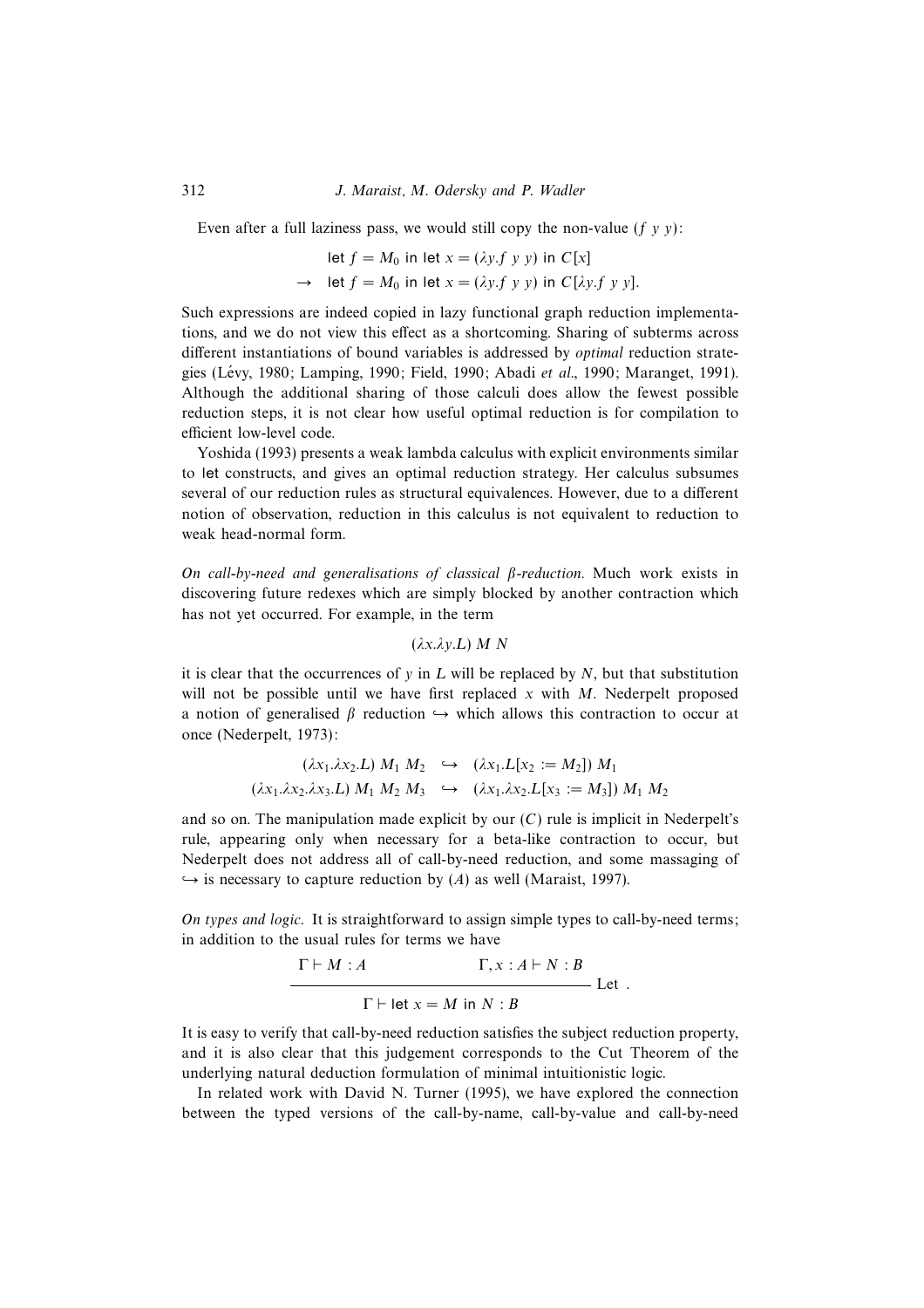calculi using linear systems based on the work of Girard (1987), where the use of the structural rules which allow copying and discarding of terms is restricted by a special ! operator. Girard described two translations of intuitionistic logic into an intuitionistic fragment of linear logic. The intuitionistic fragment of linear logic admits a linear lambda calculus in the same manner that the intuitionistic fragment of classical logic is related to the lambda calculus, for example the systems of Wadler (1993a; 1993b) and Barber (1995). The translations may be extended to the term level, and in fact one corresponds to call-by-name reduction, and the other to call-by-value. The former is sound and complete for mapping call-by-name reduction sequences into linear lambda sequences; the latter is sound but not complete for mapping call-by-value sequences (Maraist et al., 1995). Both are sound and complete for the respective notions of standard reduction (Maraist, 1997). Mackie (1994) has shown the soundness – but not completeness – of these translations into a system based on proof nets of full (classical) linear logic for both *β* and *η* axioms.

To study call-by-need via transformation into a linear system, it is necessary to alter the  $(V)$  rule slightly: rather than substituting one use of the bound value at a time, we replace all occurrences of the bound variable, and discharge the binding:

$$
(\tilde{V}) \qquad \text{let } x = V \text{ in } M \to [V/x]M.
$$

This reformulation allows a better fit into the logics – it is just a restricted form of cut elimination – and can also simplify a number of syntactic results about reduction.

Still, call-by-need does not fit directly into the logical framework. The fragment of call-by-need without the (*G*) rule, which is a conservative extension of call-by-value as discussed above, may be soundly mapped by an extension of the call-by-value translation. To include the  $(G)$  rule, we can take the target of the translations to be not linear logic, but rather affine logic, which allows arbitrary formulas to be introduced, but not used. This translation of call-by-need is sound for reduction; the affine lambda calculus also has a reasonable evaluation order under which the translation is sound and complete for standard reduction.

Jacobs' decomposition in the model theory of the ! operator into separate operators for each of the two restricted structural operations (1994) suggests another treatment of call-by-need. In the call-by-name translation, all arguments to functions are explicitly allowed to be copied or discarded; in the call-by-value translation, all values have this explicit allowance. For call-by-need it would be necessary to allow discarding of any function argument, but copying only of values. In a calculus where the corresponding syntactic operators enable the structural rules separately, this distinction is possible. Such a hybrid translation is sound and complete for both reduction and evaluation (Maraist, 1997).

On the relevance of garbage collection. One could question the inclusion of the garbage collection rule  $(G)$  in the basic system: since it is excluded from the standard reduction relation, it could be accused of irrelevance. Ariola and Felleisen believe that the rule should be optional; because nearly every implementation does include a garbage collector we feel it is important to include the rule to establish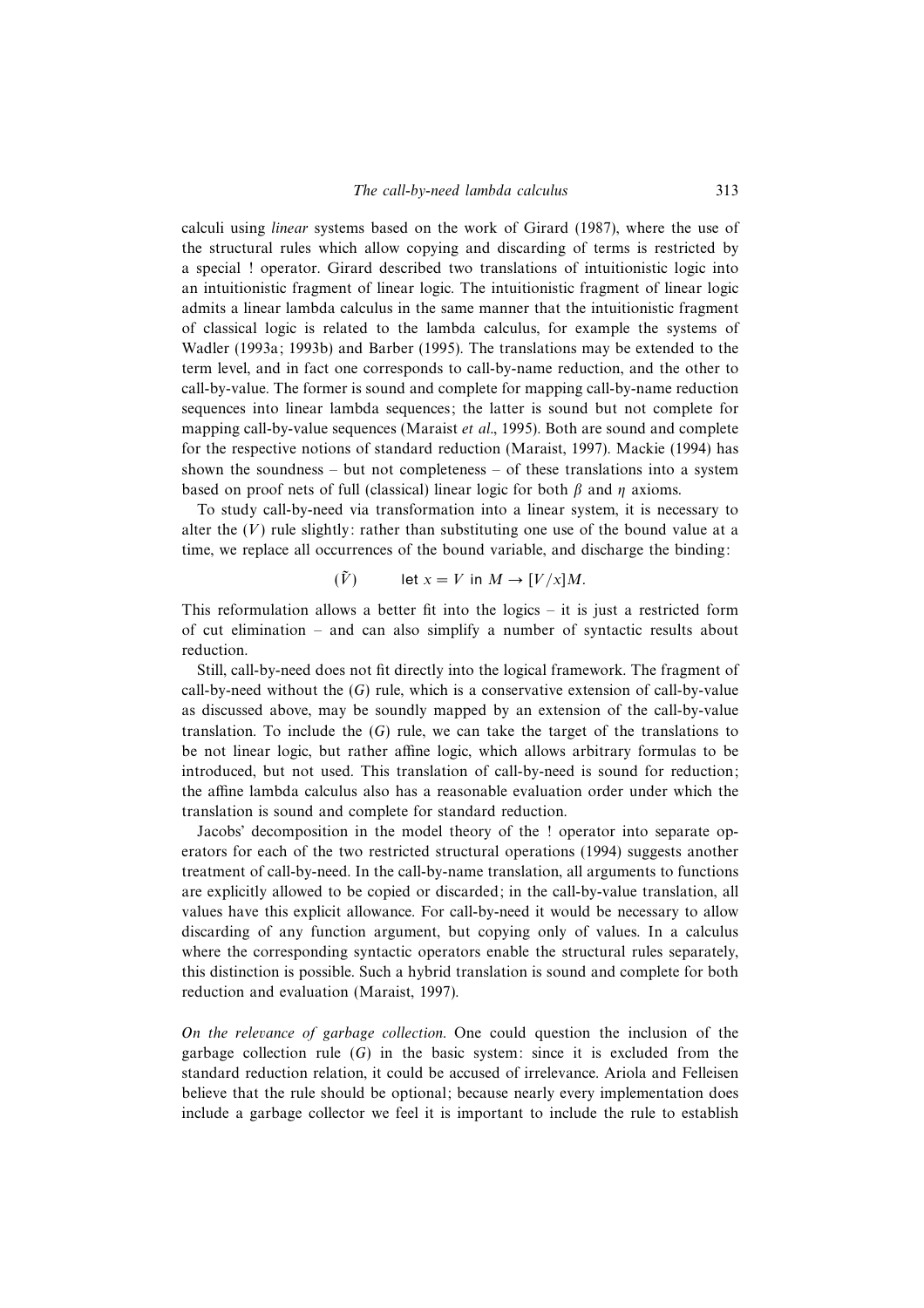the intuitively obvious results that garbage collection does not cause evaluation to go wrong (viz. confluence and standardisation).

In a real sense, the (*G*) rule is exactly the difference between call-by-need and callby-value. Reduction in need is clearly an extension of reduction in the call-by-value calculus.

Example 9 A  $(\beta_v)$  step

$$
(\lambda x.M)\ V \to [V/x]M
$$

can be expressed by the following sequence of NEED-reductions, where there is one (*V*) step for each occurrence of *x* in *M*:

$$
(\lambda x.M) V \xrightarrow[\text{(I)}]{} \text{let } x = V \text{ in } M
$$
  

$$
\xrightarrow[\text{(V)}]{} \text{let } x = V \text{ in } [V/x] M
$$
  

$$
\xrightarrow[\text{(G)}]{} [V/x] M .
$$

If we exclude the (*G*) rule and use the alternate version ( $\tilde{V}$ ) of (*V*) discussed above, then the extension becomes conservative (Maraist et al., 1995): without the (*G*) rule, we are thinking more of call-by-value than call-by-name, and so the relevance of (*G*) to call-by-need reduction is clear.

Relevance to evaluation, on the other hand, is what one seems to miss. The fact that unneeded bindings in the closure may simply be ignored is precisely the reason why there is no rule  $(G_s)$ . If we did include a garbage collection rule in  $\mapsto$ , we would no longer be guaranteed that only a single standard redex would be available at any point; we would also lose the simple and intuitive notion of answers as simply functions under bindings since such terms might then have a standard redex. The relevance to evaluation lies in reduction to constants, but since we do not include constants in the core functional system, we cannot yet see this role. Arguably, the inclusion of the (*G*) rule but exclusion of constants at this stage might seem uneven. We have chosen the present formulation based on the overall importance of the rule, while initially avoiding extensions beyond the core syntax.

On recursion. A shortcoming of our approach is its treatment of recursion. We express recursion with a fixpoint combinator (which is definable since our calculus is untyped). This agrees with Wadsworth's original treatment and most subsequent formalisations of call-by-need, with the notable exception of Launchbury's natural semantics (1993). However, implementations of lazy functional languages generally express recursion by a back-pointer in the function graph. The two schemes are equivalent for recursive function definitions but they have different sharing behaviour in the case of circular data structures. A circular pointer can allow more efficient sharing in the cases such as (say) the 'infinite' list denoted by the expression

letrec 
$$
xs = (1 + 1) : xs \text{ in } xs
$$
.

Unfortunately, as Ariola and Klop  $(1994)$  have discovered, the naïve extension of a system with let's to one allowing arbitrary letrec's will not be confluent.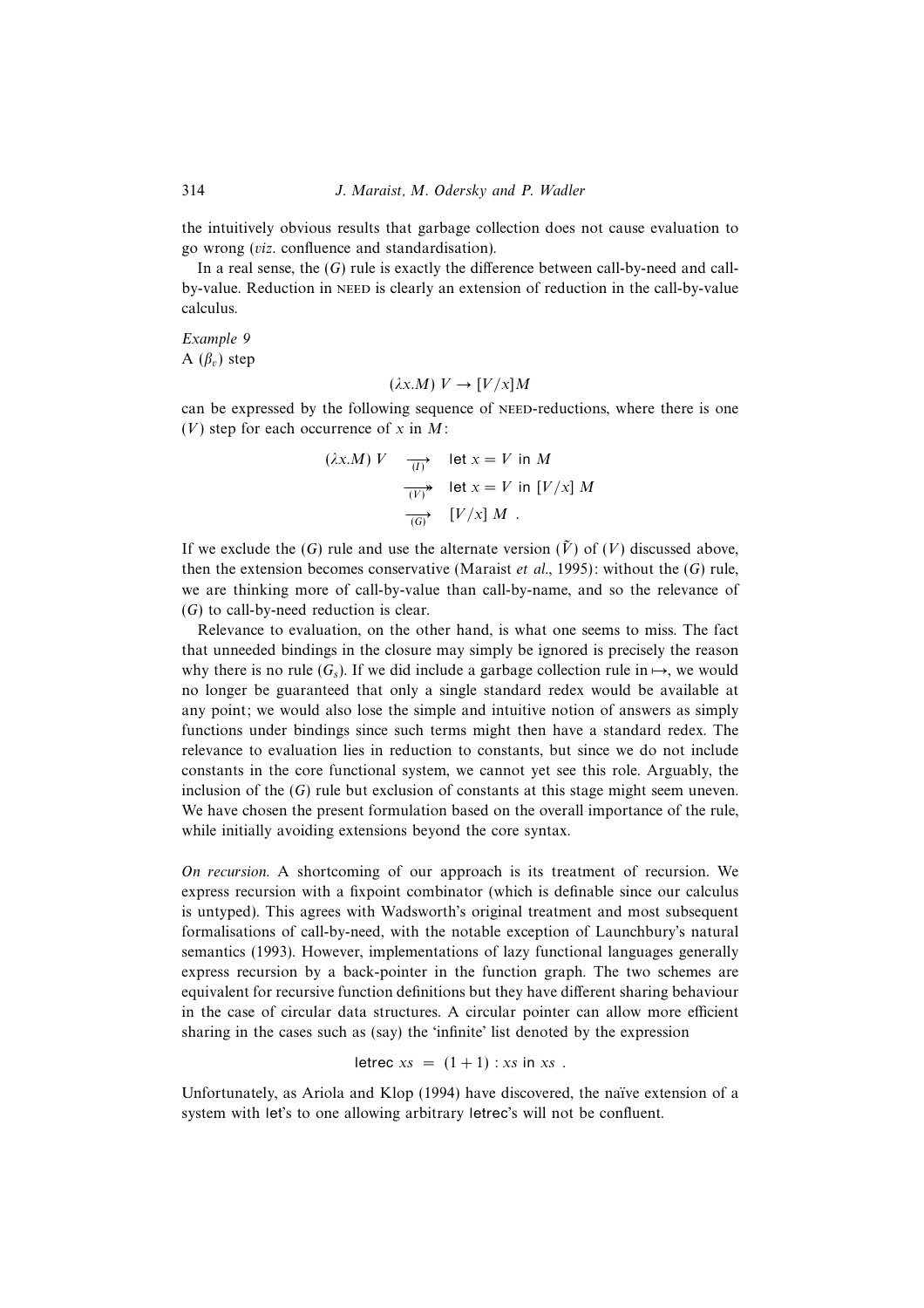Ariola and Blom (1997) give a thorough treatment of recursive let-bindings in call-by-name, call-by-value and call-by-need reduction systems. Their work is based on a theory cyclic graphs constrained in a way which gives a sensible notion of the scope of bound variables, which is then related to  $\beta$  reduction and finally constrained to respect sharing of subterms.

Three earlier approaches to letrec's in call-by-need and similar calculi are also noteworthy: Ariola and Felleisen (1994) extend their call-by-need calculus with letrec's where selection of redexes is restricted by the use of evaluation contexts as we discussed above. This restriction does allow the extension with letrec's to be confluent, although as with their non-recursive system, it is the restrictions to the internals of the reduction axioms which makes confluence immediate. Turner, Wadler and Mossin (1995) describe a variant of the call-by-need calculus for an update analysis of Haskell programs. While their calculus does not restrict reduction contexts, it instead allows letrec's to bind only a single identifier to a value, which is a significant restriction on the recursion that can be expressed. Finally, Rose extended explicit substitutions to explicit cyclic substitutions in a  $\lambda \mu$  calculus (1993). Although his formulation is simpler than Ariola and Felleisen's extension for recursion, it is not confluent<sup>\*</sup>, and as his work concerns explicit substitutions rather than call-by-need, his rules do not guarantee that only values will be duplicated. A number of the rules do allow duplication of arbitrary terms, and whether one could restrict these rules to copy only values is an open question.

#### **Acknowledgements**

The authors would like to thank Zena Ariola, Matthias Felleisen, John Field, Jeremy Gibbons, Karen Hughes, Christian Mossin, Kris Rose, David N. Turner and a number of anonymous referees for valuable comments and discussions.

#### **References**

- Abadi, M., Cardelli, L., Curien, P.-L. and Lévy, J.-J. (1990) Explicit substitutions. *Proc. 18th* ACM Symposium on Principles of Programming Languages, San Francisco, CA. ACM Press.
- Abramsky, S. (1990) The Lazy Lambda Calculus, Chapter 4, pp. 65–116. The UT Year of Programming Series. Addison-Wesley.
- Ariola, Z. M. and Blom, S. (1997) Cyclic lambda calculi. Proc. Third Int. Sym. on Theoretical Aspects of Computer Science (TACS'97), Sendai, Japan.
- Ariola, Z. M. and Felleisen, M. (1994) The call-by-need lambda calculus. Technical Report CIS-TR-94-23, Department of Computer Science, University of Oregon.
- Ariola, Z. M., Felleisen, M., Maraist, J., Odersky, M. and Wadler, P. (1995) A call-byneed lambda calculus. In Proc. 22nd Sym. on Principles of Programming Languages, San Francisco, CA. ACM Press.
- Ariola, Z. M. and Klop, J. W. (1994) Cyclic lambda graph rewriting. In Proc. LICS'94, Eighth IEEE Symposium on Logic in Computer Science, Paris.
- ã Rose, 1997, private communication of unpublished result attributed to Stefan Blom and Zena Ariola.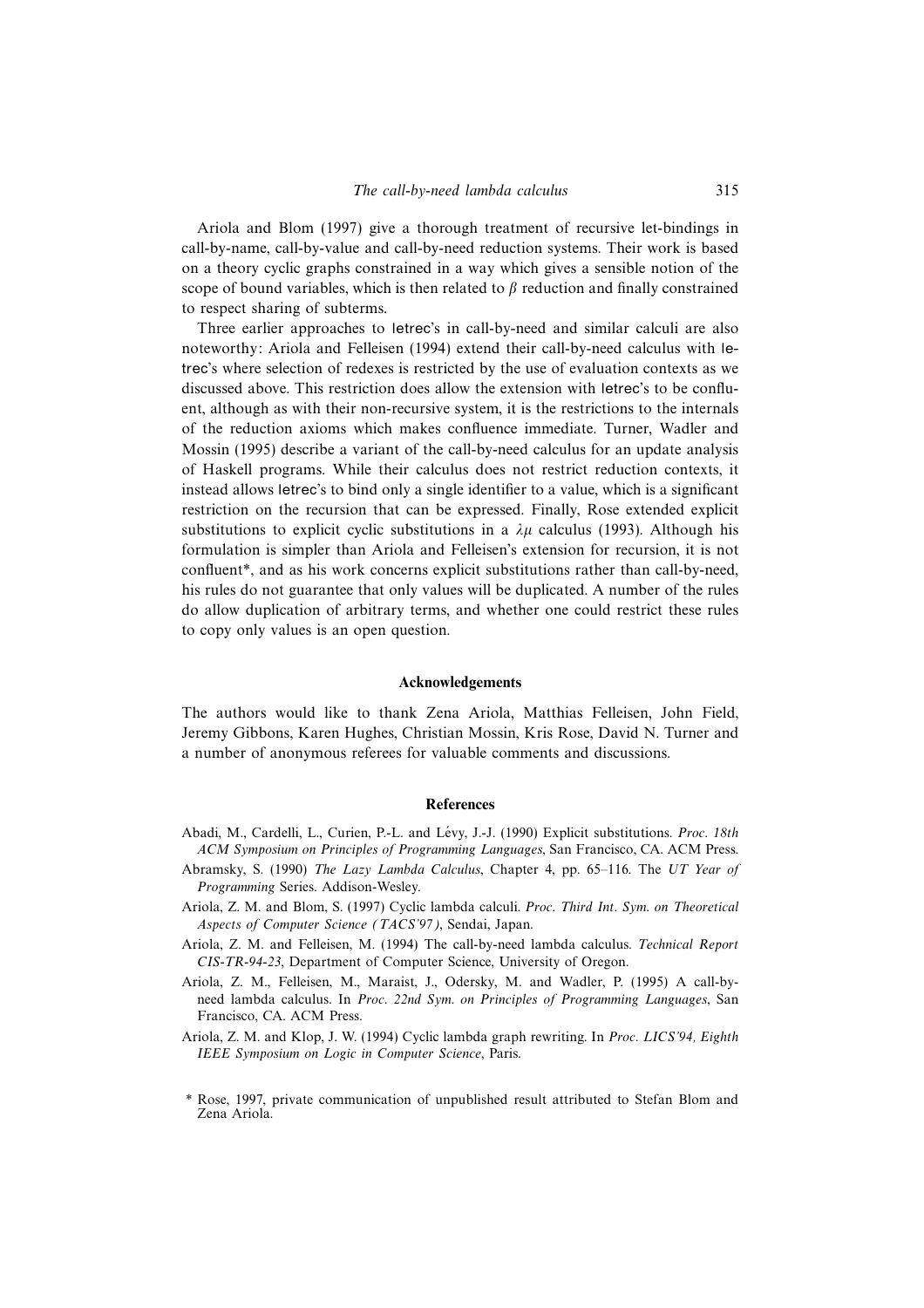- Barber, A. (1995) DILL dual intuitionistic linear logic. Draft paper, available from the author (October).
- Barendregt, H. (1981) The Lambda Calculus: Its Syntax and Semantics, volume 103 of Studies in Logic and the Foundations of Mathematics. North-Holland.
- Benaisaissa, Z.-El-A., Lescanne, P. and Rose, K. H. (1996) Modelling sharing and recursion for weak reduction strategies using explicit substitution. Proc. PLILP'96, Eighth Int. Sym. on Programming Languages, Implementations, Logics and Programs, Aix-la-Chapelle, Germany.
- Church, A. (1941) The Calculi of Lambda Conversion. Princeton University Press.
- Field, J. (1990) On laziness and optimality in lambda interpreters: Tools for specification and analysis. Proc. 18th ACM Symposium on Principles of Programming Languages, San Francisco, CA. ACM Press.
- Girard, J.-Y. (1987) Linear logic. Theoretical Computer Science, **50**: 1–102.
- Hughes, R. J. M. (1983) The Design and Implementation of Programming Languages. Doctoral Thesis, Programming Research Group, Oxford University.
- Jacobs, B. (1994) Semantics of weakening and contraction. Annals of Pure and Applied Logic, **69**: 73–106.
- Johnsson, T. (1984) Efficient compilation of lazy evaluation. Proceedings of the 1984 ACM SIGPLAN Conference on Compiler Construction, New York, ACM.
- Josephs, M. B. (1989). The semantics of lazy functional languages. Theoretical Computer Science, **68**: 105–111.
- Koopman, P. J., Jr. and Lee, P. (1989) A fresh look at combinator graph reduction. Proc. SIG-PLAN'89, ACM Conference on Programming Language Design and Implementation. ACM Press.
- Lamping, J. (1990) An algorithm for optimal lambda calculus reduction. Proc. 17th ACM Symposium on Principles of Programming Languages, San Francisco, CA. ACM Press.
- Launchbury, J. (1993) A natural semantics for lazy evaluation. In Proc. 21st ACM Symposium on Principles of Programming Languages, Charleston, SC. ACM Press.
- Lévy, J.-J. (1980) Optimal reductions in the lambda-calculus. In: J. P. Seldin and J. R. Harding, editors, To H. B. Curry: Essays on Combinatory Logic, Lambda Calculus and Formalism, pp. 159–191. Academic Press.
- Mackie, I. (1994) The Geometry of Implementation. Doctoral Thesis, Imperial College, London.
- Maraist, J., Odersky, M., Turner, D. N. and Wadler, P. (1995) Call-by-name, call-by-value, call-by-need and the linear lambda calculus. Proc. MFPS'95, Eleventh Conference on the Mathematical Foundations of Programming Semantics, New Orleans, LA. Elsevier, Electronic Notes in Theoretical Computer Science 1.
- Maraist, J. (1997) Comparing Reduction Strategies in Resource-Conscious Lambda Calculi. Doctoral thesis, University of Karlsruhe.
- Maraist, J., Odersky, M. and Wadler, P. (1994) The call-by-need lambda calculus (unabridged). Technical Report 28/94, Universität Karlsruhe.
- Maranget, L. (1991) Optimal derivations in weak lambda-calculi and in orthogonal term rewriting systems. Proc. POPL'91, 19th ACM Symposium on Principles of Programming Languages, Orlando, FL, pp. 255–269. ACM Press.
- Moggi, E. (1991) Notions of computation and monads. Information and Computation, **93**: 55–92.
- Mossin, C., Turner, D. N. and Wadler, P. (1995) Once upon a type. In FPCA'95: Conference on Functional Programming Languages and Computer Architecture, La Jolla, CA. ACM Press.
- Ong, C.-H. L. (1988) Fully abstract models of the lazy lambda calculus. Proceedings of the 29th Symposium on Foundations of Computer Science, pp. 368–376. IEEE.